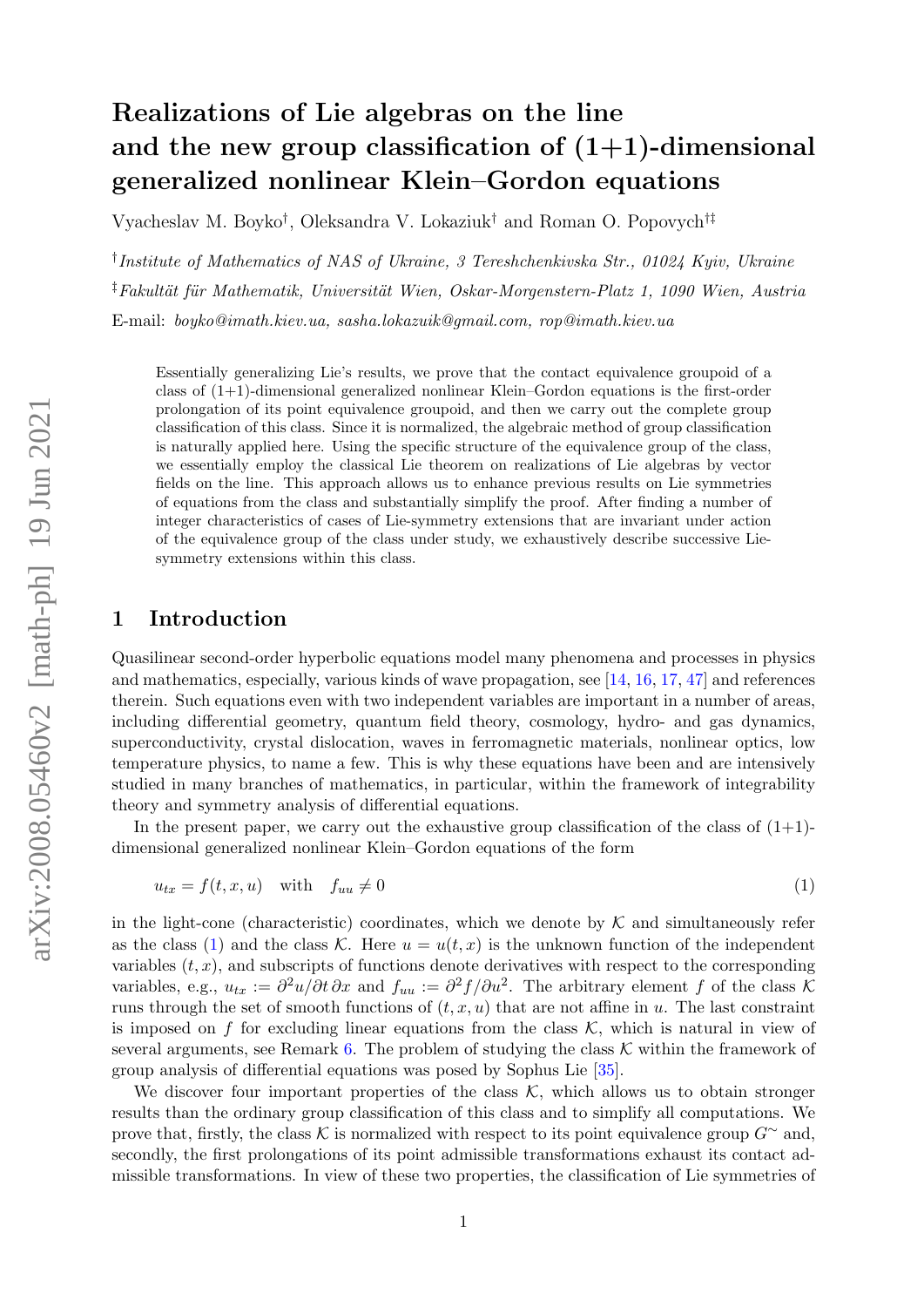equations from the class K up to the G∼-equivalence, roughly speaking, coincides with the similar classification up to the general point equivalence and with the classifications of continuous contact symmetries of these equations modulo the equivalences generated by the contact equivalence group and groupoid of  $K$ . Moreover, this classification problem can be effectively solved by the algebraic method. Thirdly, the dimensions of the maximal Lie invariance algebras of equations from the class K are not greater than four, except the equations that are  $G^{\sim}$ -equivalent to the Liouville equation and whose maximal Lie invariance algebras are infinite-dimensional. The fourth property is that each point transformation between any two equations from the class K is projectable both on the space with coordinate t and on the space with coordinate x. As a result, all the point-transformation structures associated with the class  $K$ , including its equivalence group, its equivalence algebra and the maximal Lie invariance algebras of equations from this class, are also projectable on the same two spaces. This twofold projectability leads to the possibility of extended application of the following classical Lie theorem on realizations of finite-dimensional Lie algebras by vector fields on the line [\[34,](#page-29-2) Satz 6, p. 455] in the course of the group classification, see also [\[43,](#page-29-3) Theorem 2.70], [\[51\]](#page-29-4) and references therein.

**Theorem 1** (Lie theorem). Inequivalent (up to the local diffeomorphisms of the line) realizations of finite-dimensional Lie algebras by vector fields on the t-line are exhausted by the algebras

 $\{0\}, \quad \langle \partial_t \rangle, \quad \langle \partial_t, t\partial_t \rangle, \quad \langle \partial_t, t\partial_t, t^2\partial_t \rangle.$ 

Previously, the Lie theorem was applied to group classification of classes of evolution and Schrödinger equations  $[5, 28, 29, 44]$  $[5, 28, 29, 44]$  $[5, 28, 29, 44]$  $[5, 28, 29, 44]$  $[5, 28, 29, 44]$  $[5, 28, 29, 44]$  and the class of linear ordinary differential equations of an arbitrary fixed order  $r \geq 2$  [\[10,](#page-28-4) Section 3], where there is the similar projectability to the single space coordinatized by the time variable or the independent variable, respectively.

The most important and well-studied subclass  $\mathcal{K}_9$  of the class  $\mathcal K$  is singled out from  $\mathcal K$  by the additional auxiliary equations  $f_t = f_x = 0$ , i.e., this subclass consists of the nonlinear Klein– Gordon equations, which are of the form  $u_{tx} = f(u)$  with  $f_{uu} \neq 0$ ; cf. Remark [14](#page-9-0) for justifying the notation. The subclass  $K_9$  contains a number of famous equations, which we present in the canonical forms, where the constant parameters are removed by equivalence transformations:

- the Liouville equation  $u_{tx} = e^u$ ,
- the Tzitzeica equation  $u_{tx} = e^u \pm e^{-2u}$  called also the Dodd–Bullough–Mikhailov equation,
- the sine-Gordon (or Bonnet) equation  $u_{tx} = \sin u$ ,
- the sinh-Gordon equation  $u_{tx} = \sinh u$ ,
- the double sine-Gordon equation  $u_{tx} = \sin u + C \sin 2u$  with  $C \neq 0$ ,

see Section 7.5.1 in [\[47\]](#page-29-0) and references therein. Contact symmetry transformations of equations from the subclass  $\mathcal{K}_9$  were described by Sophus Lie himself [\[35\]](#page-29-1). In particular, any such transformation was proved to be the first prolongation of a point transformation. Then Lie singled out the Liouville equations, where  $f(u) = Ce^{\kappa u}$  with nonzero constants  $\kappa$  and C, as the only equations in  $\mathcal{K}_9$  admitting infinite-dimensional point symmetry groups. The other equations were shown to possess only point symmetry transformations, where each of the t-, x- and u-components depends only on the respective variable, and this dependence is affine. In the introduction of [\[35\]](#page-29-1), Lie remarked that results obtained therein can be extended to the class  $\mathcal{K}$ . In fact, the present paper essentially generalizes several extensions of Lie's results to the class  $\mathcal K$ .

Specific equations from the subclass  $K_9$  and the subclass  $K_9$  itself were intensively studied within the framework of symmetry analysis of differential equations. In particular, generalized symmetries of equations from  $\mathcal{K}_9$  with characteristics not depending on  $(t, x)$  were classified over the complex field in [\[60\]](#page-30-0). The Liouville equation, the sine-Gordon equation and the Tzitzeica equation were singled out in the subclass  $K_9$  as the only equations with infinite-dimensional algebras of such symmetries, see also [\[23,](#page-28-5) Section 21.2]. The same equations were also singled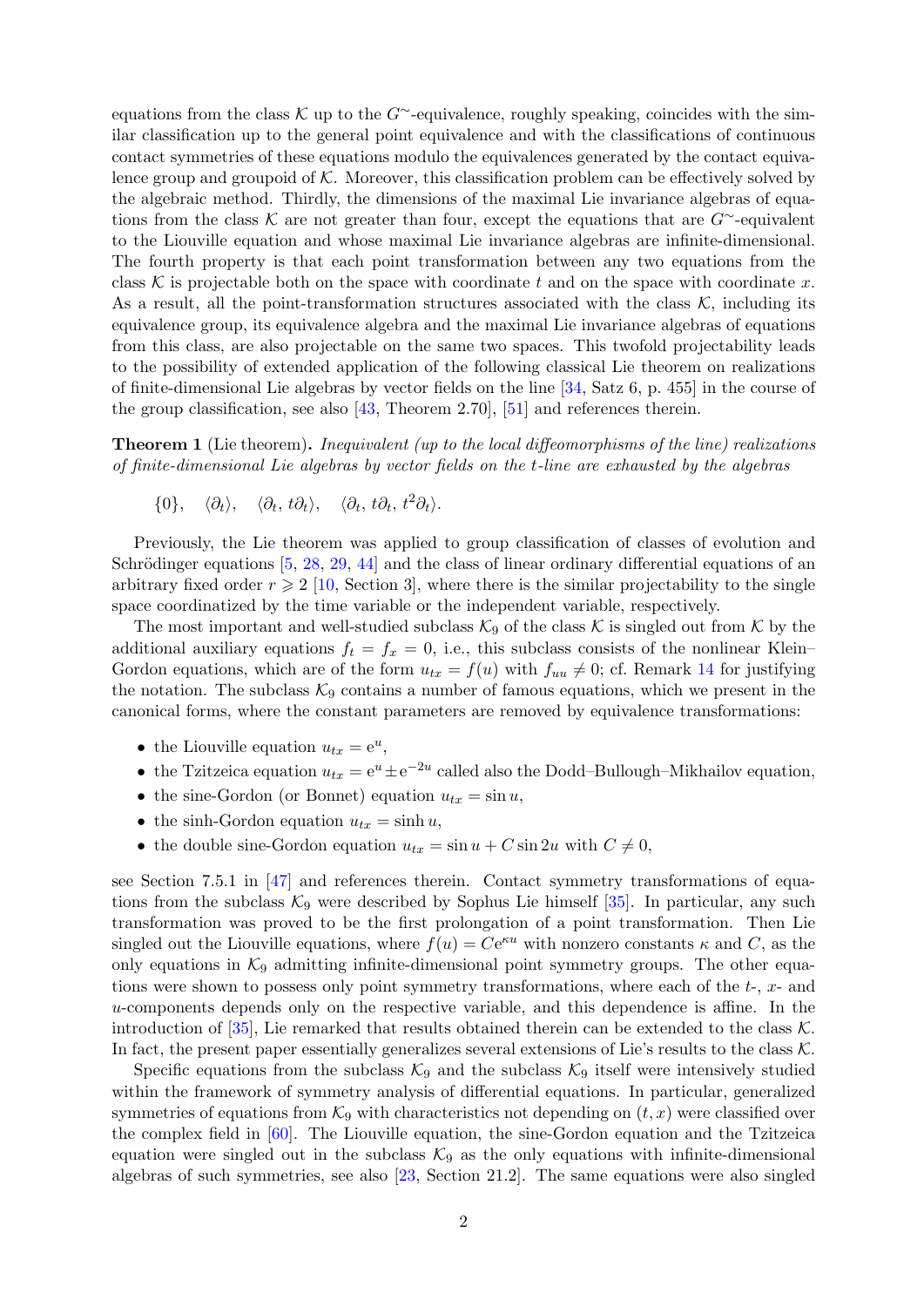out in  $[13]$  as the only equations in  $\mathcal{K}_9$  admitting infinite-dimensional spaces of conservation laws with so-called "polynomial densities" and in  $[12, 39]$  $[12, 39]$  as the only ones with the Painlevé property among the equations  $u_{tx} = f(u)$ , where the function f is a linear combination of exponential functions  $e^{j\alpha u}$  for some fixed nonzero complex constant  $\alpha$  and  $j \in \mathbb{Z}$ . Equations from the subclass  $\mathcal{K}_9$  admitting nonlinear separation of variables in the standard spacetime coordinates to two first-order ordinary differential equations were classified in [\[58\]](#page-30-1); see also references therein and [\[20\]](#page-28-8) for other kinds of nonlinear separation of variables for these equations. The classification of local conservation laws of equations from the subclass  $\mathcal{K}_9$  over the complex field was begun in [\[16\]](#page-28-1). Singular reduction operators [\[9,](#page-28-9) [27\]](#page-29-9), i.e., singular nonclassical (or conditional, or Q-conditional) symmetries, of all the equations of the form  $u_{tx} = f(u)$  were exhaustively studied in [\[27\]](#page-29-9). At the same time, there are still no complete classifications of generalized symmetries, local conservation laws and regular reduction operators of equations from the subclass  $K_9$  as well as no exhaustive classifications of such equations admitting nonlinear separation of variables or the Painlevé property, not to mention the entire class  $K$ . An exception is the general description of regular reduction operators for equations from the class  $K$  that was given in [\[57\]](#page-30-2).

The framework of the algebraic method of group classification originated in Lie's classification of second-order ordinary differential equations [\[37\]](#page-29-10) but it became a common tool of group analysis of differential equations considerably later, only since the 1990s, although its applications to problems of complete group classification still involved the normalization property implicitly [\[2,](#page-28-10) [18,](#page-28-11) [19,](#page-28-12) [22,](#page-28-13) [32,](#page-29-11) [33,](#page-29-12) [38,](#page-29-13) [59\]](#page-30-3). When straightforwardly applied to non-normalized classes of differential equations, the algebraic method results in the so-called preliminary group classification of such classes [\[1,](#page-28-14) [3,](#page-28-15) [15,](#page-28-16) [24\]](#page-28-17). The algebraic method is usually used to solve group classification problems for classes of differential equations with arbitrary elements depending on several arguments, for which the direct method of group classification, including the method of furcate splitting [\[4,](#page-28-18) [41,](#page-29-14) [45\]](#page-29-15) as its most advanced version, is unproductive. To carry out the group classification of the class  $K$ , we use the advanced version of the algebraic method, which is based on the normalization of the class of differential equations to be classified [\[48,](#page-29-16) [52,](#page-30-4) [54\]](#page-30-5) and involves the classification of appropriate subalgebras [\[3,](#page-28-15) [15\]](#page-28-16) of the corresponding equivalence algebra. This version of the algebraic method was suggested in  $[52, 54]$  $[52, 54]$  and was effectively applied to solving group classification problems for various classes of differential equations [\[3,](#page-28-15) [5,](#page-28-3) [10,](#page-28-4) [28,](#page-29-5) [29,](#page-29-6) [44,](#page-29-7) [50,](#page-29-17) [52,](#page-30-4) [54,](#page-30-5) [55\]](#page-30-6).

The papers [\[3,](#page-28-15) [32,](#page-29-11) [33,](#page-29-12) [55\]](#page-30-6) are especially relevant in the context of the present paper since they are devoted to group classification of classes of quasilinear hyperbolic second-order equations with two independent variables using the algebraic method. See also references therein for group classifications of other classes of such equations. In particular, the group classification problem for the superclass  $\check{\mathcal{K}}$  of  $\mathcal{K}$  that is constituted by the equations of the form  $u_{\check{t}\check{t}} - u_{\check{x}\check{x}} =$  $f(\check{t},\check{x},u,u_{\check{x}})$  in the standard spacetime coordinates  $(\check{t},\check{x}) = (x+t,x-t)$  was studied in the seminal papers [\[32,](#page-29-11) [33\]](#page-29-12). The superclass  $\check{K}$  was partitioned into four subclasses, which are in fact normalized and are not related by point transformations to each other, and  $\mathcal K$  is one of these subclasses (under using the light-cone coordinates). As a result, the group classification problem for the entire superclass  $\tilde{\mathcal{K}}$  was split into four group classification problems for the subclasses that each was separately studied within the framework of the algebraic method of group classification. Unfortunately, the consideration of the class  $K$  had several drawbacks (see the second paragraph of Section [7](#page-25-0) below), and hence Lie symmetries of equations from this class have needed a more accurate and comprehensive classification, which is done in the present paper. The group classification problems for the non-normalized class of quasilinear hyperbolic and elliptic equations of the form  $u_{tt}-h(x, u, u_{\tilde{x}})u_{\tilde{x}\tilde{x}}=f(x, u, u_{\tilde{x}})$  up to the equivalences generated by the corresponding equivalence group and groupoid, respectively, were exhaustively solved in [\[55\]](#page-30-6) using an original version of the algebraic method of group classification for non-normalized classes of differential equations. When written in the light-cone coordinates, this class nontrivially intersects the class  $K$ .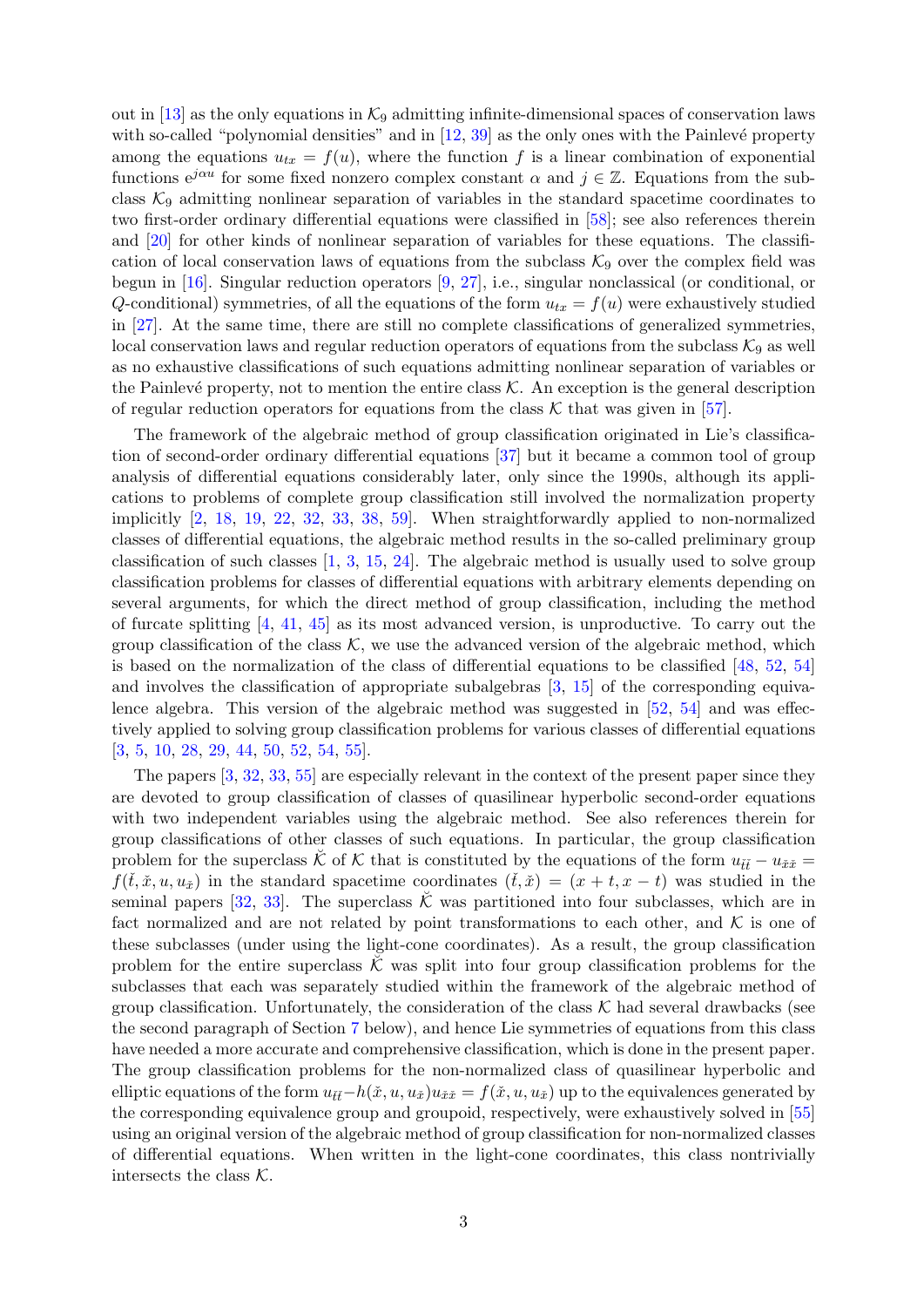The further organization of the present paper is as follows. In Section [2,](#page-3-0) we prove that any contact-transformation structure associated with equations from the class [\(1\)](#page-0-0) is the first-order prolongation of its point-transformation counterpart, thus justifying the restriction of the further consideration to point-transformation structures. Then we show the normalization of the class [\(1\)](#page-0-0) (with respect to point transformations) and construct its (point) equivalence group  $G^{\sim}$ and its (point) equivalence algebra  $\mathfrak{g}^{\sim}$ . Therein, we also single out the equations in the class [\(1\)](#page-0-0) with infinite-dimensional Lie invariance algebras and derive properties of finite-dimensional appropriate subalgebras of the projection  $\varpi_*\mathfrak{g}^\sim$  of  $\mathfrak{g}^\sim$  onto the space with coordinates  $(t, x, u)$ , which are important in the course of the group classification of this class. The main result of the group classification, which is a complete list of G∼-inequivalent Lie-symmetry extensions within the class  $(1)$ , is given by Theorem [13](#page-9-1) in Section [3.](#page-9-2) The structure of the partially ordered set of such extensions is represented as a Hasse diagram in Figure [1.](#page-11-0) We also discuss relations between Lie-symmetry extensions via limit processes. Section [4](#page-12-0) is devoted to the proof of Theorem [13](#page-9-1) and its analysis. We find a number of G∼-invariant integer characteristics of subalgebras of  $\mathfrak{g}^{\sim}$  or, equivalently, of  $\varpi_*\mathfrak{g}^{\sim}$ , which allow us to completely identify G $^{\sim}$ -inequivalent cases of Lie-symmetry extensions within the class  $(1)$ . In Section [5,](#page-18-0) we use these characteristics to distinguish, modulo the G∼-equivalence, successive Lie-symmetry extensions among the found ones, thus exhaustively describing the structure of partially ordered set of G∼-inequivalent Liesymmetry extensions within the class [\(1\)](#page-0-0). Possible ways for the group classifications of subclasses of the class [\(1\)](#page-0-0) are analyzed in Section [6.](#page-22-0) As an example, we use results of [\[55\]](#page-30-6) to carry out the group classification of the important subclass  $\mathcal{K}_2$  associated with the constraint  $f_x + f_t = 0$ up to the equivalence generated by the equivalence group  $G_2^{\sim}$  of this subclass. In Section [7,](#page-25-0) we discuss the obtained results and overview related problems for the further study.

### <span id="page-3-0"></span>2 Preliminary analysis

Consider the superclass  $\mathcal{K}_{gen}$  of all the equation of the general form  $u_{tx} = f(t, x, u)$ ,  $\mathcal{K} \subset \mathcal{K}_{gen}$ . For a fixed value of the arbitrary element f, let  $K_f$  denote the equation from the class  $\mathcal{K}_{gen}$ with this value of  $f$ . We begin with the study of contact admissible transformations within the subclass K of  $\mathcal{K}_{gen}$  singled out by the constraint  $f_u \neq 0$ , i.e., we attach to K the linear equations of the form  $u_{tx} = f(t, x, u)$  with  $f_{uu} = 0$  and  $f_u \neq 0$ . We essentially generalize Lie's consideration in [\[35\]](#page-29-1).

<span id="page-3-3"></span>**Lemma 2.** Any contact admissible transformation within the class  $\overline{K}$  is the first-order prolongation of a point admissible transformation within this class.

Proof. We give a simple proof by the direct method. We fix a contact admissible transformation  $\mathcal{T} = (f, \Phi, \tilde{f})$  of the class  $\bar{\mathcal{K}}$ . Here  $\Phi$  is a contact transformation with the independent variables  $(t, x)$  and the dependent variable u,  $\Phi: (\tilde{t}, \tilde{x}, \tilde{u}, \tilde{u}_{\tilde{t}}, \tilde{u}_{\tilde{x}}) = (T, X, U, U^t, U^x)$ , that maps the equation  $K_f$ :  $u_{tx} = f(t, x, u)$  to the equation  $K_{\tilde{f}}$ :  $\tilde{u}_{\tilde{t}\tilde{x}} = \tilde{f}(\tilde{t}, \tilde{x}, \tilde{u})$ . The functions T, X, U, U<sup>t</sup> and  $U^x$  defining the components of the transformation  $\Phi$  are smooth functions of  $(t, x, u, u_t, u_x)$ with  $\left|\partial(T, X, U, U^t, U^x)/\partial(t, x, u, u_t, u_x)\right| \neq 0$  that satisfy the contact condition

<span id="page-3-1"></span>
$$
U^t D_t T + U^x D_t X = D_t U,
$$
  
\n
$$
U^t D_x T + U^x D_x X = D_x U,
$$
\n(2)

where  $D_t = \partial_t + u_t \partial_u + u_{tt} \partial_{u_t} + u_{tx} \partial_{u_x} + \cdots$  and  $D_x = \partial_x + u_x \partial_u + u_{tx} \partial_{u_t} + u_{xx} \partial_{u_x} + \cdots$  are the operators of total derivatives with respect to  $t$  and  $x$ , respectively. Collecting coefficients of the second derivatives of  $u$  in the contact condition  $(2)$  leads to the system

<span id="page-3-2"></span>
$$
U^{t}T_{u_{t}} + U^{x}X_{u_{t}} = U_{u_{t}}, \quad U^{t}\hat{D}_{t}T + U^{x}\hat{D}_{t}X = \hat{D}_{t}U,
$$
  

$$
U^{t}T_{u_{x}} + U^{x}X_{u_{x}} = U_{u_{x}}, \quad U^{t}\hat{D}_{x}T + U^{x}\hat{D}_{x}X = \hat{D}_{x}U,
$$
\n(3)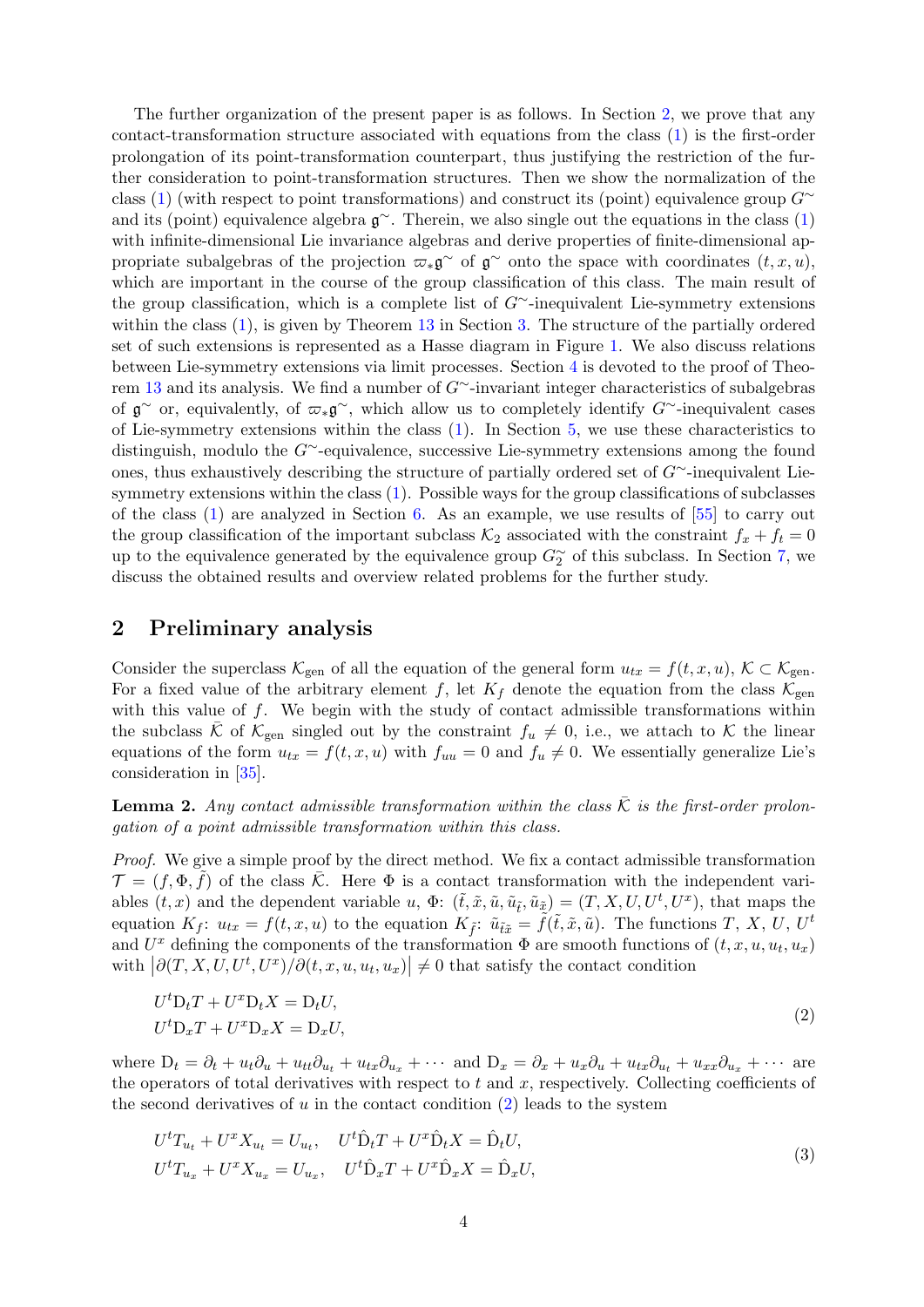where  $\hat{D}_t = \partial_t + u_t \partial_u$  and  $\hat{D}_x = \partial_x + u_x \partial_u$  are the truncated operators of total derivatives with respect to t and x. The condition that the transformation  $\Phi$  maps the equation  $K_f$  to the equation  $K_{\tilde{f}}$  is expanded via substituting the expression for  $\tilde{u}_{\tilde{t}\tilde{x}}$  in terms of the variables without tildes,

<span id="page-4-0"></span>
$$
\begin{vmatrix} D_t U^x & D_x U^x \\ D_t X & D_x X \end{vmatrix} = \begin{vmatrix} D_t T & D_x T \\ D_t U^t & D_x U^t \end{vmatrix} = (\Phi^* \tilde{f}) \begin{vmatrix} D_t T & D_x T \\ D_t X & D_x X \end{vmatrix}
$$
 on solutions of  $K_f$ . (4)

Here  $\Phi^*$  denotes the pullback by  $\Phi$ ,  $\Phi^* \tilde{f} := \tilde{f}(T, X, U)$ . The first equality in [\(4\)](#page-4-0) is a differential consequence of the system [\(2\)](#page-3-1). Splitting of the equation [\(4\)](#page-4-0) with respect to  $u_{tt}$  and  $u_{xx}$  gives, in particular, the equations

<span id="page-4-1"></span>
$$
\begin{vmatrix} U_{u_t}^x & U_{u_x}^x \\ X_{u_t} & X_{u_x} \end{vmatrix} = \begin{vmatrix} T_{u_t} & T_{u_x} \\ U_{u_t}^t & U_{u_x}^t \end{vmatrix} = (\Phi^* \tilde{f}) \begin{vmatrix} T_{u_t} & T_{u_x} \\ X_{u_t} & X_{u_x} \end{vmatrix},
$$
\n(5a)

<span id="page-4-2"></span>
$$
\begin{vmatrix} U_{u_t}^x & \hat{\mathbf{D}}_x U^x \\ X_{u_t} & \hat{\mathbf{D}}_x X \end{vmatrix} = \begin{vmatrix} T_{u_t} & \hat{\mathbf{D}}_x T \\ U_{u_t}^t & \hat{\mathbf{D}}_x U^t \end{vmatrix} = (\Phi^* \tilde{f}) \begin{vmatrix} T_{u_t} & \hat{\mathbf{D}}_x T \\ X_{u_t} & \hat{\mathbf{D}}_x X \end{vmatrix},
$$
\n(5b)

$$
\begin{vmatrix}\n\hat{\mathbf{D}}_t U^x U^x_{u_x} \\
\hat{\mathbf{D}}_t X X_{u_x}\n\end{vmatrix} = \begin{vmatrix}\n\hat{\mathbf{D}}_t T T_{u_x} \\
\hat{\mathbf{D}}_t U^t U^t_{u_x}\n\end{vmatrix} = (\Phi^* \tilde{f}) \begin{vmatrix}\n\hat{\mathbf{D}}_t T T_{u_x} \\
\hat{\mathbf{D}}_t X X_{u_x}\n\end{vmatrix}.
$$
\n(5c)

Suppose that at least one of the derivatives  $T_{u_t}, T_{u_x}, X_{u_t}$  and  $X_{u_x}$  does not vanish. Up to the permutations of t and x and of the and  $\tilde{x}$ , which are equivalence transformations of the class  $\mathcal{K}$ , we can assume that  $T_{u_t} \neq 0$ . We denote

$$
\Lambda := \frac{U_{u_t}^t - (\Phi^* \tilde{f}) X_{u_t}}{T_{u_t}},
$$

and thus  $\Lambda$  is a function of  $(t, x, u, u_t, u_x)$ . This notation and the second equalities in the equations  $(5a)$  and  $(5b)$  imply the equations

$$
U_{u_t}^t = \Lambda T_{u_t} + (\Phi^* \tilde{f}) X_{u_t},
$$
  
\n
$$
U_{u_x}^t = \Lambda T_{u_x} + (\Phi^* \tilde{f}) X_{u_x},
$$
  
\n
$$
\hat{D}_x U^t = \Lambda \hat{D}_x T + (\Phi^* \tilde{f}) \hat{D}_x X,
$$

which are combined to the single equation  $D_x U^t = \Lambda D_x T + (\Phi^* \tilde{f}) D_x X$  defined on the entire second-order jet space  $J^2(\mathbb{R}^2_{t,x} \times \mathbb{R}_u)$  with the independent variables  $(t, x)$  and the dependent variable u. Subtracting the last equation from the equality  $D_xU^t = (pr_{(2)} \Phi)^*(\tilde{u}_{\tilde{t}\tilde{t}})D_xT +$  $(\text{pr}_{(2)} \Phi)^*(\tilde{u}_{\tilde{t}\tilde{x}})D_xX$ , we derive the equation

<span id="page-4-3"></span>
$$
((\operatorname{pr}_{(2)}\Phi)^*(\tilde{u}_{\tilde{t}\tilde{t}}) - \Lambda)D_xT + (\operatorname{pr}_{(2)}\Phi)^*(\tilde{u}_{\tilde{t}\tilde{x}} - \tilde{f})D_xX = 0
$$
\n
$$
(6)
$$

on  $J^2(\mathbb{R}^2_{t,x} \times \mathbb{R}_u)$ . Here  $\text{pr}_{(2)} \Phi$  denotes the second-order prolongation of the contact transformation  $\Phi$ . Restricting the equation [\(6\)](#page-4-3) on the manifold defined by  $K_f$  in  $J^2(\mathbb{R}^2_{t,x} \times \mathbb{R}_u)$ , where  $u_{tx} = f$  and  $(\text{pr}_{(2)} \Phi)^*(\tilde{u}_{\tilde{t}\tilde{x}} - \tilde{f}) = 0$ , leads to the equality

$$
((\mathrm{pr}_{(2)}\,\Phi)^*(\tilde u_{\tilde t\tilde t})-\Lambda)(\hat D_xT+ fT_{u_t}+T_{u_x}u_{xx})=0.
$$

Since the derivative  $\tilde{u}_{\tilde{t}\tilde{t}}$  is not constrained on the solutions of  $K_{\tilde{t}}$ , this implies the equation  $\hat{D}_xT + fT_{u_t} + T_{u_x}u_{xx} = 0$ , which can be split with respect to  $u_{xx}$  into the equations  $T_{u_x} = 0$  and  $\hat{D}_x T + f T_{u_t} = 0$ . In view of the first of these two equations, the second equation can further be split with respect to  $u_x$  into the equations  $T_u = 0$  and  $T_x + f_{u_t} = 0$ . Since  $T_u = 0$  and  $f_u \neq 0$ , the equation  $T_x + fT_{u_t} = 0$  splits into  $T_x = T_{u_t} = 0$ , which contradicts the inequality  $T_{u_t} \neq 0$ .

Therefore,  $T_{u_t} = T_{u_x} = X_{u_t} = X_{u_x} = 0$ . Then the system [\(3\)](#page-3-2) directly implies  $U_{u_t} = U_{u_x} = 0$ . Since the  $t$ -,  $x$ - and  $u$ -components of the contact transformation  $\Phi$  do not depend on the firstorder derivatives  $u_t$  and  $u_x$ , this transformation is a first-order prolongation of the point transformations with the same  $t<sub>z</sub>$ ,  $x<sub>z</sub>$  and  $u<sub>z</sub>$  components.  $\Box$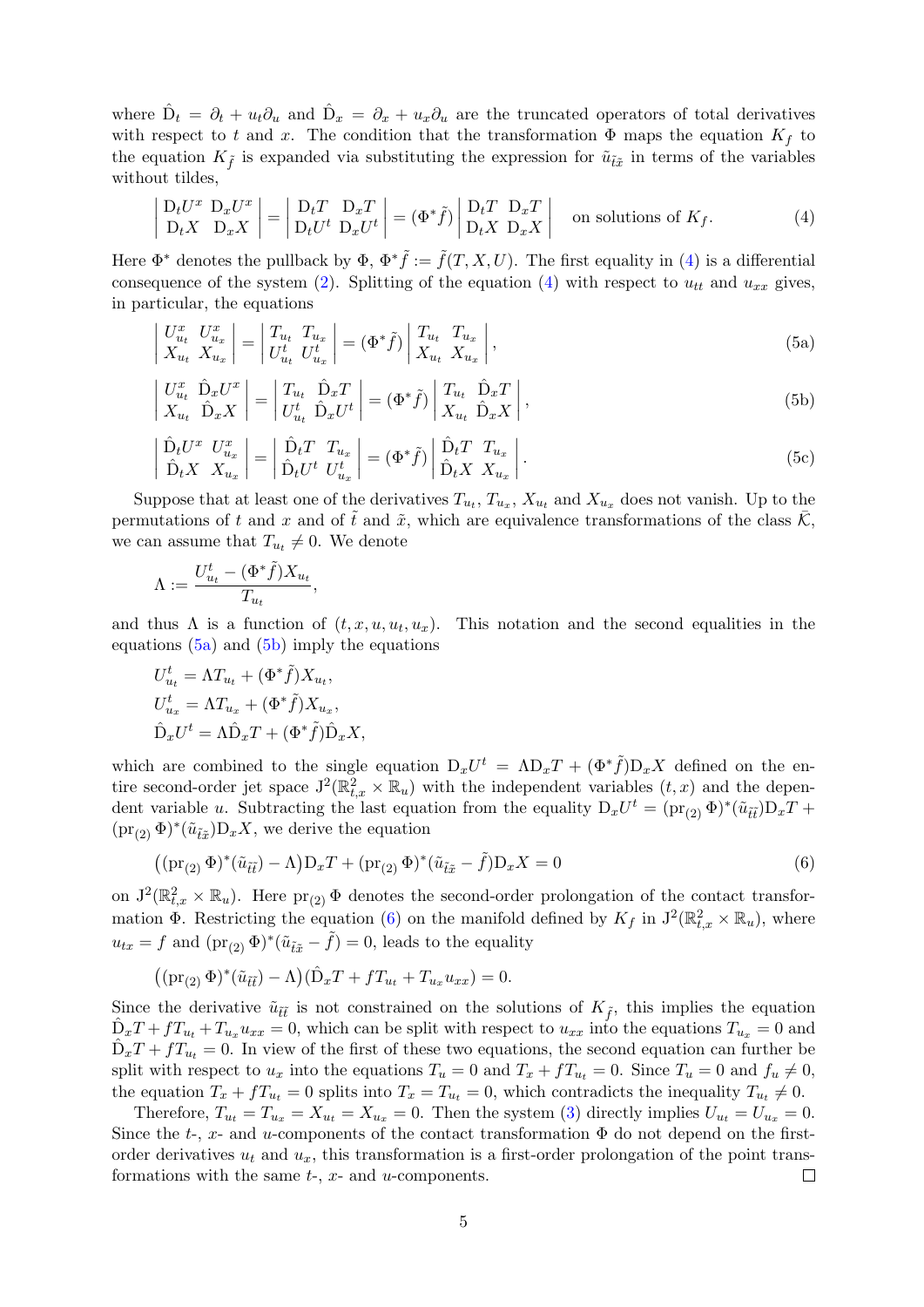A generalization of Lemma [2](#page-3-3) for the class of equations of the form  $u_{tx} = f(t, x, u, u_t, u_x)$ was proved in [\[49\]](#page-29-18). In view of Lemma [2,](#page-3-3) all structures related to contact transformations of equations from the superclass  $\overline{K}$  and all its subclasses, including the class K, are the firstorder prolongations of analogous structures related to point transformations of equations from the same classes. These structures include equivalence groupoids, equivalence groups of these classes and the symmetry groups of equations from them. This is why we restrict the further consideration to point transformations within the class  $K$ .

The following lemma is an obvious corollary of Lemma [2](#page-3-3) and [\[26,](#page-29-19) Theorem 4.3c].

<span id="page-5-1"></span>**Lemma 3.** The class [\(1\)](#page-0-0) is normalized in the usual sense with respect to both point and contact transformations, i.e., its point and contact equivalence groupoids coincide with the action groupoids of its point equivalence group  $G^{\sim}$  and of the first prolongation of this group, respectively. The group  $G^{\sim}$  is generated by the transformations of the form

<span id="page-5-3"></span>
$$
\tilde{t} = T(t), \quad \tilde{x} = X(x), \quad \tilde{u} = Cu + U^{0}(t, x), \quad \tilde{f} = \frac{Cf + U_{tx}^{0}}{T_{t}X_{x}}
$$
\n(7)

and the discrete equivalence transformation  $\mathcal{I}^0$ :  $\tilde{t} = x$ ,  $\tilde{x} = t$ ,  $\tilde{u} = u$ ,  $\tilde{f} = f$ . Here T, X and  $U^0$ are arbitrary smooth functions of their arguments with  $T_tX_x \neq 0$ , and C is an arbitrary nonzero constant.

Corollary 4. A complete list of discrete equivalence transformations of the class [\(1\)](#page-0-0) that are independent up to combining with each other and with continuous equivalence transformations of this class is exhausted by the  $(t, x)$ -permutation  $\mathcal{I}^0$  and three transformations alternating signs of variables,  $\mathcal{I}^t: (t, x, u, f) \mapsto (-t, x, u, -f), \mathcal{I}^x: (t, x, u, f) \mapsto (t, -x, u, -f), \mathcal{I}^u: (t, x, u, f) \mapsto$  $(t, x, -u, -f)$ . The quotient group of the equivalence group  $G^{\sim}$  of the class [\(1\)](#page-0-0) with respect to its identity component is isomorphic to the group  $D_4 \times \mathbb{Z}_2$ , where the dihedral group  $D_4$  is the symmetry group of a square.

<span id="page-5-2"></span>Corollary 5. There is no contact transformation that maps an equation of the form  $u_{tx}$  =  $f(t, x, u)$  with  $f_u \neq 0$  to equations of the same form with  $f_u = 0$ .

Proof. Suppose that there exists such a contact transformation Φ. Repeating the proof of Lemma [2](#page-3-3) for  $f_u \neq 0$  and  $f_u = 0$ , we derive that the transformation  $\Phi$  is the first prolongation of a point transformation in the space with the coordinates  $(t, x, u)$ . Theorem 4.3c from [\[26\]](#page-29-19) implies that the (point) equivalence group of the superclass  $\mathcal{K}_{gen}$  of all the equation of the form  $u_{tx} = f(t, x, u)$  coincides with the group  $G^{\sim}$ , and any point admissible transformation within  $\mathcal{K}_{gen}$  is generated by an element of  $G^{\sim}$ . The conditions  $f_u \neq 0$  and  $f_u = 0$  are  $G^{\sim}$ -<br>invariant, which contradicts the supposition. invariant, which contradicts the supposition.

Analyzing results of [\[35,](#page-29-1) [36\]](#page-29-20), one can deduce that assertions like Lemmas [2](#page-3-3) and [3](#page-5-1) and Corollary [5](#page-5-2) may have been known to Sophus Lie. In general, similar assertions are typical for the theory of contact equivalence of Monge–Ampère equations, see, e.g., Lemma 1 in  $[31, p. 205]$  and references therein. In particular, the above Corollary [5](#page-5-2) follows from Corollary 1 in [\[30,](#page-29-22) p. 238].

<span id="page-5-0"></span>**Remark 6.** The above assertions imply that the class  $\mathcal{K}_{gen}$  and its subclasses  $\mathcal{K}_{gen} \setminus \overline{\mathcal{K}}, \overline{\mathcal{K}} \setminus \mathcal{K}$ and K, which are singled out by the auxiliary constraints  $f_u = 0$ ,  $f_u \neq 0$ ,  $f_u \neq 0 \wedge f_{uu} = 0$  and  $f_{uu} \neq 0$ , respectively, have the same point equivalence group  $G^{\sim}$  and are normalized in the point sense. The subclasses  $\overline{\mathcal{K}}, \overline{\mathcal{K}} \setminus \mathcal{K}$  and  $\mathcal{K}$  are also normalized in the contact sense. Equations from the class K are not mapped by contact transformations to equations from the class  $\mathcal{K}_{gen} \setminus \mathcal{K}$ . Although the group classification of the class  $\mathcal{K}_{gen} \setminus \mathcal{K}$  up to the G∼-equivalence has not be carried out in the literature, Lie's solution of the group classification problem for the wider class of all linear hyperbolic equations with two independent variables is well known [\[36\]](#page-29-20). Moreover, symmetry properties of the linear and the nonlinear equations from  $\mathcal{K}_{gen}$ , which constitute the classes  $\mathcal{K}_{gen} \setminus \mathcal{K}$  and  $\mathcal{K}$ , respectively, are quite different. The last three facts justify the exclusion of linear equations from the further consideration.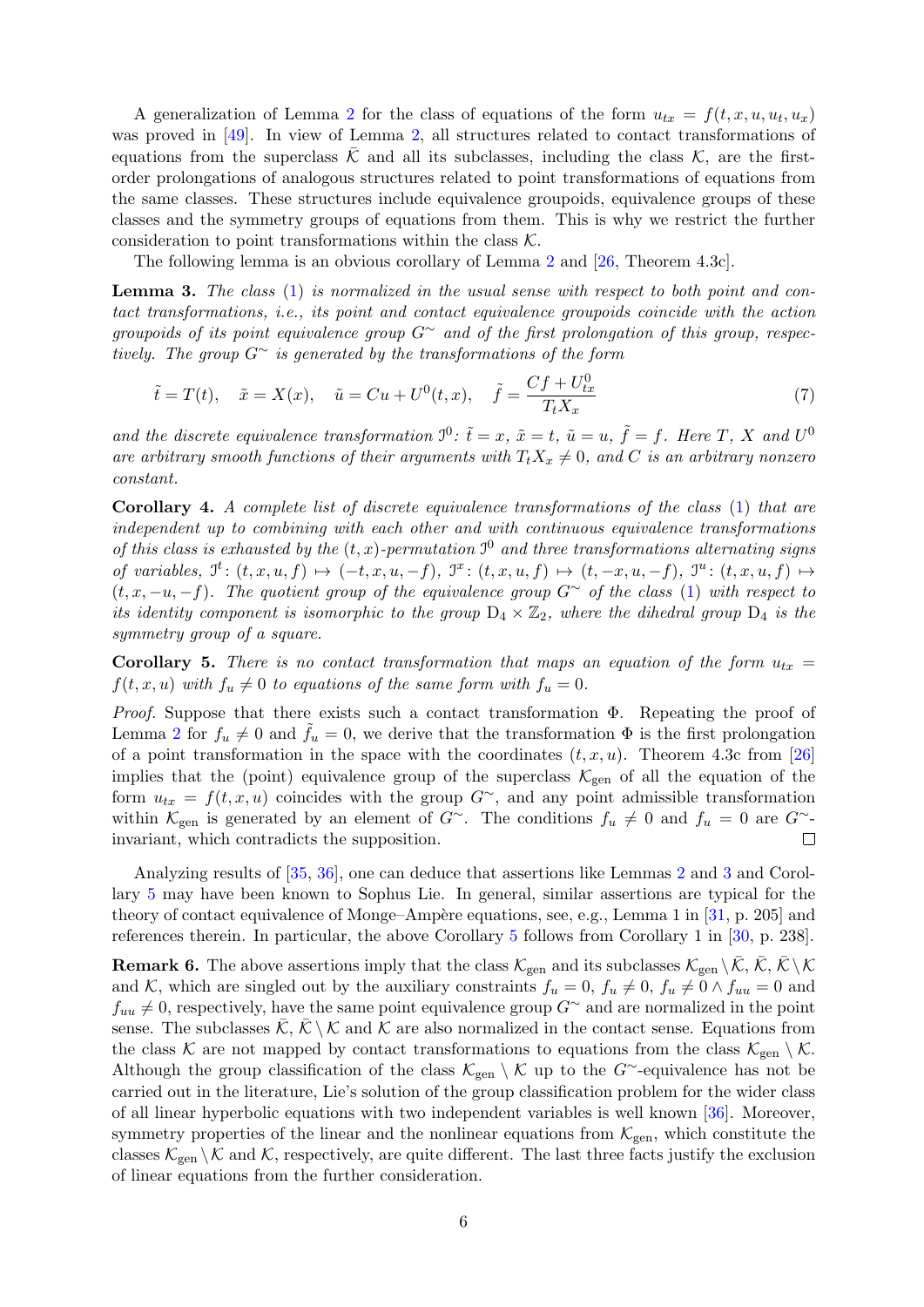Lemma [3](#page-5-1) implies that the transformations of the form [\(7\)](#page-5-3) constitute a subgroup H of  $G^{\sim}$ . Any such transformation  $\mathcal T$  can be represented as a composition

$$
\mathcal{T} = \mathcal{D}^t(T) \circ \mathcal{D}^x(X) \circ \mathcal{Z}(U^0) \circ \mathcal{D}^u(C)
$$

of the elementary equivalence transformations

$$
\mathcal{D}^t(T): \quad \tilde{t} = T(t), \quad \tilde{x} = x, \quad \tilde{u} = u, \quad \tilde{f} = f/T_t,
$$
  
\n
$$
\mathcal{D}^x(X): \quad \tilde{t} = t, \quad \tilde{x} = X(x), \quad \tilde{u} = u, \quad \tilde{f} = f/X_x,
$$
  
\n
$$
\mathcal{D}^u(C): \quad \tilde{t} = t, \quad \tilde{x} = x, \quad \tilde{u} = Cu, \quad \tilde{f} = Cf,
$$
  
\n
$$
\mathcal{Z}(U^0): \quad \tilde{t} = t, \quad \tilde{x} = x, \quad \tilde{u} = u + U^0(t, x), \quad \tilde{f} = f + U^0_{tx},
$$

which are an arbitrary transformation in t, an arbitrary transformation in  $x$ , a scaling of  $u$ and a shift of u with arbitrary functions of  $(t, x)$ , respectively. The transformation parameters are described in Lemma [3,](#page-5-1) and their values are the same as in the form [\(7\)](#page-5-3). The families of elementary transformations  $\{D^{t}(T)\}, \{D^{x}(X)\}, \{D^{u}(C)\}\$  and  $\{\mathcal{Z}(U^{0})\}\$ , where the corresponding constant or functional parameter varies, are subgroups of G∼. One more elementary equivalence transformation of the class [\(1\)](#page-0-0) is  $\mathcal{I}^0$ , whereas  $\mathcal{I}^t = \mathcal{D}^t(-t)$ ,  $\mathcal{I}^x = \mathcal{D}^t(-x)$  and  $\mathcal{I}^u = \mathcal{D}^u(-1)$ . Each transformation  $\mathfrak T$  from  $G^{\sim} \setminus H$  can be decomposed as

$$
\mathcal{T} = \mathcal{I}^0 \circ \mathcal{D}^t(T) \circ \mathcal{D}^x(X) \circ \mathcal{Z}(U^0) \circ \mathcal{D}^u(C).
$$

**Corollary 7.** The equivalence algebra of the class [\(1\)](#page-0-0) is  $\mathfrak{g}^{\sim} := \langle \hat{D}^t(\tau), \hat{D}^x(\xi), \hat{I}, \hat{Z}(\eta^0) \rangle$ , where the parameter functions  $\tau = \tau(t)$ ,  $\xi = \xi(x)$  and  $\eta^0 = \eta^0(t, x)$  run through the sets of smooth functions of their arguments, and

$$
\hat{D}^t(\tau) := \tau(t)\partial_t - \tau_t(t)f\partial_f, \quad \hat{D}^x(\xi) := \xi(x)\partial_x - \xi_x(x)f\partial_f,
$$
  

$$
\hat{I} := u\partial_u + f\partial_f, \quad \hat{Z}(\eta^0) := \eta^0(t, x)\partial_u + \eta^0_{tx}(t, x)\partial_f.
$$

Using the infinitesimal invariance criterion  $[6, 7, 42]$  $[6, 7, 42]$  $[6, 7, 42]$  $[6, 7, 42]$ , we prove the following assertion.

<span id="page-6-2"></span>**Proposition 8.** The maximal Lie invariance algebra  $\mathfrak{g}_f$  of an equation  $K_f$  from the class [\(1\)](#page-0-0) consists of the vector fields of the form  $\tau(t)\partial_t + \xi(x)\partial_x + (\eta^1 u + \eta^0(t,x))\partial_u$ , where the parameter functions  $\tau=\tau(t),$   $\xi=\xi(x)$  and  $\eta^0=\eta^0(t,x)$  and the constant  $\eta^1$  satisfy the classifying equation

<span id="page-6-1"></span>
$$
\tau f_t + \xi f_x + \left(\eta^1 u + \eta^0\right) f_u = \left(\eta^1 - \tau_t - \xi_x\right) f + \eta^0_{tx}.\tag{8}
$$

Consider the linear span  $\mathfrak{g}_{\langle\rangle}$  of all the maximal Lie invariance algebras of equations from the class  $(1)$ ,

<span id="page-6-0"></span>
$$
\mathfrak{g}_{\langle\rangle} := \sum_{f} \mathfrak{g}_{f} = \left\{ Q = \tau(t)\partial_{t} + \xi(x)\partial_{x} + (\eta^{1}u + \eta^{0}(t,x))\partial_{u} \right\} \n= \left\langle D^{t}(\tau), D^{x}(\xi), I, Z(\eta^{0}) \right\rangle \neq \bigcup_{f} \mathfrak{g}_{f},
$$
\n(9)

where the parameters  $\tau$ ,  $\xi$  and  $\eta^0$  run through the sets of smooth functions of their arguments,  $\eta^1$  is an arbitrary constant, and

$$
D^{t}(\tau) := \tau(t)\partial_{t}, \quad D^{x}(\xi) := \xi(x)\partial_{x}, \quad I := u\partial_{u}, \quad Z(\eta^{0}) := \eta^{0}(t, x)\partial_{u}.
$$

It is obvious that any vector field Q of the above form with  $(\tau, \xi) \neq (0, 0)$  belongs to  $\mathfrak{g}_f$  for any  $f$  satisfying the classifying equation with the components of  $Q$ , and such a value of the arbitrary element  $f$  necessarily exists. The last inequality in  $(9)$  holds since the vector fields from  $\langle I, Z(\eta^0) \rangle$  do not belong to  $\mathfrak{g}_f$  for any f in view of the auxiliary inequality  $f_{uu} \neq 0$  for the arbitrary element  $f$  within the class  $(1)$ . At the same time, we can represent such vector fields as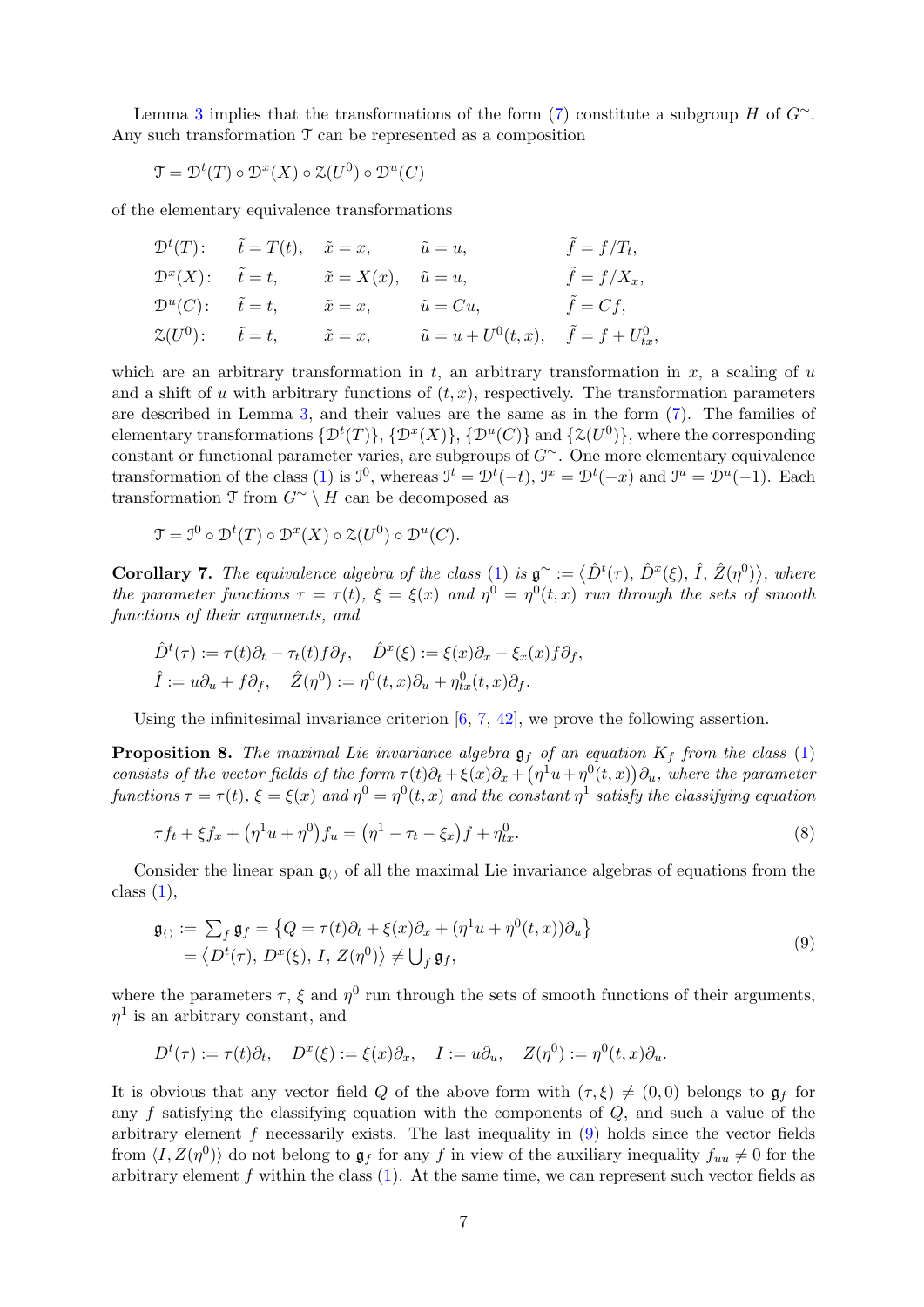linear combinations of vector fields from  $\mathfrak{g}_{\langle\rangle}$  with  $(\tau, \xi) \neq (0, 0)$ . This is why the second equality in [\(9\)](#page-6-0) holds as well, and thus the algebra  $\mathfrak{g}_{()}$  coincides with the projection  $\pi_*\mathfrak{g}^\sim$  of  $\mathfrak{g}^\sim$ . Moreover, the span  $\mathfrak{g}_{\langle\rangle}$  is a Lie algebra, since it is closed with respect to the Lie bracket of vector fields.

Here and in what follows  $\varpi$  denotes the projection of the space with coordinates  $(t, x, u, f)$ onto the space with coordinates  $(t, x, u)$ . We also use the notation  $\pi^{t, x}$ ,  $\pi^t$  and  $\pi^x$  for the projections of the space with coordinates  $(t, x, u)$  onto the spaces with coordinates  $(t, x)$ , t and x, respectively.

The nonidentity actions of elementary equivalence transformations on the above vector fields spanning  $\mathfrak{g}_{\langle \rangle}$  are the following:

$$
(\varpi_* \mathcal{D}^t(T))_* D^t(\tau) = D^t(\tau(\hat{T})/\hat{T}_t), \qquad (\varpi_* \mathcal{D}^t(T))_* Z(\eta^0) = Z(\eta^0(\hat{T}, x)),
$$
  
\n
$$
(\varpi_* \mathcal{D}^x(X))_* D^x(\xi) = D^x(\xi(\hat{X})/\hat{X}_x), \qquad (\varpi_* \mathcal{D}^x(X))_* Z(\eta^0) = Z(\eta^0(t, \hat{X})),
$$
  
\n
$$
(\varpi_* \mathcal{Z}(U^0))_* D^t(\tau) = D^t(\tau) + Z(\tau U_t^0), \qquad (\varpi_* \mathcal{D}^u(C))_* Z(\eta^0) = Z(C\eta^0),
$$
  
\n
$$
(\varpi_* \mathcal{Z}(U^0))_* D^x(\xi) = D^x(\xi) + Z(\xi U_x^0), \qquad (\varpi_* \mathcal{Z}(U^0))_* I = I - Z(U^0),
$$

where  $\hat{T} = \hat{T}(t)$  and  $\hat{X} = \hat{X}(x)$  are the inverses of the functions T and X, respectively.

**Definition 9.** A subalgebra  $\mathfrak{s}$  of  $\mathfrak{g}_{\langle\rangle}$  is said to be appropriate if there exists a value of the arbitrary element f such that  $\mathfrak{s} = \mathfrak{g}_f$ .

In view of Lemma [3,](#page-5-1) the group classification of the class [\(1\)](#page-0-0) reduces to the classification of appropriate subalgebras of  $\mathfrak{g}_{\langle\rangle} = \varpi_* \mathfrak{g}^{\sim}$  up to the  $\varpi_* G^{\sim}$ -equivalence.

Splitting the classifying equation  $(8)$  with respect to the arbitrary element f and its derivations, we obtain the trivial system  $\tau = 0$ ,  $\xi = 0$ ,  $\eta^1 = 0$  and  $\eta^0 = 0$ . This means that the following assertion holds.

**Lemma 10.** The kernel Lie invariance algebra of the equations from the class [\(1\)](#page-0-0) is  $\mathfrak{g}^{\cap} = \{0\}$ .

Since the kernel Lie invariance algebra  $\mathfrak{g}^{\cap}$  is zero, the condition of the necessary inclusion of it into each appropriate algebra makes no constraint for such algebras. Analyzing the classifying equation [\(8\)](#page-6-1) deeper, we derive really essential constraints for such algebras.

<span id="page-7-1"></span>**Lemma 11.** (i)  $\mathfrak{g}_f \cap \langle I, Z(\eta^0) \rangle = \{0\}$  for any  $f = f(t, x, u)$  with  $f_{uu} \neq 0$ , and therefore  $\dim \mathfrak{g}_f = \dim \pi^{t,x}_* \mathfrak{g}_f$ . Here  $\eta^0$  runs through the set of smooth functions depending on  $(t,x)$ .

- (ii) dim  $\mathfrak{g}_f = \infty$  if and only if  $f = e^u \pmod{G^{\sim}}$ .
- (iii) If  $f \neq e^u \pmod{G^{\sim}}$ , then  $\dim \mathfrak{g}_f \leqslant 4$ .

*Proof.* Suppose that for a value of the arbitrary element f, the algebra  $\mathfrak{g}_f$  contains a vector field  $\eta^1 I + Z(\eta^0)$  with  $(\eta^1, \eta^0) \neq (0, 0)$ . The classifying equation [\(8\)](#page-6-1) implies that the function f satisfies the equation  $(\eta^1 u + \eta^0) f_u = \eta^1 f + \eta^0_{tx}$ . Considering the cases  $\eta^1 \neq 0$  and  $\eta^1 = 0$ separately, we easily show that in both cases  $f$  is affine in  $u$ , which contradicts the auxiliary inequality  $f_{uu} \neq 0$  for the class [\(1\)](#page-0-0). This proves item (i) of the lemma.

We differentiate the classifying equation  $(8)$  with respect to u and, in view of the auxiliary inequality  $f_{uu} \neq 0$ , divide the result of differentiation by  $f_{uu}$ . Then we differentiate the obtained equation once more with respect to  $u$ , which gives

<span id="page-7-0"></span>
$$
\tau \left(\frac{f_{ut}}{f_{uu}}\right)_u + \xi \left(\frac{f_{ux}}{f_{uu}}\right)_u + \eta^1 = -(\tau_t + \xi_x) \left(\frac{f_u}{f_{uu}}\right)_u.
$$
\n(10)

We need to consider two cases depending on whether or not the expression  $(f_u/f_{uu})_u$  vanishes.

Upon the condition  $(f_u/f_{uu})_u \neq 0$ , we can rewrite the equation [\(10\)](#page-7-0) as

$$
\tau_t + \xi_x = -\tau \frac{(f_{ut}/f_{uu})_u}{(f_u/f_{uu})_u} - \xi \frac{(f_{ux}/f_{uu})_u}{(f_u/f_{uu})_u} - \eta^1 \frac{1}{(f_u/f_{uu})_u}.
$$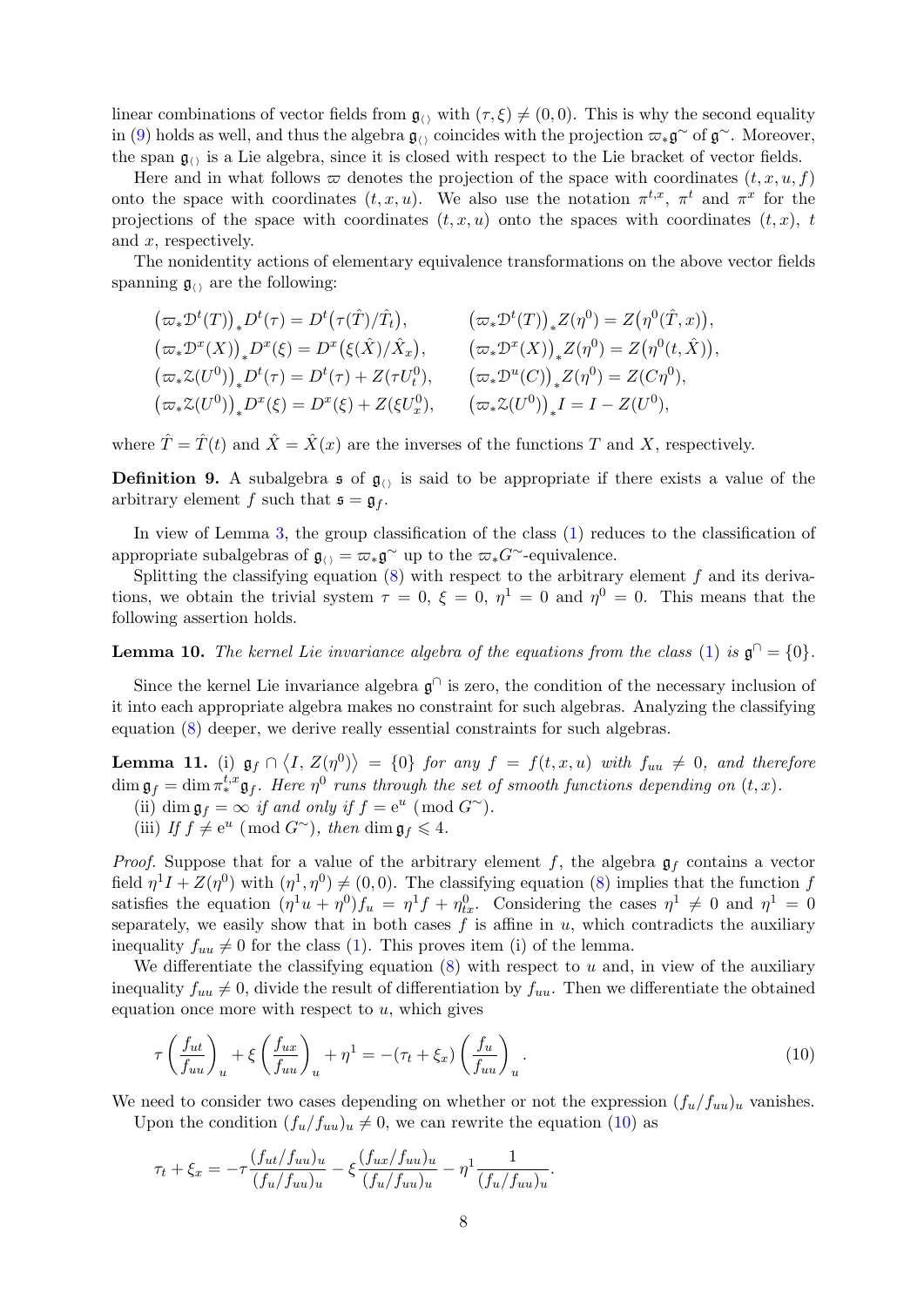After fixing a value  $u = u_0$ , the last equation takes the form  $\tau_t + \xi_x = A(t, x)\tau + B(t, x)\xi + C(t, x)$ , where the coefficients A, B and C are obviously expressed via derivatives of f at  $u = u_0$ . After additionally fixing a value  $t = t_0$ , we derive the first-order inhomogeneous linear ordinary differential equation

$$
\xi_x = B(t_0, x)\xi - \tau_t(t_0) + A(t_0, x)\tau(t_0) + \eta^{1}C(t_0, x)
$$

with respect to  $\xi$ , and its inhomogeneity involves three constant parameters  $\tau(t_0)$ ,  $\tau_t(t_0)$  and  $\eta^1$ . The general solution of this equation can be represented in the form

$$
\xi = C_1 \xi^1(x) + \tau(t_0) \xi^2(x) + \tau_t(t_0) \xi^3(x) + \eta^1 \xi^4(x),
$$

where  $\xi^{k}(x)$ ,  $k = 1, ..., 4$ , are fixed smooth functions of x, and hence it is linearly parameterized at most four independent arbitrary constants. In other words,  $\dim \pi_*^x \mathfrak{g}_f \leq 4$ . Similarly, after taking into account the derived expression for  $\xi$ , we fix a value  $x_0$  for x instead of t and obtain the first-order inhomogeneous linear ordinary differential equation

$$
\tau_t = A(t, x_0)\tau + B(t, x_0)\left(C_1\xi^1(x_0) + \tau(t_0)\xi^2(x_0) + \tau_t(t_0)\xi^3(x_0) + \eta^1\xi^4(x_0)\right) - C^1\xi_x^1(x_0) - \tau(t_0)\xi_x^2(x_0) - \tau_t(t_0)\xi_x^3(x_0) - \eta^1\xi_x^4(x_0) + C(t, x_0)
$$

with respect to  $\tau$ , where the inhomogeneity involves the four constant parameters  $\tau(t_0)$ ,  $\tau_t(t_0)$ ,  $\eta^1$  and  $C_1$ . Since the value of  $\tau$  in the fixed point  $t = t_0$  is among these parameters, the general solution of this equation merely involves these very parameters, i.e., dim  $\pi^t_* \mathfrak{g}_f \leq 4$ . Therefore,  $\dim \pi^{t,x}_* \mathfrak{g}_f \leqslant 4$  and thus, in view of item (i) of the lemma,  $\dim \mathfrak{g}_f \leqslant 4$ .

Now we study the second case  $(f_u/f_{uu})_u = 0$ , i.e.,  $f = \gamma(t, x)e^{\alpha(t, x)u} + \beta(t, x)$ , where  $\alpha \gamma \neq 0$  in view of the auxiliary inequality  $f_{uu} \neq 0$  for the class [\(1\)](#page-0-0). Hence  $\gamma = 1 \pmod{G^{\sim}}$ . Substituting the expression for f into the classifying equation  $(8)$ , we collect the coefficients of the linearly independent functions  $ue^{\alpha u}$ ,  $e^{\alpha u}$  and 1, treated as functions of u, which leads to the system

<span id="page-8-0"></span>
$$
\tau \alpha_t + \xi \alpha_x + \eta^1 \alpha = 0, \quad \alpha \eta^0 = \eta^1 - \tau_t - \xi_x, \quad \tau \beta_t + \xi \beta_x = (\eta^1 - \tau_t - \xi_x)\beta + \eta^0_{tx}.
$$
 (11)

If  $\alpha_x \neq 0$ , then  $\xi = -((\tau \alpha_t + \eta^1 \alpha)/\alpha_x)|_{t=t_0}$ , i.e., the component  $\xi$  involves at most two varying constants,  $\tau(t_0)$  and  $\eta^1$ . Similarly, if  $\alpha_t \neq 0$ , then  $\tau = \left( (\xi \alpha_x + \eta^1 \alpha)/\alpha_t \right) \Big|_{x=x_0}$ , i.e., the component  $\tau$  also involves at most two varying constants,  $\xi(x_0)$  and  $\eta^1$ . Therefore, in the case  $\alpha_t \alpha_x \neq 0$ , the components  $\tau$  and  $\xi$  in total involve at most three different varying constants, and hence dim  $\mathfrak{g}_f \leq 3$ . If exactly one of the derivatives  $\alpha_t$  and  $\alpha_x$  is nonzero, then up to the equivalence transformation  $\mathcal{I}^0$ , we can assume that  $\alpha_x \neq 0$  and  $\alpha_t = 0$ . Then the substitution of the expressions for  $\xi$  and  $\eta^0$  implied by the first two equations of [\(11\)](#page-8-0),  $\xi = -\eta^1 \alpha/\alpha_x$  and  $\eta^0 = (\eta^1 - \tau_t - \xi_x)/\alpha$ , into the last equation of [\(11\)](#page-8-0) leads to the second-order inhomogeneous linear ordinary differential equation  $(1/\alpha)_x \tau_{tt} - (\beta \tau)_t = \eta^1 (\alpha \beta / \alpha_x)_x - \eta^1 \beta$  with respect to  $\tau$ , where the leading coefficient  $(1/\alpha)_x$  does not vanish, and the inhomogeneity involves the single constant parameter  $\eta^1$ . Analogously to the above consideration, we obtain dim  $\mathfrak{g}_f \leq 3$ . Otherwise,  $\alpha_t = \alpha_x = 0$ , and hence  $\alpha = \text{const.}$  Since  $\alpha \neq 0$ , we can set  $\alpha = 1$  by scalings of u and  $\mathcal{I}^u$ . The above system reduces to  $\eta^1 = 0$ ,  $\eta^0 = -\tau_t - \xi_x$ ,  $\tau \beta_t + \xi \beta_x = -(\tau_t + \xi_x)\beta$ . For  $\beta \neq 0$ , we treat the last equation in the same way as the equation [\(10\)](#page-7-0) and conclude that dim  $\mathfrak{g}_f \leq 3$ in this case. If  $\beta = 0$ , then the equation  $K_f$  coincides with the Liouville equation  $u_{tx} = e^u$ , whose maximal Lie invariance algebra is  $\mathfrak{g}_f = \langle \tau(t)\partial_t + \xi(x)\partial_x - (\tau_t(t) + \xi_x(x))\partial_u \rangle$ , where the components  $\tau$  and  $\xi$  run through the sets of smooth functions of t or x, respectively. Therefore,  $\dim \mathfrak{g}_f = \infty$ , and up to the G<sup>∼</sup>-inequivalence, this is the only case with the infinite dimension of dim  $\mathfrak{g}_f$ , which proves item (ii) of the lemma.

For all the other equations from the class [\(1\)](#page-0-0), we derive that the dimensions of the corresponding maximal Lie invariance algebras do not exceed four, which implies item (iii) of the lemma.  $\Box$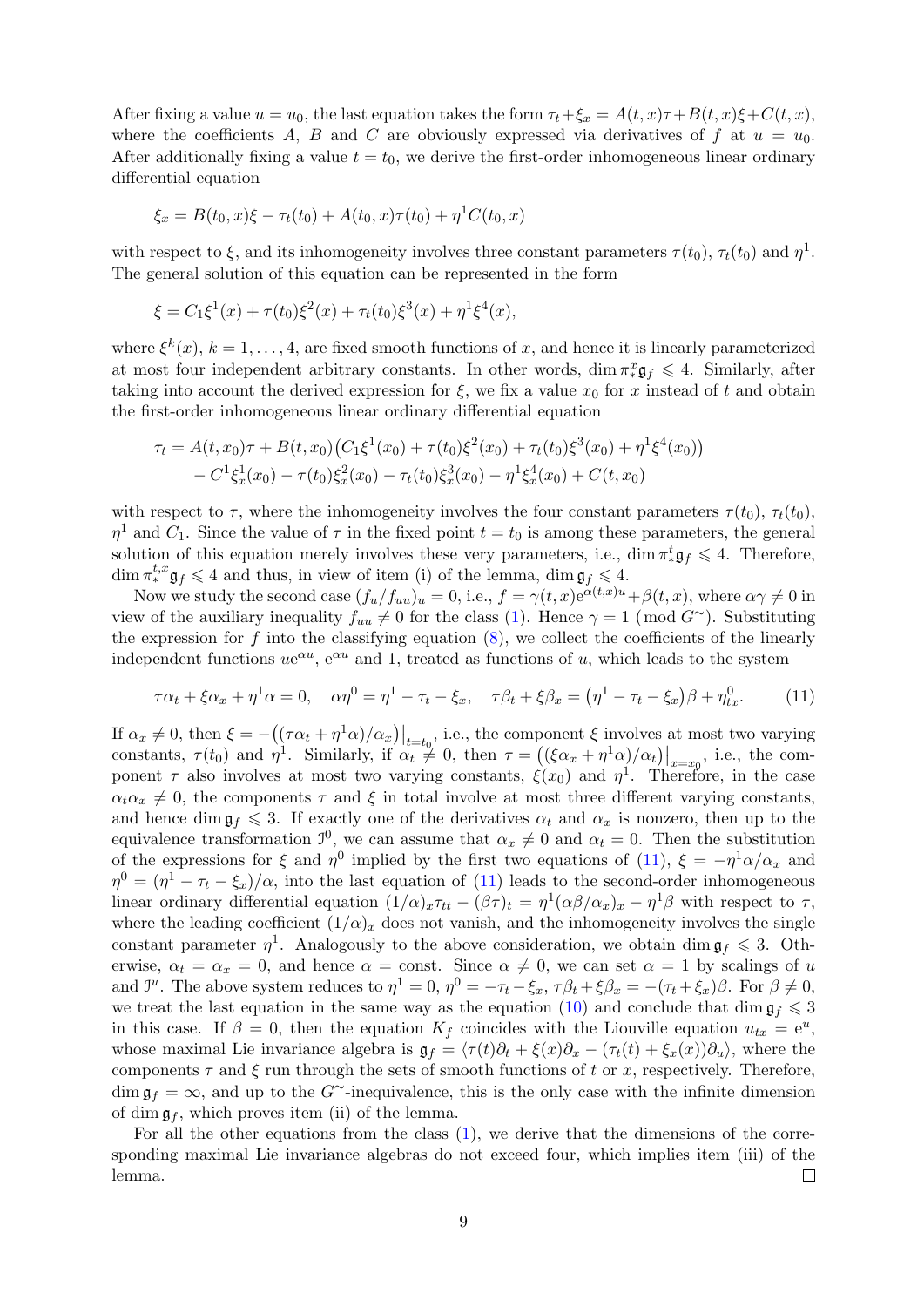<span id="page-9-17"></span>**Corollary 12.** If  $f \neq e^u \pmod{G^{\sim}}$ , then  $\dim \pi_*^t \mathfrak{g}_f \leq 3$  and  $\dim \pi_*^x \mathfrak{g}_f \leq 3$ .

*Proof.* In view of item (iii) of Lemma [11,](#page-7-1) we have dim  $\mathfrak{g}_f \leq 4$  if  $f \neq e^u \pmod{G^{\sim}}$ . Then  $\dim \pi_*^t \mathfrak{g}_f \leqslant \dim \mathfrak{g}_f \leqslant 4$  and  $\dim \pi_*^x \mathfrak{g}_f \leqslant 4$ , i.e.,  $\pi_*^t \mathfrak{g}_f$  and  $\pi_*^x \mathfrak{g}_f$  are finite-dimensional Lie algebras of vector fields on the  $t$ - and the  $x$ -lines, respectively. Then the required inequalities directly follow from the Lie theorem on such algebras.  $\Box$ 

#### <span id="page-9-2"></span>3 Result of group classification

The main result of the paper is the following theorem.

<span id="page-9-1"></span>**Theorem 13.** A complete list of G∼-inequivalent (maximal) Lie-symmetry extensions in the class [\(1\)](#page-0-0) is exhausted by the following cases:

<span id="page-9-16"></span><span id="page-9-15"></span><span id="page-9-14"></span><span id="page-9-13"></span><span id="page-9-12"></span><span id="page-9-6"></span><span id="page-9-5"></span><span id="page-9-4"></span>0. General case  $f = f(t, x, u)$ : {0}; 1.  $f = \hat{f}(x, u)$ :  $\langle \partial_t \rangle$ : 2.  $f = \hat{f}(x - t, u): \langle \partial_t + \partial_x \rangle;$ 3.  $f = e^t \hat{f}(x, e^{-t}u)$ :  $\langle \partial_t + u \partial_u \rangle$ ; 4.  $f = e^{x+t} \hat{f}(x-t, e^{-x-t}u)$ :  $\langle \partial_t + \partial_x + 2u \partial_u \rangle$ ; 5.  $f = e^t \hat{f}(e^{-t}u)$ :  $\langle \partial_t + u \partial_u, \partial_x \rangle$ ; 6.  $f = e^{x+t} \hat{f}(e^{-x-t}u)$ :  $\langle \partial_t + u \partial_u, \partial_x + u \partial_u \rangle$ ; 7.  $f = |x - t|^{-q-2} \hat{f}(|x - t|^q u), q \neq 0$ :  $\langle \partial_t + \partial_x, t \partial_t + x \partial_x - q u \partial_u \rangle$ ; 8.  $f = |x|^{-q-2} \hat{f}(|x|^q u), q \neq 0: \langle \partial_t, t \partial_t + x \partial_x - q u \partial_u \rangle;$ 9.  $f = \hat{f}(u)$ :  $\langle \partial_t, \partial_x, t\partial_t - x\partial_x \rangle$ ; 10.  $f = (x - t)^{-2} \hat{f}(u)$ :  $\langle \partial_t + \partial_x, t \partial_t + x \partial_x, t^2 \partial_t + x^2 \partial_x \rangle$ ; 11.  $f = e^{u/x}$ :  $\langle \partial_t, t\partial_t - x\partial_u, x\partial_x + u\partial_u \rangle;$ 12.  $f = |u|^p u$ ,  $p \neq -1$ , 0:  $\langle \partial_t, \partial_x, t\partial_t - x\partial_x, -pt\partial_t + u\partial_u \rangle;$ 13.  $f = e^u$ :  $\langle \tau(t)\partial_t + \xi(x)\partial_x - (\tau_t(t) + \xi_x(x))\partial_u \rangle$ .

<span id="page-9-11"></span><span id="page-9-10"></span><span id="page-9-9"></span><span id="page-9-8"></span><span id="page-9-7"></span><span id="page-9-3"></span>Here  $\hat{f}$  is an arbitrary smooth function of its arguments whose second derivative with respect to the argument involving u is nonzero, and q and p are arbitrary constants that satisfy the conditions indicated in the corresponding cases. In Case [13,](#page-9-3) the components  $\tau$  and  $\xi$  run through the sets of smooth functions of t or x, respectively.

The proof of Theorem [13](#page-9-1) is presented in the next Section [4.](#page-12-0)

<span id="page-9-0"></span>Remark 14. There are two ways of interpreting the classification cases listed in Theorem [13,](#page-9-1) in a weak sense and in a strong sense. Within the framework of the weak group classification, we consider the entire subclass  $\mathcal{K}_N$  of the equations from the class K with the form of f presented in Case N,

$$
N \in \Gamma := \{0, \ldots, 6, 7_q, 8_q, 9, 10, 11, 12_p, 13 \mid q \neq 0, p \neq -1, 0\},\
$$

and then the corresponding algebra is the kernel Lie invariance algebra  $\mathfrak{g}_N^{\cap}$  of the equations from the subclass  $\mathcal{K}_N$ . Here we use the notation  $7_q := (7, q)$  $7_q := (7, q)$  $7_q := (7, q)$  $7_q := (7, q)$ ,  $8_q := (8, q)$  $8_q := (8, q)$  $8_q := (8, q)$  $8_q := (8, q)$  and  $12_p := (12, p)$  $12_p := (12, p)$  $12_p := (12, p)$  $12_p := (12, p)$ . We refer to Cases [7,](#page-9-6) [8](#page-9-7) and [12](#page-9-11) as to collections of Cases  $7_q$  $7_q$ ,  $8_q$  and  $12_p$  with fixed values of q or p, respectively. It is obvious that  $\mathcal{K}_0 = \mathcal{K}$ . Under the strong group classification, Case N includes only the equations from the subclass  $\mathcal{K}_N$  for which  $\mathfrak{g}_f = \mathfrak{g}_N^{\cap}$ . Thus, the discussion after the equation [\(9\)](#page-6-0) implies that  $\mathfrak{g}_f = \{0\}$  $\mathfrak{g}_f = \{0\}$  $\mathfrak{g}_f = \{0\}$  and hence  $K_f$  belongs to strong Case 0 if and only if f does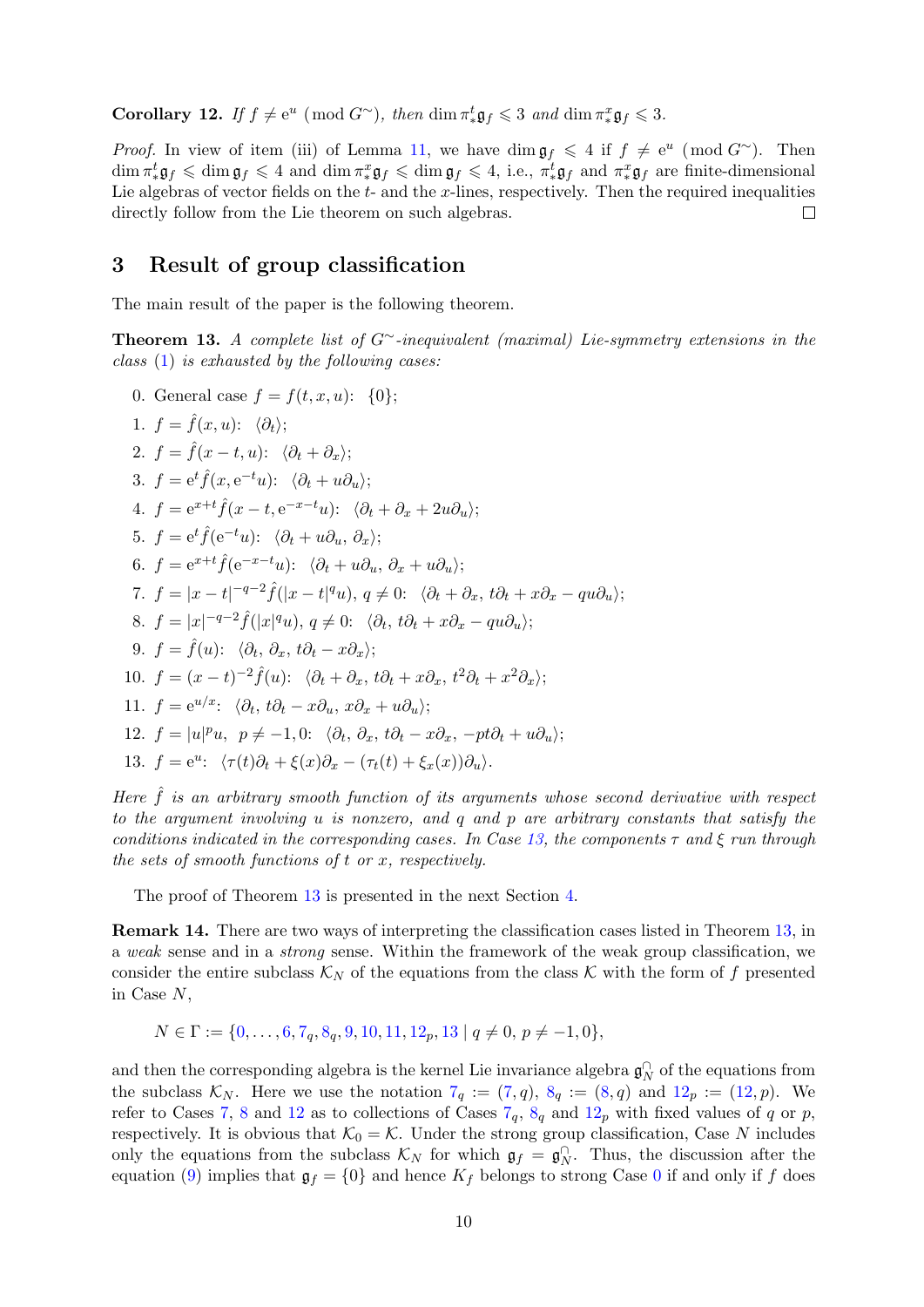not satisfy the classifying equation [\(8\)](#page-6-1) for any constant  $\eta^1$  and any smooth functions  $\tau = \tau(t)$ ,  $\xi = \xi(x)$  and  $\eta^0 = \eta^0(t, x)$  with  $(\tau, \xi) \neq (0, 0)$ . For Cases [1–](#page-9-12)[9](#page-9-8) to merely collect maximal Liesymmetry extensions, the parameter function  $\hat{f}$  should take only values for which the associated values of the arbitrary element f are not  $G^{\sim}$ -equivalent to ones from the other listed cases with maximal Lie invariance algebras of greater dimensions. In other words, a value of the parameter function  $\hat{f}$  leads to a maximal Lie-symmetry extension if and only if it satisfies no equation among those associated with the corresponding case in Proposition [25](#page-20-0) or [26](#page-22-1) below. Case [10](#page-9-9) is special since  $\mathfrak{g}_f = \mathfrak{g}_{10}^{\cap}$  for any  $K_f \in \mathcal{K}_{10}$ , and thus it does not depend on interpreting the group classification. We will mostly omit the attributes "weak" and "strong", explicitly indicating all places where the weak interpretation is used.

**Remark 15.** Cases [3–](#page-9-13)[6](#page-9-5) and [8](#page-9-7) can be replaced by  $G^{\sim}$ -equivalent cases, for each of which the arbitrary element f just runs through the set of arbitrary smooth functions of either one or two arguments without an additional multiplier:

3'. 
$$
f = \hat{f}(x, t^{-1}u)
$$
:  $\mathfrak{g}_f = \langle t\partial_t + u\partial_u \rangle$ ;  
\n4'.  $f = \hat{f}(t^{-1}x, (tx)^{-1}u)$ :  $\mathfrak{g}_f = \langle t\partial_t + x\partial_x + 2u\partial_u \rangle$ ;  
\n5'.  $f = \hat{f}(t^{-1}u)$ :  $\mathfrak{g}_f = \langle t\partial_t + u\partial_u, \partial_x \rangle$ ;  
\n6'.  $f = \hat{f}((tx)^{-1}u)$ :  $\mathfrak{g}_f = \langle t\partial_t + u\partial_u, x\partial_x + u\partial_u \rangle$ ;  
\n8'a.  $f = \hat{f}(|x|^{q'}u)$ ,  $q' \neq 0, -1$ :  $\mathfrak{g}_f = \langle \partial_t, (q' + 1)t\partial_t - x\partial_x + q'u\partial_u \rangle$ ;  
\n8'b.  $f = \hat{f}(e^{-x}u)$ :  $\mathfrak{g}_f = \langle \partial_t, t\partial_t + \partial_x + u\partial_u \rangle$ .

Here Case [8](#page-9-7) splits into two subcases, 8'a and 8'b, respectively associated with  $q \neq 0, -1$  and  $q = -1.$ 

Remark 16. The group classification of the class [\(1\)](#page-0-0) can be easily mapped via the point transformation  $\check{t} = x + t$ ,  $\check{x} = x - t$ ,  $\check{u} = u$ ,  $\check{f} = f$  to the group classification of nonlinear Klein–Gordon equations in the standard spacetime variables,  $\check{u}_{\check{t}\check{t}} - \check{u}_{\check{x}\check{x}} = \check{f}(\check{t}, \check{x}, \check{u})$ .

<span id="page-10-0"></span>Remark 17. We found eight triples of G∼-invariant integer characteristics of subalgebras s of  $\mathfrak{g}_{\langle \rangle}$ , which suffice for distinguishing the G∼-inequivalent cases of Lie-symmetry extensions from each other, see Remark [24](#page-17-0) below. The most significant among these eight triples is  $(r_3, j_1, r_2)$ , where

$$
r_3 = r_3(\mathfrak{s}) := 3 - \min\left\{ \dim \left\langle D^t(\tau), D^x(\xi) \right\rangle \mid \exists \eta^0 \colon D^t(\tau) + D^x(\xi) + I + Z(\eta^0) \in \mathfrak{s} \right\},\
$$
  

$$
j_1 = j_1(\mathfrak{s}) := \max(\dim \mathfrak{s}^1, \dim \mathfrak{s}^2),
$$
  

$$
r_2 = r_2(\mathfrak{s}) := \min(\dim \pi^t_* \mathfrak{s}^{12}, \dim \pi^x_* \mathfrak{s}^{12})
$$

 $\text{with } \mathfrak{s}^1 := \mathfrak{s} \cap \big\langle D^t(\tau), Z(\eta^0) \big\rangle, \, \mathfrak{s}^2 := \mathfrak{s} \cap \big\langle D^x(\xi), Z(\eta^0) \big\rangle \text{ and } \mathfrak{s}^{12} := \mathfrak{s} \cap \big\langle D^t(\tau), D^x(\xi), Z(\eta^0) \big\rangle.$ 

In the next four remarks, we discuss weak Lie-symmetry extensions, omitting the attribute "weak".

<span id="page-10-1"></span>Remark 18. We can partially order the collection of Lie-symmetry extensions within the class [\(1\)](#page-0-0). Here Case  $N \prec$  Case  $\overline{N}$  with  $N, \overline{N} \in \Gamma$  means that Case  $\overline{N}$  is a further Lie-symmetry extension of Case N modulo the G∼-equivalence, i.e., there exists  $\mathcal{T} \in G^{\sim}$  such that  $\mathfrak{s} \subsetneq (\varpi_* \mathcal{T})\overline{\mathfrak{s}},$ where  $\mathfrak s$  and  $\bar{\mathfrak s}$  are subalgebras of  $\mathfrak g_{\langle\rangle}$  associated with Cases N and  $\bar{N}$ , respectively. For the corresponding subclasses  $\mathcal{K}_N$  and  $\mathcal{K}_{\bar{N}}$ , we have the inverse inclusion,  $\mathcal{K}_N \supsetneq (\varpi_* \mathfrak{I}) \mathcal{K}_{\bar{N}}$  with the same  $\mathfrak{T} \in G^{\sim}$ .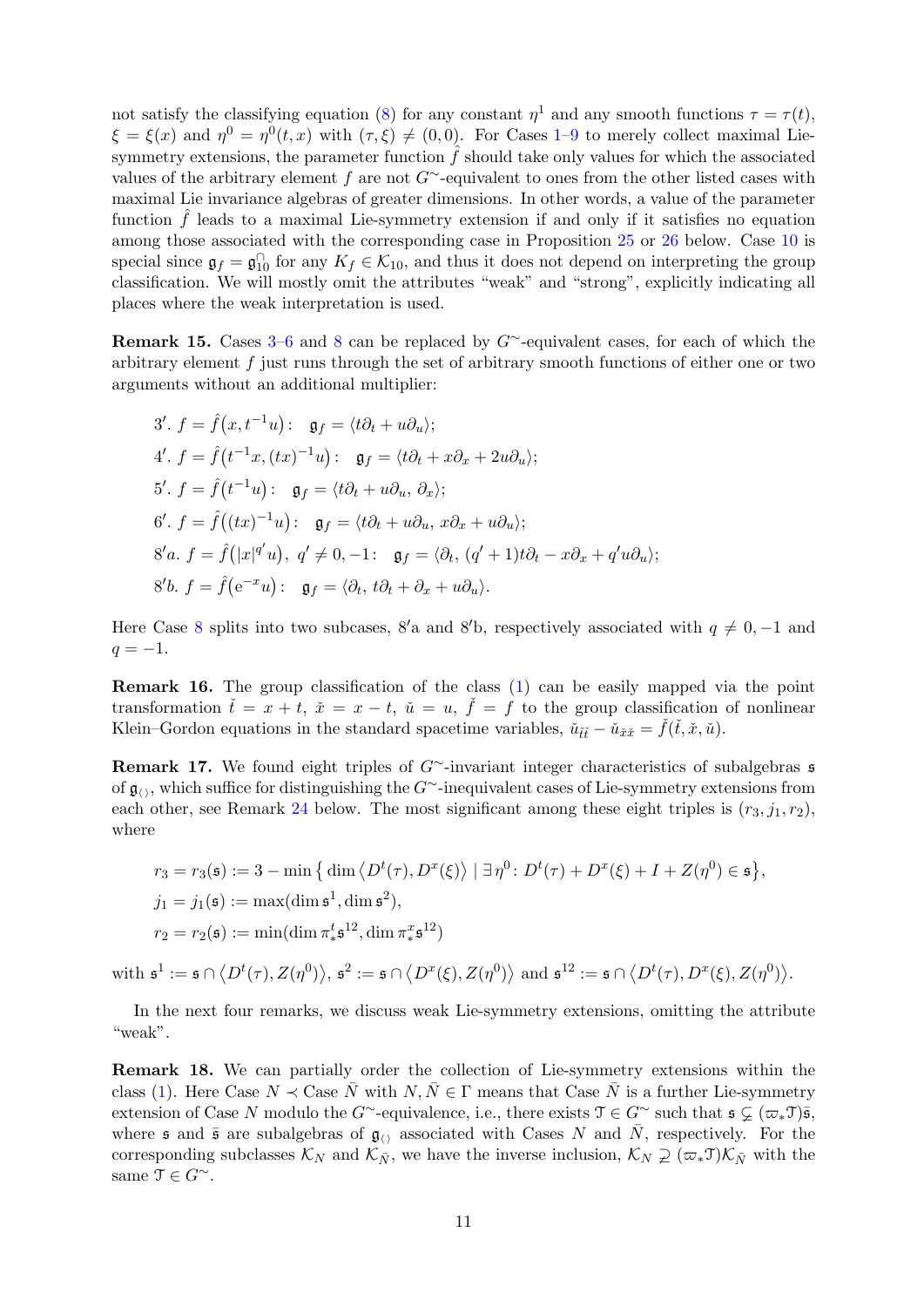<span id="page-11-0"></span>

Figure 1. The Hasse diagram of Lie-symmetry extensions within the class [\(1\)](#page-0-0).

**Remark 19.** We assign two more G∼-invariant integer characteristics of subalgebras s of  $\mathfrak{g}_{\langle\rangle}$  to those from Remark  $17$ , <sup>3</sup> are linearly independent,  $\ldots$ 

 $n = n(\mathfrak{s}) := \dim \mathfrak{s}, \quad k = k(\mathfrak{s}) := \min(\dim \pi^t_* \mathfrak{s}, \dim \pi^x_* \mathfrak{s}),$ also a faithful realization of  $\mathcal{A}$ ∗ a + h<br>∤ a = h  $\sim$ ,  $\frac{1}{2}$ ,  $\frac{1}{2}$  $t_*^t$ \$, dim  $\pi_*^x$  $(\mathbf{F}^x_*\mathfrak{s}),$ 

see Remark [24](#page-17-0) below. Thus, we consider tuples of the form  $(n, r_3, r_2, j_1, k)$ , where the entries  $k$ ernel of a homomorphism of a homomorphism of a letter  $\mathbf{K}$  and  $\mathbf{K}$  is an ideal of  $\mathbf{K}$  and the algebra g to algebra g to algebra  $\mathbf{K}$  and the algebra  $\mathbf{K}$  and the algebra g  $\mathbf{K}$  and the algebra stated according to their importance, see the beginning of section 5. We partially are ordered according to their importance, see the beginning of Section [5.](#page-18-0) We partially order the set of these tuples, assuming  $(n, r_3, r_2, j_1, k) < (n, \bar{r}_3, \bar{r}_2, \bar{j}_1, \bar{k})$  if  $n < n, r_3 \leq \bar{r}_3, r_2 \leq \bar{r}_2$ ,  $j_1 \leq \bar{j}_1$  and  $k \leq \bar{k}$ . Let  $(n, r_3, r_2, j_1, k)$  and  $(\bar{n}, \bar{r}_3, \bar{r}_2, \bar{j}_1, \bar{k})$  correspond to the algebras s and  $\bar{s}$  of Cases N and  $\bar{N}$ , respectively. Then the relation Case  $N \prec$  Case  $\bar{N}$  is equivalent to the relation  $(n, r_3, r_2, j_1, k) < (\bar{n}, \bar{r}_3, \bar{r}_2, \bar{j}_1, \bar{k}).$  $\mathcal{I} = \{ \mathcal{I} \mid \mathcal{I} \neq \emptyset \}$ 

<span id="page-11-2"></span> $\frac{1}{20}$ . The Hasse diagram for the partially ordered set of  $G$  inequivalent the symmetry extensions within the class [\(1\)](#page-0-0) is presented in Figure [1.](#page-11-0) According to the rule of constructing Remark 20. The Hasse diagram for the partially ordered set of G∼-inequivalent Lie-symmetry Hasse diagrams, the arrows in Figure [1](#page-11-0) depict only the direct Lie-symmetry extensions. We say that the pair (Case N, Case  $\bar{N}$ ) of classification cases with Case  $N \prec$  Case  $\bar{N}$  presents a direct Lie-symmetry extension if there does not exist  $\check{N} \in \Gamma$  such that Case  $N \prec$  Case  $\check{N} \prec$  Case  $\bar{N}$ .

**Remark 21.** There are many pairs among  $\{(\text{Case } N, \text{Case } \bar{N}), N, \bar{N} \in \Gamma\}$ , where the pair com-or subsequent equivalence transformations.<sup>[1](#page-11-1)</sup> All these limits lead to contractions  $\mathfrak{g}_N^{\cap} \to \mathfrak{h} \subseteq \mathfrak{g}_{\overline{N}}^{\cap}$ ponents are related to each other via limit processes supplemented, if necessary, with preliminary

<span id="page-11-1"></span><sup>&</sup>lt;sup>1</sup>Such a limit process was considered for the class of nonlinear diffusion equations in  $[8]$  and  $[7, p. 181]$  $[7, p. 181]$ , where the exponential nonlinearity was excluded from the classification list as a limit of power nonlinearities. A theory of such limit processes and a number of their examples were presented in [\[25,](#page-28-22) [53,](#page-30-7) [56\]](#page-30-8).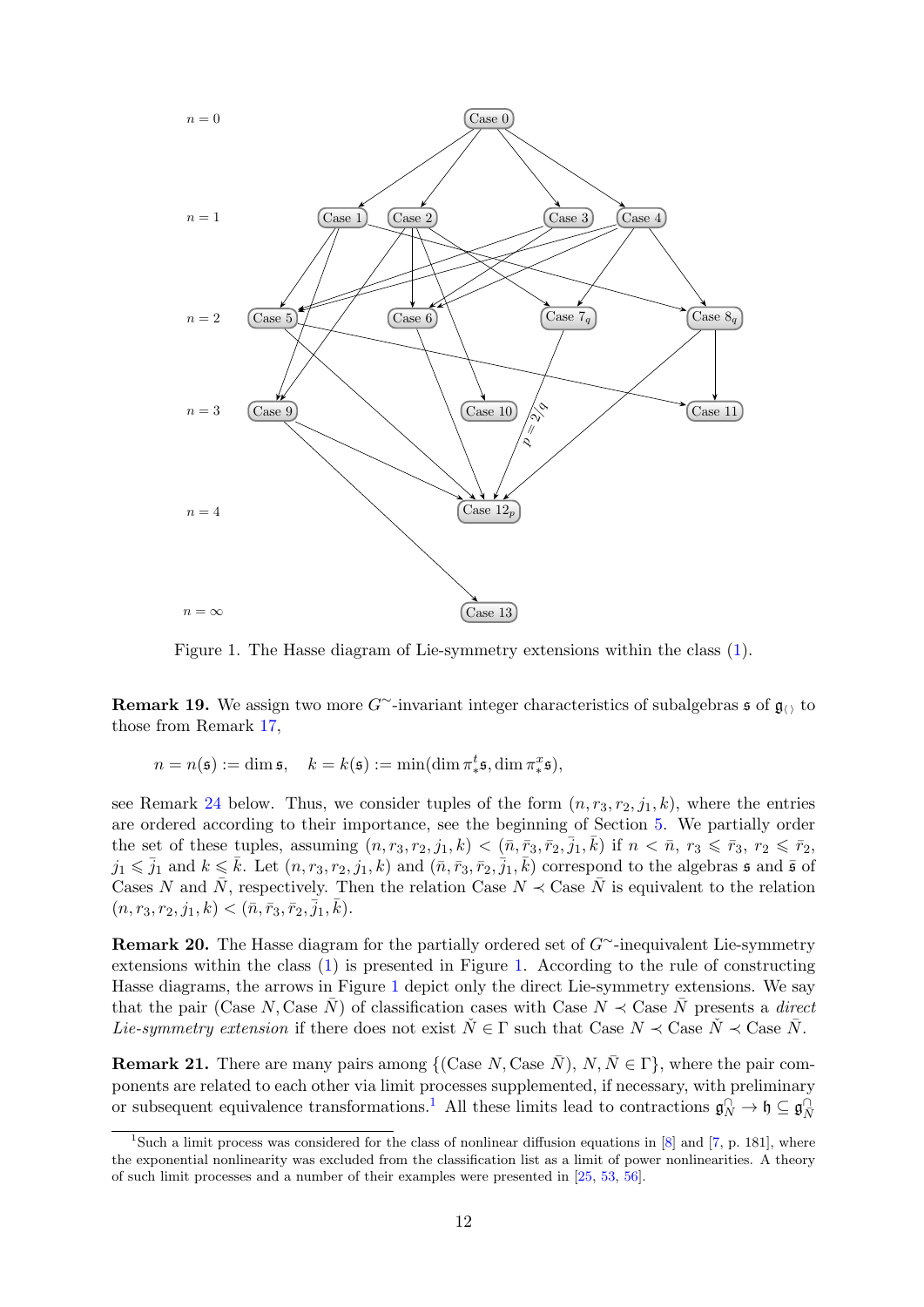as contractions of realizations of abstract Lie algebras by vector fields, where h is a subalgebra of  $\mathfrak{g}_{\bar{N}}^{\cap}$ , which often coincides with the entire  $\mathfrak{g}_{\bar{N}}^{\cap}$ . The most obvious limit process is

Case  $7q \to \text{Case } 10$  $7q \to \text{Case } 10$  $7q \to \text{Case } 10$  as  $q \to 0$  with  $\mathfrak{g}_{7,1}^{1} \simeq \mathfrak{g}_{7,q}^{1} \to \langle \partial_t + \partial_x, t\partial_t + x\partial_x \rangle \subsetneq \mathfrak{g}_{10}^{1}$ .

An example with a necessary subsequent equivalence transformation is

Case 
$$
8_q \to \mathcal{D}^x(-x^{-1})_*
$$
 (Case 9) as  $q \to 0$   
with  $\mathfrak{g}_{8,1}^{\cap} \simeq \mathfrak{g}_{8,q}^{\cap} \to \langle \partial_t, t\partial_t + x\partial_x \rangle \subsetneq (\varpi_* D^x(-x^{-1}))_* \mathfrak{g}_9^{\cap}.$ 

The limit processes

Case  $2 \rightarrow$  $2 \rightarrow$  Case [1](#page-9-12), Case  $4 \rightarrow$  $4 \rightarrow$  Case 2, Case  $6 \rightarrow$  $6 \rightarrow$  Case [5](#page-9-16), Case  $7 \rightarrow$  $7 \rightarrow$  Case [8](#page-9-7), Case  $10 \rightarrow \mathcal{D}^x(-x^{-1})_*(\text{Case } 9)$  $10 \rightarrow \mathcal{D}^x(-x^{-1})_*(\text{Case } 9)$  $10 \rightarrow \mathcal{D}^x(-x^{-1})_*(\text{Case } 9)$ 

as  $q \to 0$  with contractions between the entire corresponding Lie algebras are realized via preliminarily introducing the parameter  $q$  using a scaling equivalence transformation. For instance, for each value of the parameter function  $\hat{f}$  in Case [2,](#page-9-14) we take the family  $f^q = q^{-1}\hat{f}(x - t, u)$ with  $q \neq 0$  and act on each equation  $K_{f^q}$  by the equivalence transformation  $\mathcal{D}^t(q^{-1}t)$ . For each  $q \neq 0$ , we obtain the equation  $K_{\tilde{f}^q}$  with  $\tilde{f}^q = \hat{f}(\tilde{x} - q\tilde{t}, \tilde{u})$ , which is invariant with respect to the algebra  $\langle \partial_{\tilde{t}} + q \partial_{\tilde{x}} \rangle$ . The limit as  $q \to 0$  then gives Case [1.](#page-9-12) One more set of limit processes

Case  $7 \to \text{Case } 6$  $7 \to \text{Case } 6$  $7 \to \text{Case } 6$ , Case  $8 \to (\mathcal{I}^t \circ \mathcal{I}^0)_*(\text{Case } 5)$  $8 \to (\mathcal{I}^t \circ \mathcal{I}^0)_*(\text{Case } 5)$  $8 \to (\mathcal{I}^t \circ \mathcal{I}^0)_*(\text{Case } 5)$ , Case  $12 \to \text{Case } 13$  $12 \to \text{Case } 13$  $12 \to \text{Case } 13$ 

is based on the remarkable limit  $(1 + q^{-1})^q \to e$  as  $q \to +\infty$ . The first two limit processes again give the contractions between the entire corresponding Lie algebras, whereas the last limit process results in a contraction to a proper subalgebra. We describe in detail the second limit process. For each value of the parameter function  $\hat{f}$  in Case [8,](#page-9-7) we act on the equation  $K_{f^q}$  with  $f^q = q|x|^{-q-2}\hat{f}(|x|^q u), q \in \mathbb{R}_{\neq 0}$ , by the equivalence transformation  $\mathcal{D}^x(q(x-1))$ , which leads to the equation  $K_{\tilde{f}q}$  with  $\tilde{f}^q = |1 + \tilde{x}/q|^{-q-2}\hat{f}(|1 + \tilde{x}/q|^q\tilde{u})$ . The Lie invariance algebra of  $K_{\tilde{f}q}$ is  $\langle q^{-1}\tilde{t}\partial_{\tilde{t}} + (1 + q^{-1}\tilde{x})\partial_{\tilde{x}} - \tilde{u}\partial_{\tilde{u}}\rangle$ . Proceeding to the limit as  $q \to +\infty$ , we get  $(\mathcal{I}^t \circ \mathcal{I}^0)_*(\text{Case 5})$ . A less standard limit process is Case  $11 \rightarrow$  $11 \rightarrow$  Case [13,](#page-9-3) where we introduce the parameter q via the transformation  $\mathcal{D}^t(qt) \circ \mathcal{D}^x(q^{-1}(x-1))$  and take the limit as  $q \to 0$ . The contracted algebra  $\langle \partial_t, t \partial_t - \partial_u, \partial_x \rangle$  is a (proper) subalgebra of the infinite-dimensional algebra  $\mathfrak{g}^{\cap}_{13}$ .

## <span id="page-12-0"></span>4 Proof of group classification

In view of Lemma [11\(](#page-7-1)ii), we can exclude Case [13,](#page-9-3) which corresponds to the Liouville equation, from the further consideration. For convenience, denote by  $\mathcal L$  the subclass of K consisting of the equations that are G∼-equivalent to the Liouville equation. The equations from the class  $K$ with finite-dimensional Lie invariance algebras, for which  $f \neq e^u$  (mod  $G^{\sim}$ ), constitute the complement  $\mathcal{K} \setminus \mathcal{L}$ . In this notation, we need to classify only Lie symmetries of equations from the class  $\mathcal{K} \setminus \mathcal{L}$ . The classification of such equations splits into different cases depending on the following three  $G^{\sim}$ -invariant integer values for subalgebras  $\mathfrak{s}$  of  $\mathfrak{g}_{\langle\rangle}$ :

<span id="page-12-1"></span>
$$
m := \max(\dim \pi^t_* \mathfrak{s}, \dim \pi^x_* \mathfrak{s}), \quad n := \dim \mathfrak{s}, \quad k := \min(\dim \pi^t_* \mathfrak{s}, \dim \pi^x_* \mathfrak{s}), \tag{12}
$$

which are defined by f for  $\mathfrak{s} = \mathfrak{g}_f$  and are listed in accordance with their influence on the classification splitting. In view of their definition, they satisfy the inequality  $0 \leq n - m \leq k \leq$  $m \leq n$ . According to Lemma [11\(](#page-7-1)iii), we can suppose from the very beginning that  $n \leq 4$ , whereas Corollary [12](#page-9-17) implies that  $m \le 3$ . Moreover, it follows from Lemma [11\(](#page-7-1)i) that  $m > 0$ for any equation in the class [\(1\)](#page-0-0) with Lie-symmetry extension. In other words, looking for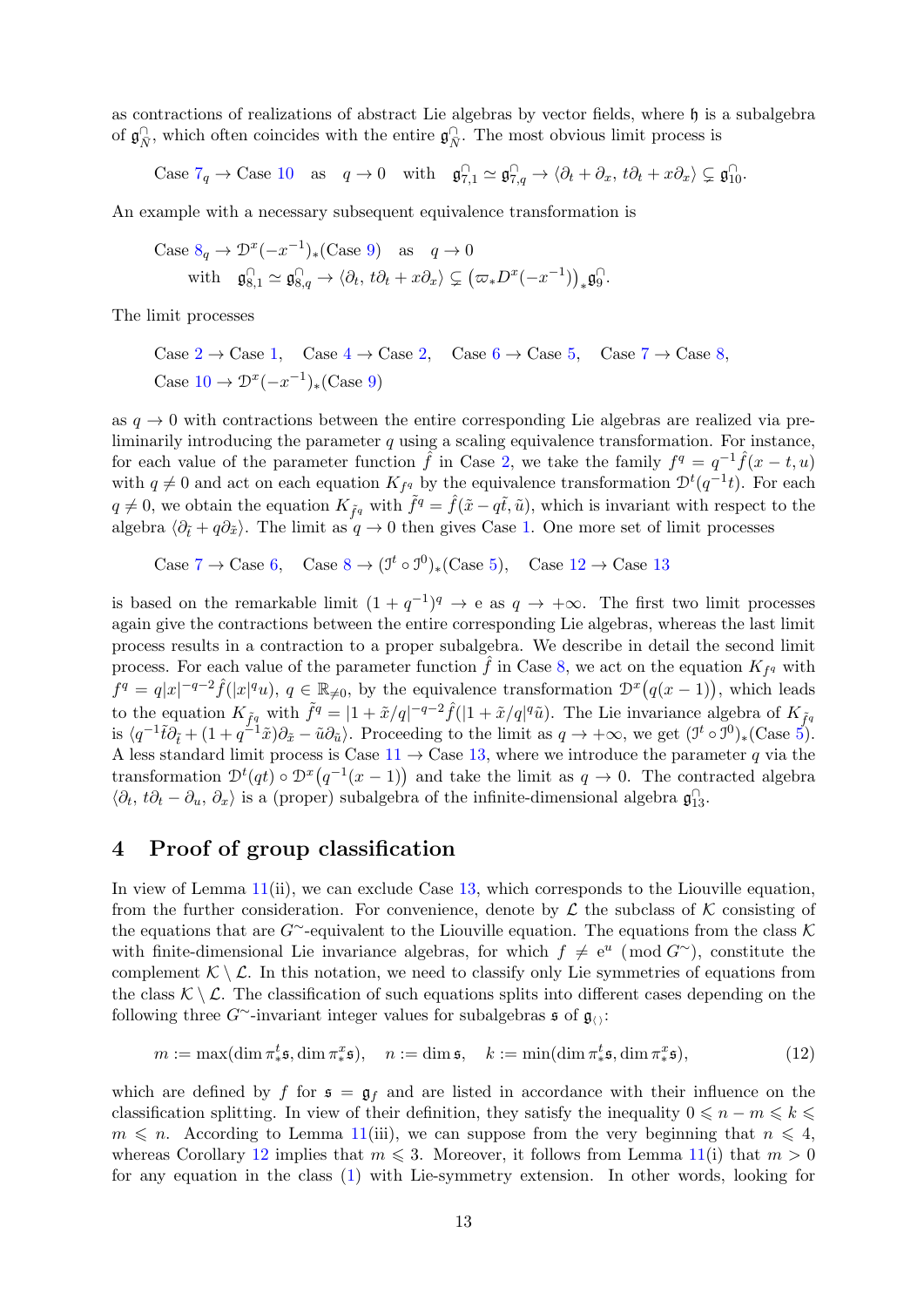G<sup>∼</sup>-inequivalent equations  $K_f$  from  $\mathcal{K} \setminus \mathcal{L}$  with nonzero maximal Lie invariance algebra  $\mathfrak{g}_f$ , we select the appropriate triples  $(m, n, k)$  among those that satisfy the condition

$$
m\in\{1,2,3\},\quad n\in\{1,2,3,4\},\quad 0\leqslant n-m\leqslant k\leqslant m\leqslant n.
$$

Since the class  $(1)$  possesses the discrete equivalence transformation  $\mathcal{I}^0$ , which permutes the variables t and x, without loss of generality we can assume that  $m = \dim \pi_*^t \mathfrak{g}_f$ . We choose an initial basis of  $\mathfrak{g}_f$  consisting of vector fields

$$
Q^{i} = \tau^{i}(t)\partial_{t} + \xi^{i}(x)\partial_{x} + (\eta^{1i}u + \eta^{0i}(t,x))\partial_{u}, \quad i = 1,\ldots,n \quad \text{with} \quad n \leq 4,
$$

see Proposition [8.](#page-6-2) In addition to Corollary [12,](#page-9-17) the application of the Lie theorem to the group classification of the class [\(1\)](#page-0-0) is based on the fact that  $\pi^t_* G^{\sim}$  and  $\pi^x_* G^{\sim}$  coincide with the diffeomorphism groups on the  $t$ - and the  $x$ -lines, respectively.

We separately consider the cases with different values of  $m \in \{1, 2, 3\}$  in descending order.

 $m = 3$ . Therefore,  $n \in \{3, 4\}$ . We change the basis  $(Q^1, \ldots, Q^n)$  in such a way that  $\tau^1$ ,  $\tau^2$ and  $\tau^3$  are linearly independent and, if  $n = 4$ ,  $\tau^4 = 0$ . Then  $\pi_*^t \mathfrak{g}_f = \langle \tau^1 \partial_t, \tau^2 \partial_t, \tau^3 \partial_t \rangle$  is a faithful realization of the algebra  $\mathfrak{sl}(2,\mathbb{R})$  on the line. This fact has several implications. In particular, the algebra  $\mathfrak{f} := \langle Q^1, Q^2, Q^3 \rangle$  is, up to combining  $Q^1, Q^2$  and  $Q^3$  with  $Q^4$  if  $n = 4$ , a faithful realization of  $\mathfrak{sl}(2,\mathbb{R})$  as well, and  $\pi_*^x\mathfrak{f} = \langle \xi^1 \partial_x, \xi^2 \partial_x, \xi^3 \partial_x \rangle$  is also a (not necessarily faithful) realization of  $\mathfrak{sl}(2,\mathbb{R})$  $\mathfrak{sl}(2,\mathbb{R})$  $\mathfrak{sl}(2,\mathbb{R})$ .<sup>2</sup> The last realization should be either faithful or zero since the kernel of any homomorphism of a Lie algebra g to a Lie algebra is an ideal of g, and the algebra  $\mathfrak{sl}(2,\mathbb{R})$  has no proper ideals. In other words, either  $\xi^1 = \xi^2 = \xi^3 = 0$  or  $\xi^1 \xi^2 \xi^3 \neq 0$ . In view of the Lie theorem, up to linearly combining  $Q^1$ ,  $Q^2$  and  $Q^3$  with each other, we can set  $(\tau^1, \tau^2, \tau^3) = (1, t, t^2) \pmod{\pi_*^t G^\sim}$ . Moreover, the derived algebra [f, f] of the algebra f coincides with the algebra f itself, and thus  $\eta^{1i} = 0$ ,  $i = 1, 2, 3$ .

In the case  $\xi^1 = \xi^2 = \xi^3 = 0$ , we have  $Q^i = t^{i-1}\partial_t + \eta^{0i}\partial_u$ ,  $i = 1, 2, 3$ , with  $\eta^{01} = 0 \pmod{G}$ and, if  $n = 4$ ,  $\tau^4 = 0$ . The commutator relations of f,

$$
[Q1, Q2] = \partial_t + \eta_t^{02} \partial_u = Q1,
$$
  
\n
$$
[Q1, Q3] = 2t\partial_t + \eta_t^{03} \partial_u = 2Q2,
$$
  
\n
$$
[Q2, Q3] = t2 \partial_t + (t\eta_t^{03} - t2 \eta_t^{02}) \partial_u = Q3,
$$

imply the system  $\eta_t^{02} = 0$ ,  $\eta_t^{03} = 2\eta^{02}$ ,  $t\eta_t^{03} = \eta^{03}$ , and thus  $Q^1 = \partial_t$ ,  $Q^2 = t\partial_t - \mu(x)\partial_u$ ,  $Q^3 = t^2 \partial_t - 2t\mu(x)\partial_u$ , where  $\mu$  is a smooth function of x. Successively substituting the obtained vector fields  $Q^1$ ,  $Q^2$  and  $Q^3$  into the classifying equation [\(8\)](#page-6-1), we derive the following system with respect to the arbitrary element f:  $f_t = 0$ ,  $\mu f_u = f$ ,  $2\mu t f_u = 2tf + \mu_x$ . An obvious consequence of this system is  $\mu_x = 0$  and, since  $f \neq 0$ , we also get  $\mu \neq 0$  and  $f = \nu(x)e^{u/\mu}$ . Therefore, the equation  $K_f$  is G∼-equivalent to the Liouville equation, cf. the proof of Lemma [11,](#page-7-1) i.e.,  $\dim \mathfrak{g}_f = \infty$ , which contradicts the supposition  $\dim \mathfrak{g}_f \leq 4$ .

Now we consider the case  $\xi^1 \xi^2 \xi^3 \neq 0$  and, up to the G<sup>∼</sup>-equivalence, set  $\xi^1 = 1$  and  $\eta^{01} = 0$ . After expanding the commutator relations of f and collecting the components of vector fields,

$$
[Q1, Q2] = \partial_t + \xi_x^2 \partial_x + (\eta_t^{02} + \eta_x^{02}) \partial_u = Q1,
$$
  
\n
$$
[Q1, Q3] = 2t\partial_t + \xi_x^3 \partial_x + (\eta_t^{03} + \eta_x^{03}) \partial_u = 2Q2,
$$
  
\n
$$
[Q2, Q3] = t2 \partial_t + (\xi2 \xi_x3 - \xi3 \xi_x2) \partial_x + (t\eta_t^{03} + \xi2 \eta_x^{03} - t2 \eta_t^{02} - \xi3 \eta_x^{02}) \partial_u = Q3,
$$

<span id="page-13-0"></span><sup>&</sup>lt;sup>2</sup>Indeed, this claim is obvious for  $n = 3$ . Suppose that  $n = 4$ . The algebra  $\mathfrak{g}_f$  is not solvable since otherwise both the algebra f and the projection  $\pi^t_* \mathfrak{g}_f = \pi^t_*$  are solvable, which is not the case. There are only two fourdimensional unsolvable real Lie algebras,  $\mathfrak{sl}(2,\mathbb{R})\oplus\mathfrak{a}$  and  $\mathfrak{so}(3)\oplus\mathfrak{a}$ , where  $\mathfrak{a}$  is the one-dimensional abelian Lie algebra. The algebra  $\mathfrak{g}_f$  cannot be isomorphic to  $\mathfrak{so}(3) \oplus \mathfrak{a}$  in view of  $\pi_*^t \mathfrak{g}_f \simeq \mathfrak{sl}(2,\mathbb{R})$ . Thus,  $\mathfrak{g}_f \simeq \mathfrak{sl}(2,\mathbb{R}) \oplus \mathfrak{a}$ , and the existence of required basis is obvious.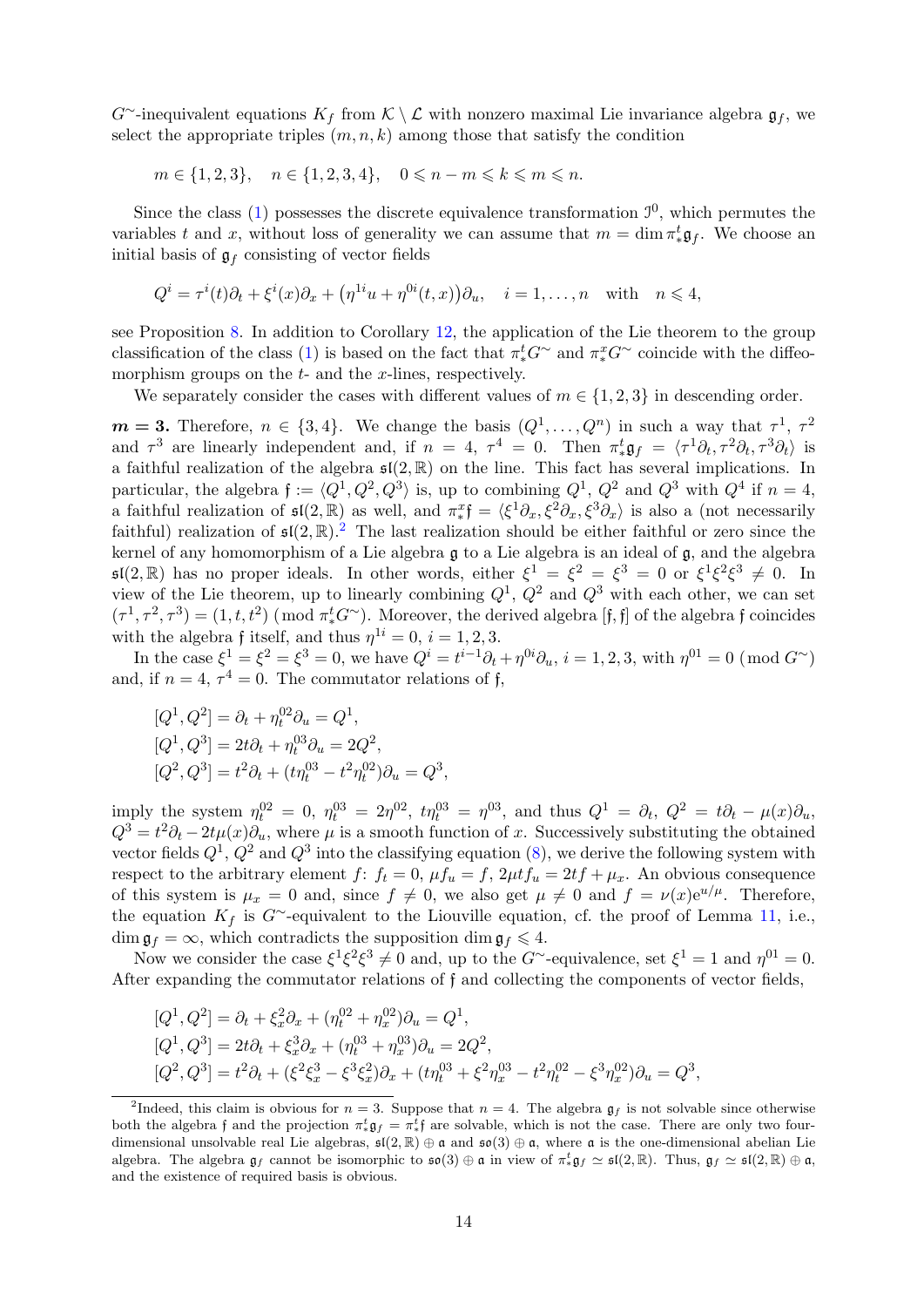we obtain the system

$$
\xi_x^2 = 1, \quad \eta_t^{02} + \eta_x^{02} = 0, \quad \xi_x^3 = 2\xi^2, \quad \eta_t^{03} + \eta_x^{03} = 2\eta^{02},
$$
  

$$
\xi^2 \xi_x^3 - \xi^3 \xi_x^2 = \xi^3, \quad t\eta_t^{03} + \xi^2 \eta_x^{03} - t^2 \eta_t^{02} - \xi^3 \eta_x^{02} = \eta^{03}.
$$

From the first, the third and the fifth equations of this system, up to the equivalence transformations of shifts with respect to x, we derive  $\xi^2 = x$  and  $\xi^3 = x^2$ . From the second and the fourth equations, we find  $\eta^{02} = \rho(\omega^-)$  and  $\eta^{03} = \rho(\omega^-)\omega^+ + \theta(\omega^-)$  with  $\omega^- := x - t$  and  $\omega^+ := x + t$ . Then the sixth equation of the system reduces to  $\omega^- \theta_{\omega^-} = \theta$ , which integrates to  $\theta = \lambda \omega^-,$  where  $\lambda$  is an arbitrary constant. Thus,  $Q^1 = \partial_t + \partial_x$ ,  $Q^2 = t\partial_t + x\partial_x + \rho(\omega^-)\partial_u$ ,  $Q^3 = t^2 \partial_t + x^2 \partial_x + ((x+t)\rho(\omega^{-}) + \lambda(x-t))\partial_u$ , where we can set the parameter function  $\rho = \rho(\omega^-)$  to zero by the transformation  $\tilde{t} = t$ ,  $\tilde{x} = x$ ,  $\tilde{u} = u - \int (\omega^-)^{-1} \rho(\omega^-) d\omega^-$ , which is the projection of an equivalence transformation. We successively substitute the components of the vector fields  $Q^1$ ,  $Q^2$  and  $Q^3$  into the classifying equation [\(8\)](#page-6-1). The derived system with respect to the arbitrary element  $f$ ,

$$
f_t + f_x = 0
$$
,  $tf_t + xf_x = -2f$ ,  $t^2f_t + x^2f_x + \lambda(x - t)f_y = -2(x + t)f$ ,

is consistent under the inequality  $f_u \neq 0$  if and only if  $\lambda = 0$ .

Suppose that  $n = 4$ ,  $\tau^4 = 0$  and  $\xi^4 \neq 0$ . Since  $\dim \pi^x_* \mathfrak{g}_f \leq 3$ , the component  $\xi^4$  should belong to  $\langle \xi^1, \xi^2, \xi^3 \rangle = \langle 1, x, x^2 \rangle$ . Moreover,  $[\mathfrak{f}, \langle Q^4 \rangle] \subseteq \langle Q^4 \rangle$ , which implies  $[\pi_*^x \mathfrak{f}, \langle \xi^4 \partial_x \rangle] \subseteq \langle \xi^4 \partial_x \rangle$ , i.e.,  $\langle \xi^4 \partial_x \rangle$  is an ideal of  $\pi_*^* \uparrow \simeq \mathfrak{sl}(2,\mathbb{R})$ . The algebra  $\mathfrak{sl}(2,\mathbb{R})$  has no proper ideals. Hence  $\xi^4 = 0$ , which is a contradiction. This gives Case [10](#page-9-9) of Theorem [13.](#page-9-1) Moreover, Case 10 admits no further Lie-symmetry extensions via specifying  $f$ ; cf. the beginning of Section [5.](#page-18-0)

 $m = 2$ . We change the basis  $(Q^1, \ldots, Q^n)$  in such a way that  $\tau^1$ ,  $\tau^2$  are linearly independent and  $\tau^i = 0$ ,  $i = 3, ..., n$ . Then  $\pi^t_* \mathfrak{g}_f = \langle \tau^1 \partial_t, \tau^2 \partial_t \rangle$  is a faithful realization of a two-dimensional Lie algebra on the *t*-line, and according to the Lie theorem, up to linearly combining  $Q^1$  and  $Q^2$ , we can set  $(\tau^1, \tau^2) = (1, t)$  (mod  $\pi_*^t G^{\sim}$ ). The possible values of  $n = \dim \mathfrak{g}_f$  are 2, 3 and 4.

Suppose that  $n = 4$ . Then  $\dim \pi_*^x \mathfrak{g}_f = \dim \langle \xi^3 \partial_x, \xi^4 \partial_x \rangle = 2$  in view of Lemma [11\(](#page-7-1)i). Up to linearly combining  $Q^3$  and  $Q^4$ , we can set  $(\xi^3, \xi^4) = (1, x) \pmod{\pi_x^x G^\sim}$ . Since  $\xi^1, \xi^2 \in \langle \xi^3, \xi^4 \rangle$ , we can further linearly combine  $Q^1$  and  $Q^2$  with  $Q^3$  and  $Q^4$  to annihilate  $\xi^1$  and  $\xi^2$ . We have

$$
Q^{1} = \partial_{t} + (\eta^{11}u + \eta^{01})\partial_{u}, \quad Q^{2} = t\partial_{t} + (\eta^{12}u + \eta^{02})\partial_{u},
$$
  

$$
Q^{3} = \partial_{x} + (\eta^{13}u + \eta^{03})\partial_{u}, \quad Q^{4} = x\partial_{x} + (\eta^{14}u + \eta^{04})\partial_{u},
$$

where  $\eta^{11}, \ldots, \eta^{14}$  are constants and  $\eta^{01}, \ldots, \eta^{04}$  are smooth functions of  $(t, x)$ . The commutation relations  $[Q^1, Q^2] = Q^1$  and  $[Q^3, Q^4] = Q^3$  imply  $\eta^{11} = \eta^{13} = 0$ . Acting by a transformation  $\varpi_*Z(U^0)$ , we can set  $\eta^{01} = 0$ . From the commutation relation  $[Q^1, Q^3] = \eta_t^{03} \partial_u = 0$ , we derive  $\eta_t^{03} = 0$ . All transformations  $\omega_* \mathcal{Z}(U^0)$  with  $U^0 = U^0(x)$  preserve the reduced form of  $Q^1 = \partial_t$ , and among them there is a transformation allowing us to set  $\eta^{03} = 0$ . We still need to take into account the following commutation relations:

$$
[Q^1, Q^2] = \partial_t + \eta_t^{02} \partial_u = Q^1, \quad [Q^3, Q^2] = \eta_x^{02} \partial_u = 0,
$$
  

$$
[Q^3, Q^4] = \partial_x + \eta_x^{04} \partial_u = Q^3, \quad [Q^1, Q^4] = \eta_t^{04} \partial_u = 0,
$$

which leads to  $\eta_t^{02} = \eta_x^{02} = \eta_t^{04} = \eta_x^{04} = 0$ , i.e.,  $\eta^{02}$  and  $\eta^{04}$  are constants. Substituting the components of the vector fields  $Q^1$ ,  $Q^2$ ,  $Q^3$  and  $Q^4$  into the classifying equation [\(8\)](#page-6-1), we obtain a system with respect to the arbitrary element  $f$ ,

$$
f_t = f_x = 0
$$
,  $(\eta^{12}u + \eta^{02})f_u = f$ ,  $(\eta^{14}u + \eta^{04})f_u = f$ .

This system is consistent if and only if  $\eta^{12} = \eta^{14}$  and  $\eta^{02} = \eta^{04}$ . Moreover,  $\eta^{12} = \eta^{14} \neq 0$ since otherwise we have the Liouville equation. In view of the derived conditions, we can set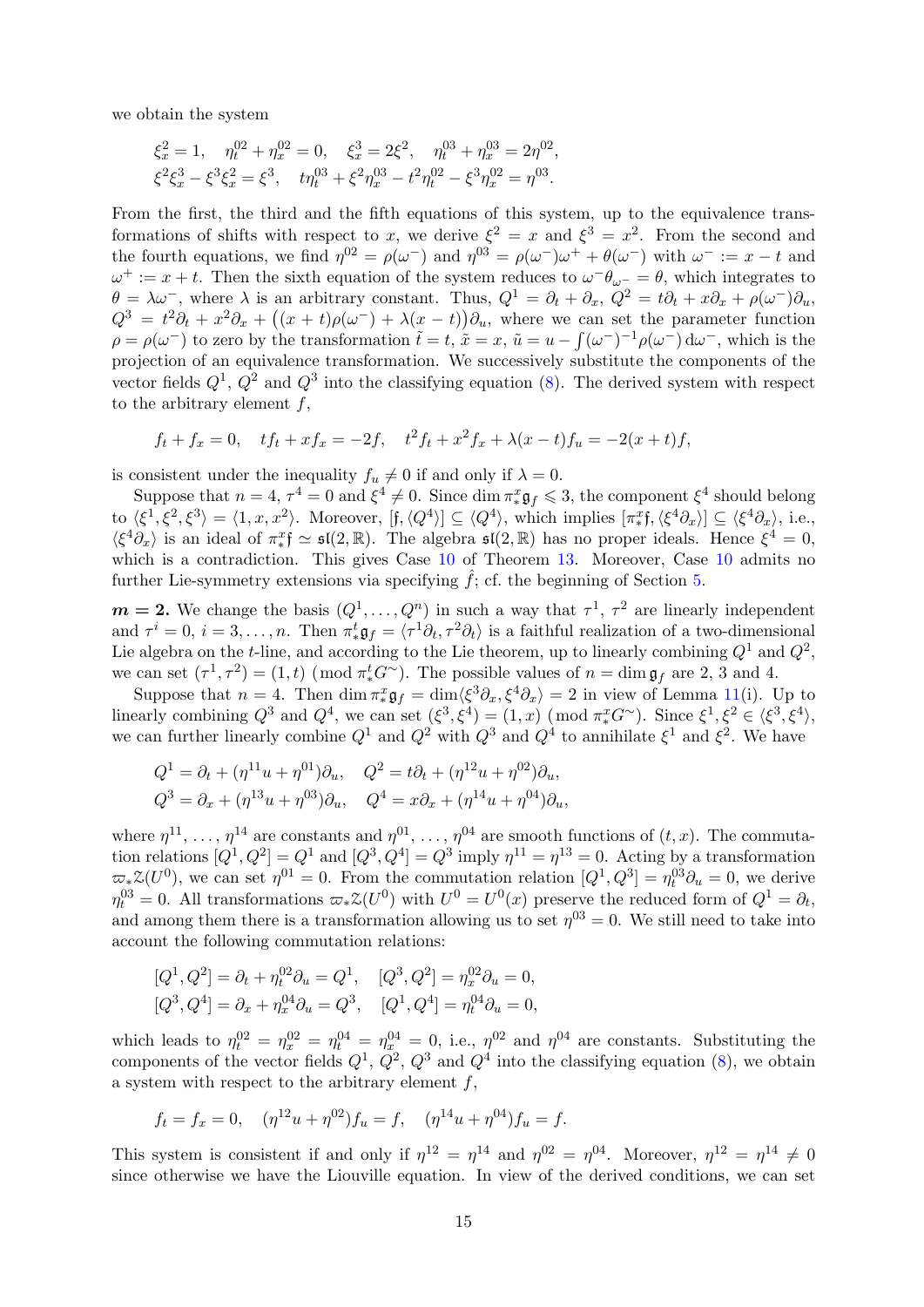$\eta^{02} = \eta^{04} = 0$  using a shift of u by a constant, which preserves all the posed constraints of the components of  $Q^1, \ldots, Q^4$ . Denoting  $p := -1/\eta^{12}$ , we derive Case [12,](#page-9-11) where the constant multiplier  $\hat{C}$  of f can be removed by the transformation  $\mathcal{D}^t(\hat{C}t)$ .

Let  $n = 3$ . Hence  $\xi^3 \neq 0$  and  $k := \dim \pi_*^x \mathfrak{g}_f = \dim \langle \xi^1, \xi^2, \xi^3 \rangle \in \{1, 2\}.$ 

If  $k = 2$ , then the Lie theorem implies that  $\xi^i = a_i x + b_i$  with some constants  $a_i$  and  $b_i$ ,  $i = 1, 2, 3$ . Therefore, we need to examine the cases with respect to coefficients of  $\xi^i$ . For  $a_3 \neq 0$ , we can set  $a_3 = 1$  and  $b_3 = 0$  by rescaling the vector field  $Q^3$  and by shifting x, respectively. We can further linearly combine  $Q^1$  and  $Q^2$  with  $Q^3$  to make  $a_1 = a_2 = 0$ . Thus, the basis elements  $Q^1$ ,  $Q^2$  and  $Q^3$  satisfy the commutation relations  $[Q^1, Q^2] = Q^1$ ,  $[Q^1, Q^3] = 0$  and  $[Q^2, Q^3] = 0$ . The last two commutation relations imply  $b_1 = b_2 = 0$ , which means  $k = 1$ , contradicting the supposed condition  $k = 2$ . For  $a_3 = 0$ , the condition  $\xi^3 \neq 0$  is equivalent to  $b_3 \neq 0$ . Rescaling  $Q^3$  and linearly combining  $Q^1$  and  $Q^2$  with  $Q^3$ , we make  $b_3 = 1$  and  $b_1 = b_2 = 0$ . The commutation relation  $[Q^1, Q^2] = Q^1$  leads to  $a_1 = 0$  and  $\eta^{11} = 0$ , and thus  $a_2 \neq 0$  since  $k = 2$ . Acting by a transformation  $\varpi_* \mathcal{Z}(U^0)$ , we can set  $\eta^{01} = 0$ . The basis elements take the form

$$
Q^{1} = \partial_{t}, \quad Q^{2} = t\partial_{t} + a_{2}x\partial_{x} + (\eta^{12}u + \eta^{02})\partial_{u}, \quad Q^{3} = \partial_{x} + (\eta^{13}u + \eta^{03})\partial_{u},
$$

where  $\eta^{1i}$  is a constant and  $\eta^{0i}$  is a smooth function of  $(t, x)$ ,  $i = 2, 3$ . From the commutation relation  $[Q^1, Q^3] = \eta_t^{03} \partial_u = 0$ , we derive  $\eta_t^{03} = 0$ . Since all the pushforwards  $\pi_* \mathcal{Z}(U^0)$  with  $U^0 = U^0(x)$  preserve the reduced form of  $Q^1 = \partial_t$ , in view of the equation  $\eta_t^{03} = 0$  we can assume that  $\eta^{03} = 0$  up to these pushforwards. More conditions on the basis elements follow from the commutation relations

$$
[Q^1, Q^2] = \partial_t + \eta_t^{02} \partial_u = Q^1, \quad [Q^3, Q^2] = a_2 \partial_x + (\eta_x^{02} - \eta^{13} \eta^{02}) \partial_u = a_2 Q^3,
$$

which are  $\eta^{13} = 0$ ,  $\eta_t^{02} = 0$ ,  $\eta_x^{02} = 0$ , i.e.,  $\eta^{02} = \text{const.}$  Substituting the components of the vector fields  $Q^1$ ,  $Q^2$  and  $Q^3$  into the classifying equation [\(8\)](#page-6-1), we obtain a system with respect to the arbitrary element  $f$ ,

$$
f_t = f_x = 0
$$
,  $(\eta^{12}u + \eta^{02})f_u = (\eta^{12} - a_2 - 1)f$ .

If  $\eta^{12} = \eta^{02} = 0$ , then  $a_2 = -1$  since  $f \neq 0$ , and we get Case [9.](#page-9-8) For  $\eta^{12} = 0$  and  $\eta^{02} \neq 0$ , the inequality  $f_u \neq 0$  implies  $a_2 \neq -1$ , which leads to the Liouville equation. If  $\eta^{12} \neq 0$ , then the corresponding values of the arbitrary element  $f$  are, up to the shifts of  $u$ , of the form as in Case [12,](#page-9-11) where  $n = 4$ .

Consider the case  $k = 1$ . Then  $\xi^3 \neq 0$ , and we can assume  $\xi^3 = 1$ ,  $\xi^1 = \xi^2 = 0$ . In view of the commutation relations  $[Q^1, Q^2] = Q^1$  and  $[Q^1, Q^3] = 0$ , analogously to previous cases, we have  $\eta^{11} = 0$  and we can set  $\eta^{01} = \eta^{03} = 0$  acting by the transformation  $\mathcal{Z}(U^0)$ . Further expanding commutation relations,  $[Q^1, Q^2] = \partial_t + \eta_t^{02} \partial_u = Q^1$ ,  $[Q^3, Q^2] = (\eta_x^{02} - \eta^{13} \eta^{02}) \partial_u = 0$ , we derive  $\eta_t^{02} = 0$ ,  $\eta_x^{02} = \eta^{13} \eta^{02}$ . From the classifying equation [\(8\)](#page-6-1), we obtain the system on the arbitrary element  $f$ ,

$$
f_t = 0
$$
,  $f_x + \eta^{13} u f_u = \eta^{13} f$ ,  $(\eta^{12} u + \eta^{02}) f_u = (\eta^{12} - 1) f$ .

If  $\eta^{13} = 0$ , then  $f_t = f_x = 0$ , and thus  $\langle t\partial_t - x\partial_x \rangle \in \mathfrak{g}_f$ , which contradicts the condition  $\xi^2 = 0$ . Hence  $\eta^{13} \neq 0$ , and we can set  $\eta^{13} = 1$  by scaling of x, and thus  $\eta^{02} = Ce^x$  for some constant C. If additionally  $\eta^{12} \neq 0$ , then we can make  $\eta^{02} = 0$  acting by the transformation  $\mathcal{Z}(-pCe^x)$  with  $p := -1/\eta^{12} \neq 0$ , which preserves  $Q^1$  and  $Q^3$ . The general solution of the system for f with the auxiliary inequality  $f_{uu} \neq 0$  is  $f = \hat{C}e^{-px} |u|^p u$ , where  $\hat{C}$  is an arbitrary nonzero constant. The family of equivalence transformations  $\tilde{t} = \hat{C}t$ ,  $\tilde{x} = -e^{-px}/p$ ,  $\tilde{u} = u$ ,  $\tilde{f} = e^{px}f/\hat{C}$  maps such values of f to that from Case [12,](#page-9-11) where  $n = 4$ . Otherwise,  $\eta^{12} = 0$ , and thus  $C \neq 0$  since  $f \neq 0$ . Scaling u, we can set  $C = 1$ . From the above system for f, we derive  $f = \hat{C}e^{x - e^{-x}u}$ . The equivalence transformation  $\tilde{t} = -\hat{C}t$ ,  $\tilde{x} = e^x$ ,  $\tilde{u} = -u$ ,  $\tilde{f} = e^{-x}f/\hat{C}$  leads to Case [11.](#page-9-10)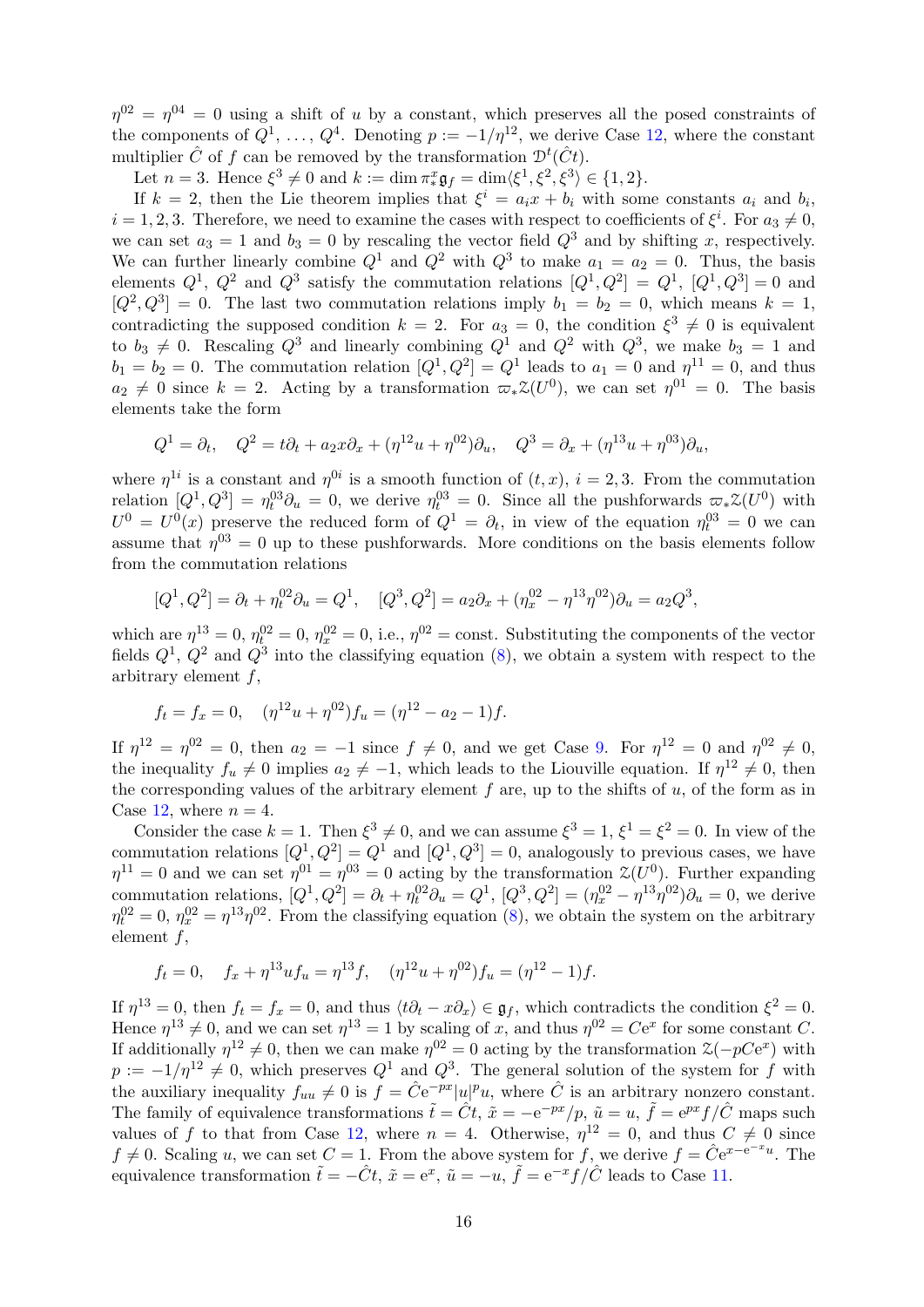If  $n = 2$ , then  $k \in \{0, 1, 2\}$ .

Suppose that  $k = 2$ . From the commutation relation  $[Q^1, Q^2] = Q^1$ , we derive  $\eta^{11} = 0$ and, modulo the transformations  $\varpi_* \mathcal{D}^x(X)$  and  $\varpi_* \mathcal{Z}(U^0)$ ,  $\xi^1 = 1$ ,  $\xi^2 = x$  and  $\eta^{01} = 0$ , and then  $\eta_t^{02} + \eta_x^{02} = 0$ . Hence  $\eta^{02}$  is a function of  $x-t$ , and additionally acting by a transformation  $\varpi_* \mathcal{Z}(\theta)$ , where  $\theta$  is also a function of  $x - t$ , we can set  $\eta^{02} = 0$ . The basis vector fields take the form  $Q^1 = \partial_t + \partial_x$ ,  $Q^2 = t\partial_t + x\partial_x + \eta^{12}u\partial_u$ . Substituting the components of  $Q^1$  and  $Q^2$  into the classifying equation [\(8\)](#page-6-1), we obtain the system

$$
f_t + f_x = 0
$$
,  $tf_t + xf_x + \eta^{12}uf_u = (\eta^{12} - 2)f$ .

This system implies that  $\eta^{12} \neq 0$  since otherwise we get Case [10](#page-9-9) with  $n = 3$ . The condition  $\eta^{12} \neq 0$  singles out Case [7,](#page-9-6) where  $q := -\eta^{12}$ .

In the case  $k = 1$ , the commutation relation  $[Q^1, Q^2] = Q^1$  implies  $\xi^1 = 0$  and  $\eta^{11} = 0$ . It is possible and convenient to make  $\xi^2 = x$  using a transformation  $\varpi_* \mathcal{D}^x(X)$ . Similarly to the previous cases, we can simultaneously set  $\eta^{01} = 0$  and  $\eta^{02} = 0$  via acting by a transformation  $\varpi_*\mathcal{Z}(U^0)$ . The system  $f_t = 0$ ,  $xf_x + \eta^{12}uf_y = (\eta^{12} - 2)f$  following from the classifying equa-tion [\(8\)](#page-6-1) implies that  $\eta^{12} \neq 0$  since otherwise we again get Case [9](#page-9-8) with  $n = 3$ . As a result, we have Case [8,](#page-9-7) where  $q := -\eta^{12}$ .

<span id="page-16-0"></span>**Remark 22.** The (nonzero) parameter q in Cases [7](#page-9-6) and [8](#page-9-7) cannot be further gauged by equivalence transformations. We show this only for Case [8](#page-9-7) since the argumentation for Case [7](#page-9-6) is similar. For each value of f from Case [8,](#page-9-7) the derived algebra of the corresponding algebra  $\mathfrak{g}_f$ is spanned by the vector field  $Q^1 = \partial_t$ . Hence the projection  $\varpi_*\mathfrak{I}$  of any element  $\mathfrak{I}$  of  $G^{\sim}$  that maps the equation  $K_f$  to an equation from the same Case [8](#page-9-7) should preserve the span of  $Q^1$ , i.e.,  $({\varpi_*\mathfrak{T}})_*\partial_t \in {\vartheta_t}$ . This implies that the t-component of T is affine in t. Such a transformation cannot change the ratio of the coefficients of  $t\partial_t$  and of  $u\partial_u$  in the vector field  $Q^2$ .

For  $k = 0, \xi^1 = \xi^2 = 0$ , and the further consideration is similar to the case  $k = 1$ . Modulo the G<sup>∼</sup>-equivalence, we derive from the commutation relation  $[Q^1, Q^2] = Q^1$  that  $\eta^{11} = 0$  and  $\eta^{01} = \eta^{02} = 0$ . The associated system for f is  $f_t = 0$ ,  $\eta^{12} u f_u = (\eta^{12} - 1)f$ , where  $\eta^{12} \neq 0, 1$ , and hence such a value of f can be reduced by a transformation  $\mathcal{D}^x(X)$  to the form from Case [12,](#page-9-11) where  $n = 4$ .

#### $m = 1$ . Then  $n \leq 2$ .

If  $n = 2$ , then linearly combining the basis elements and pushing forward the algebra  $\mathfrak{g}_f$  by  $\varpi_*\mathcal{D}^t(T)$  and  $\varpi_*\mathcal{Z}(U^0)$ , we make  $\tau^1 = 1$ ,  $\tau^2 = 0$  and  $\eta^{01} = 0$ . Hence  $\xi^2 \neq 0$ , i.e.,  $\xi^2 = 1$ (mod  $G^{\sim}$ ), and we additionally set  $\xi^1 = 0$  by linearly combining basis elements and repairing the gauge  $\eta^{01} = 0$  using a transformation  $\varpi_* \mathcal{Z}(U^0)$ . In view of the commutation relation  $[Q^1, Q^2] = (\eta_t^{02} - \eta^{11}\eta^{02})\partial_u = 0$ , we can conclude that  $\eta^{02} = e^{\eta^{11}t}\zeta(x)$  for some smooth function  $\zeta$ of x. Therefore, we can set  $\eta^{02} = 0$  by the transformation  $\varpi_* \mathcal{Z}(e^{\eta^{11}t}\theta(x))$ , where  $\theta$  is a solution of the first-order linear ordinary differential equation  $\theta_x - \eta^{12}\theta + \zeta = 0$ ; the vector field  $Q^1$ is preserved by this transformation. The basis elements take the form  $Q^1 = \partial_t + \eta^{11} u \partial_u$ ,  $Q^2 = \partial_x + \eta^{12}u\partial_y$ . Here  $(\eta^{11}, \eta^{12}) \neq (0, 0)$  since otherwise we have Case [9](#page-9-8) with  $n = 3$ . If both the coefficients  $\eta^{11}$  and  $\eta^{12}$  are nonzero, then by scaling t and x, we can set  $\eta^{11} = \eta^{12} = 1$ , and the associated system for the arbitrary element f is  $f_t + uf_u = f$ ,  $f_x + uf_u = f$ , which leads to Case [6.](#page-9-5) If one of the parameters  $\eta^{11}$  or  $\eta^{12}$  is nonzero, then up to the discrete equivalence transformation  $\mathcal{I}^0$ , which permutes the variables t and x, we can assume that  $\eta^{11} \neq 0$ , and we can set  $\eta^{11} = 1$  by scaling t. From the classifying equation [\(8\)](#page-6-1), we obtain the system  $f_t + uf_u = f$ ,  $f_x = 0$ , whose integration gives Case [5.](#page-9-16)

In the case  $n = 1$ , since  $\tau^1 \neq 0$ , we can set  $\tau^1 = 1$ ,  $\xi^1 = \delta$ ,  $\eta^{01} = 0$  and  $\eta^{11} = (1 + \delta)\delta'$ with  $\delta, \delta' \in \{0, 1\}$  modulo the transformations  $\varpi_* \mathcal{D}^t(T)$ ,  $\varpi_* \mathcal{D}^x(X)$  and  $\varpi_* \mathcal{Z}(U^0)$  and of a simultaneous scaling of  $(t, x)$ , respectively. As a result, we obtain the following  $G^{\sim}$ -inequivalent cases for  $Q^1$ :  $\partial_t$ ,  $\partial_t + \partial_x$ ,  $\partial_t + u\partial_u$ , and  $\partial_t + \partial_x + 2u\partial_u$ , which correspond to Cases 1-[4.](#page-9-15)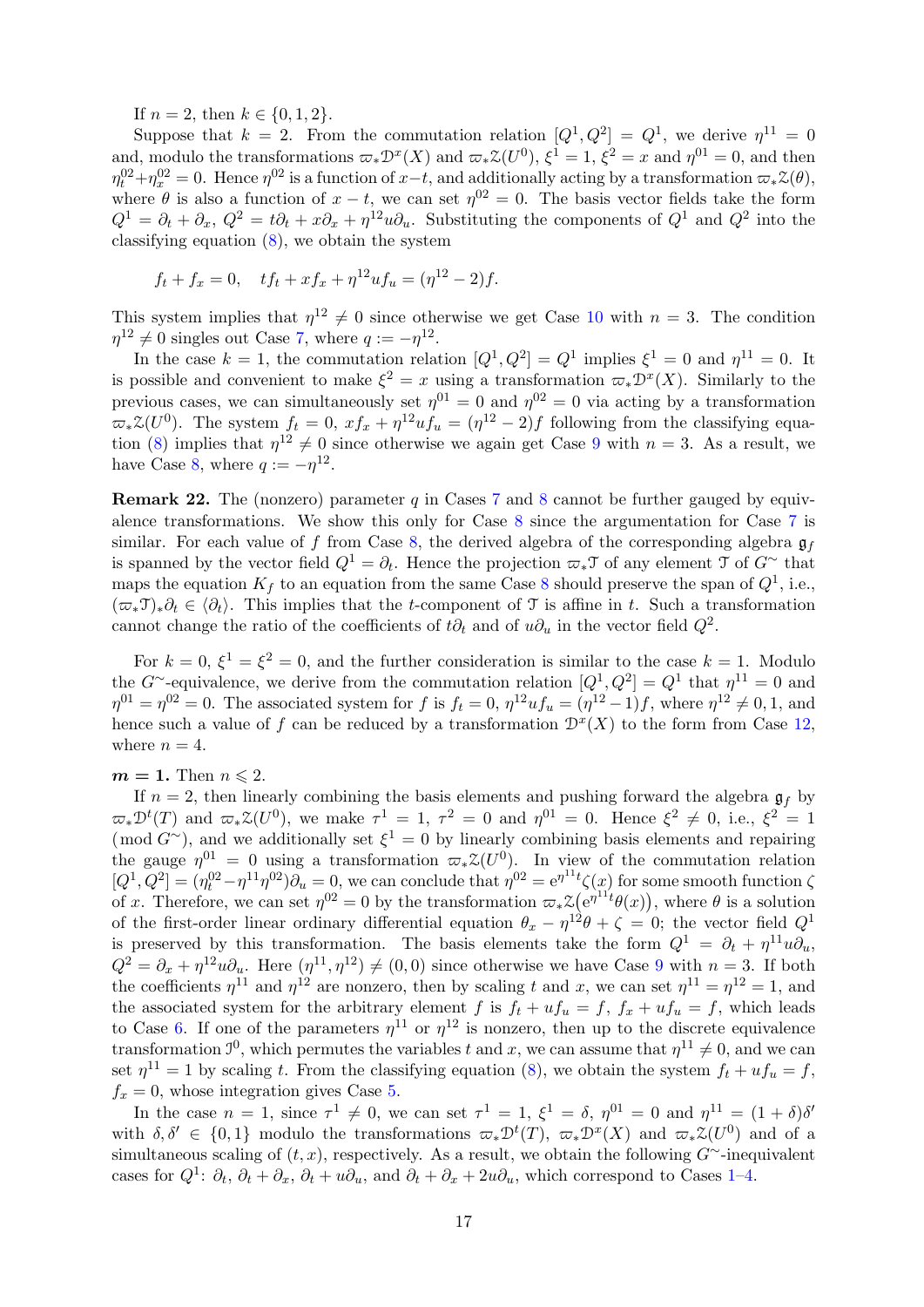<span id="page-17-1"></span>Remark 23. We have split the group classification of equations from the class [\(1\)](#page-0-0) with finitedimensional maximal Lie invariance algebras into different cases depending on values of the triple  $(m, n, k)$  of G<sup>∼</sup>-invariant integers, which are defined by [\(12\)](#page-12-1). It is clear that most of the values in  $\mathbb{Z}^3$  are inappropriate for  $(m, n, k)$ . As a preliminary step of the classification, we have significantly narrowed down the set of candidates to be looked through for such triples. According to Lemma [11,](#page-7-1) Corollary [12](#page-9-17) and the definition of  $(m, n, k)$ , we have the constraints  $m \in \{1, 2, 3\}, n \in \{1, 2, 3, 4\},\$ and  $0 \leq n - m \leq k \leq m \leq n$  but even the (quite restricted) set S of triples satisfying these constraints contains many elements that are not realized for equations from the class  $(1)$ . The appropriate values for  $(m, n, k)$  are exhausted by

$$
(1,1,0),\ (1,1,1),\ (1,2,1),\ (2,2,2),\ (2,2,1),\ (2,3,2),\ (3,3,3),\ (2,3,1),\ (2,4,2),
$$

which are associated with pairs of Cases  $1$  and  $3$ ,  $2$  and  $4$ ,  $5$  and  $6$ , and single Cases  $7, 8, 9, 10$  $7, 8, 9, 10$  $7, 8, 9, 10$  $7, 8, 9, 10$  $7, 8, 9, 10$  $7, 8, 9, 10$ , [11,](#page-9-10) [12](#page-9-11) of Theorem [13,](#page-9-1) respectively. Therefore, the inappropriate triples in S are  $(3, 4, k)$  with  $k = 1, 2, 3, (3, 3, k)$  with  $k = 0, 1, 2$  and  $(2, 2, 0)$ , and their number is significant but less than the number of appropriate triples. The only appropriate triple with  $m = 3$  is  $(3, 3, 3)$ , i.e., the value  $m = 3$  uniquely defines the possible values for n and k. This interesting observation may be related to the fact that for  $m = 3$  both the projections  $\pi^t_* \mathfrak{g}_f$  and  $\pi^x_* \mathfrak{g}_f$  as well as the algebra  $\mathfrak{g}_f$ itself are necessarily isomorphic to  $\mathfrak{sl}(2,\mathbb{R})$  in view of the Lie theorem and the simplicity of  $\mathfrak{sl}(2,\mathbb{R})$ . The separation of the appropriate values from the inappropriate ones in the set S cannot be implemented in the course of preliminary analysis of Lie symmetries of equations from the class [\(1\)](#page-0-0) since it is an integral part of the group classification procedure for this class.

<span id="page-17-0"></span>**Remark 24.** To check algebraically that the cases given in Theorem [13](#page-9-1) are  $G^{\sim}$ -inequivalent to each other, we need more values associated with the maximal Lie invariance algebras of equations from the class [\(1\)](#page-0-0), since there are pairs of  $G^{\sim}$ -inequivalent cases with the same triples  $(m, n, k)$ . These are Cases [1](#page-9-12) and [3](#page-9-13) with  $(m, n, k) = (1, 1, 0)$ , Cases [2](#page-9-14) and [4](#page-9-15) with  $(m, n, k) = (1, 1, 1)$  and Cases [5](#page-9-16) and [6](#page-9-5) with  $(m, n, k) = (1, 2, 1)$ . To introduce additional G<sup>∼</sup>-invariant values for complete identification of classification cases, we represent the span  $\mathfrak{g}_{\langle\rangle}$  as a direct sum of its subspaces,

$$
\mathfrak{g}_{\langle\rangle} = \langle D^t(\tau) \rangle \dotplus \langle D^x(\xi) \rangle \dotplus \langle I \rangle \dotplus \langle Z(\eta^0) \rangle,
$$

where the parameter functions  $\tau = \tau(t)$ ,  $\xi = \xi(x)$  and  $\eta^0 = \eta^0(t, x)$  run through the sets of smooth functions of their arguments. By  $\mathfrak{P}_i$  we denote the projection from  $\mathfrak{g}_{\langle\rangle}$  onto the *i*th summand of the above representation for  $\mathfrak{g}_{\langle}, i = 1, \ldots, 4$ . Although dim  $\mathfrak{P}_1$ **s** = dim  $\pi_*^t$ ∗ s and  $\dim \mathfrak{P}_2$ s =  $\dim \pi^x_*$  $x_{\ast}$ s for subalgebras s of  $\mathfrak{g}_{\langle \rangle}$ , we can define the new G<sup>∼</sup>-invariant integer values

$$
l = l(\mathfrak{s}) := \dim \mathfrak{P}_3 \mathfrak{s},
$$
  
\n
$$
j_1 = j_1(\mathfrak{s}) := \max(\dim \mathfrak{s}^1, \dim \mathfrak{s}^2), \quad j_2 = j_2(\mathfrak{s}) := \min(\dim \mathfrak{s}^1, \dim \mathfrak{s}^2),
$$
  
\n
$$
j_{12} = j_{12}(\mathfrak{s}) := \dim \mathfrak{s}^{12},
$$
  
\n
$$
j_{13} = j_{13}(\mathfrak{s}) := \max(\dim \mathfrak{s}^{13}, \dim \mathfrak{s}^{23}), \quad j_{23} = j_{23}(\mathfrak{s}) := \min(\dim \mathfrak{s}^{13}, \dim \mathfrak{s}^{23}),
$$
  
\n
$$
r_1 = r_1(\mathfrak{s}) := \max(\dim \pi_*^t \mathfrak{s}^{12}, \dim \pi_*^x \mathfrak{s}^{12}), \quad r_2 = r_2(\mathfrak{s}) := \min(\dim \pi_*^t \mathfrak{s}^{12}, \dim \pi_*^x \mathfrak{s}^{12}),
$$
  
\n
$$
r_3 = r_3(\mathfrak{s}) := 3 - \min \{ \dim \langle D^t(\tau), D^x(\xi) \rangle \mid \exists \eta^0 : D^t(\tau) + D^x(\xi) + I + Z(\eta^0) \in \mathfrak{s} \},
$$

where  $r_3 := 0$  if the set in the definition of  $r_3$  is empty,

$$
\begin{aligned}\n\mathfrak{s}^1 &:= \mathfrak{s} \cap \langle D^t(\tau), Z(\eta^0) \rangle, \quad \mathfrak{s}^2 := \mathfrak{s} \cap \langle D^x(\xi), Z(\eta^0) \rangle, \\
\mathfrak{s}^{12} &:= \mathfrak{s} \cap \langle D^t(\tau), D^x(\xi), Z(\eta^0) \rangle, \\
\mathfrak{s}^{13} &:= \mathfrak{s} \cap \langle D^t(\tau), I, Z(\eta^0) \rangle, \quad \mathfrak{s}^{23} := \mathfrak{s} \cap \langle D^x(\xi), I, Z(\eta^0) \rangle.\n\end{aligned}
$$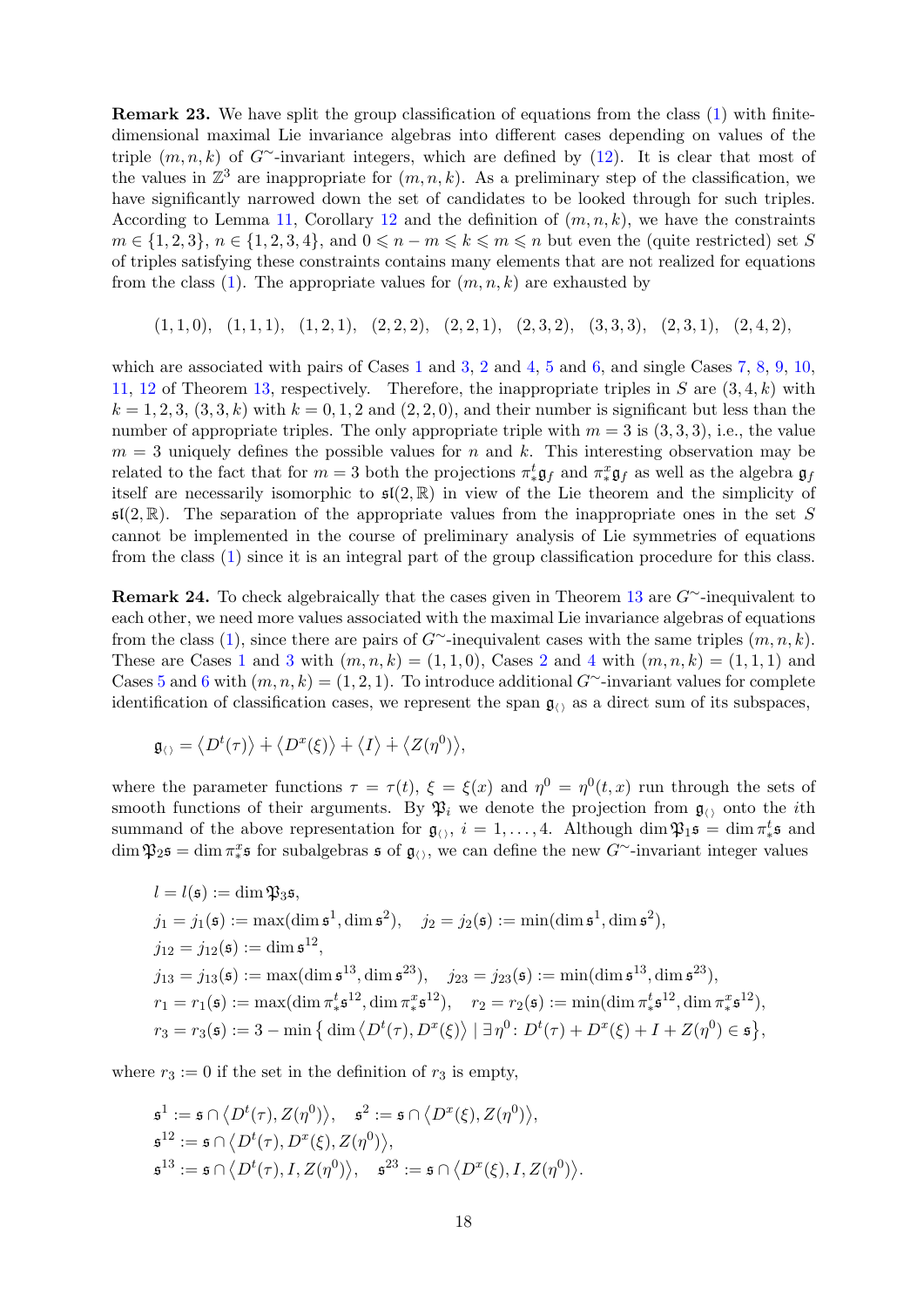The values of  $(m, n, k, l, j_1, j_2, j_{12}, j_{13}, j_{23}, r_1, r_2, r_3)$  for  $\mathfrak{s} = \mathfrak{g}_f$  differ from each other for different cases of Theorem [13,](#page-9-1)

| 3. $(1, 1, 0, 1, 0, 0, 0, 1, 0, 0, 0, 2);$<br>4. $(1, 1, 1, 1, 0, 0, 0, 0, 0, 0, 0, 1);$<br>6. $(1, 2, 1, 1, 0, 0, 1, 1, 1, 1, 1, 2);$<br>$5.$ $(1, 2, 1, 1, 1, 0, 1, 1, 1, 1, 0, 2);$<br>7. $(2, 2, 2, 1, 0, 0, 1, 0, 0, 1, 1, 1);$<br>8. $(2, 2, 1, 1, 1, 0, 1, 1, 0, 1, 0, 1);$ | 2. $(1, 1, 1, 0, 0, 0, 1, 0, 0, 1, 1, 0);$ |
|------------------------------------------------------------------------------------------------------------------------------------------------------------------------------------------------------------------------------------------------------------------------------------|--------------------------------------------|
|                                                                                                                                                                                                                                                                                    |                                            |
|                                                                                                                                                                                                                                                                                    |                                            |
|                                                                                                                                                                                                                                                                                    |                                            |
| 9. $(2,3,2,0,1,1,3,1,1,2,2,0);$<br>10. $(3,3,3,0,0,0,3,0,0,3,3,0);$                                                                                                                                                                                                                |                                            |
| 12. $(2, 4, 2, 1, 1, 1, 3, 2, 1, 2, 2, 2);$<br>$11. (2, 3, 1, 1, 2, 0, 2, 2, 1, 2, 0, 2);$                                                                                                                                                                                         |                                            |
| 13. $(\infty, \infty, \infty, 0, \infty, \infty, \infty, \infty, \infty, \infty, \infty, 0).$                                                                                                                                                                                      |                                            |

This is why these cases are  $G^{\sim}$ -inequivalent. At the same time, this integer tuple is redundant for distinguishing the classification cases from each other. The most remarkable minimal sufficient tuple is the triple  $(r_3, j_1, r_2)$ , where we order the characteristics according to their importance. The other sufficient triples are  $(r_3, j_1, n)$ ,  $(r_3, j_1, k)$ ,  $(r_3, j_1, j_{12})$ ,  $(r_3, j_1, r_1)$ ,  $(r_3, r_2, n)$ ,  $(r_3, r_2, j_{12})$ ,  $(r_3, r_2, r_1)$ . Nevertheless, in the course of the study of successive extension in the next section, we need to extend triples with other values among the above ones, although the values  $r_3$ ,  $j_1$ and  $r_2$  jointly with  $n$  are still of primary importance.

#### <span id="page-18-0"></span>5 Successive Lie-symmetry extensions

Throughout this section, the classification cases listed in Theorem [13](#page-9-1) are interpreted in the weak sense. We intend to identify all the pairs (Case N, Case  $\bar{N}$ ) of  $G^{\sim}$ -equivalent Lie-symmetry extensions with Case  $N \prec$  Case  $\bar{N}$ , i.e., where Case  $\bar{N}$  is an additional Lie-symmetry extension of Case N modulo the  $G^{\sim}$ -equivalence, see Remark [18.](#page-10-1) For this purpose, we use a technique similar to that for the classification of contractions of low-dimensional Lie algebras, see, e.g., [\[11,](#page-28-23) [21,](#page-28-24) [40\]](#page-29-24) and references therein. Let  $\mathfrak s$  and  $\bar{\mathfrak s}$  be subalgebras of  $\mathfrak g_{\langle\rangle}$  associated with Cases N and N, and

 $(m, n, k, l, j_1, j_2, j_{12}, j_{13}, j_{23}, r_1, r_2, r_3)$  and  $(\bar{m}, \bar{n}, \bar{k}, \bar{l}, \bar{j}_1, \bar{j}_2, \bar{j}_{12}, \bar{j}_{13}, \bar{j}_{23}, \bar{r}_1, \bar{r}_2, \bar{r}_3)$ 

are the tuples of their G∼-invariant characteristics that are defined in Remarks [23](#page-17-1) and [24.](#page-17-0) It is obvious that the relation Case  $N \prec$  Case  $\overline{N}$  implies

$$
\begin{aligned} n &< \bar{n}, \quad m \leqslant \bar{m}, \quad k \leqslant \bar{k}, \quad l \leqslant \bar{l}, \quad j_1 \leqslant \bar{j}_1, \quad j_2 \leqslant \bar{j}_2, \\ j_{12} &< \bar{j}_{12}, \quad j_{13} \leqslant \bar{j}_{13}, \quad j_{23} \leqslant \bar{j}_{23}, \quad r_1 \leqslant \bar{r}_1, \quad r_2 \leqslant \bar{r}_2, \quad r_3 \leqslant \bar{r}_3. \end{aligned}
$$

In other words, if at least one of the above inequalities does not hold, then Case  $N \nless$  Case  $\overline{N}$ . Examining all the pairs of the cases listed in Theorem [13,](#page-9-1) we exclude the pairs (Case  $N$ , Case  $N$ ) with Case  $N \nless \nightharpoonup C$  Case N. It turns out that for this exclusion it suffices to use only a tuple of five of the above  $G^{\sim}$ -invariant integer values, e.g.,  $(n, r_3, r_2, j_1, k)$ , which is minimally sufficient. The other minimally sufficient tuples of five characteristics are obtained by replacing  $k$  by m or  $r_1$ . We order the characteristics according to their importance in the elimination procedure. The principal characteristic is the dimension  $n$  of the entire general Lie invariance algebra of the corresponding case, and the inequality between n and  $\bar{n}$  should only be strict for Case N and Case  $\bar{N}$  to be ordered. The characteristics  $r_3$ ,  $r_2$ ,  $j_1$ , k, m and  $r_1$  detect the following cases of disordering with  $n < \bar{n}$ :

- r<sub>[3](#page-9-13)</sub>: Case  $3 \nless$  Cases [7](#page-9-6), [8](#page-9-7), [9](#page-9-8), [10](#page-9-9), [13](#page-9-3), Cases [4](#page-9-15), [5](#page-9-16), [6](#page-9-5), 7, 8  $\nless$  Cases 9, 10, 13, Cases  $11, 12 \nless$  $11, 12 \nless$  $11, 12 \nless$  $11, 12 \nless$  Case [13](#page-9-3),
- $r_2$  $r_2$ : Case 2  $\nless$  Cases [5](#page-9-16), [8](#page-9-7), [11](#page-9-10), Cases [6](#page-9-5), [7](#page-9-6)  $\nless$  Case 11,
- $j_1$  $j_1$ : Case 1  $\neq$  Cases [6](#page-9-5), [7](#page-9-6), [10](#page-9-9), Cases [5](#page-9-16), [8](#page-9-7)  $\neq$  Case 10, Case [11](#page-9-10)  $\neq$  Case [12](#page-9-11),
- k: Case  $7 \nless$  $7 \nless$  Case [11](#page-9-10), Case [10](#page-9-9)  $\nless$  Case [12](#page-9-11), or  $m, r_1$ : Case 10  $\nless$  Case 12.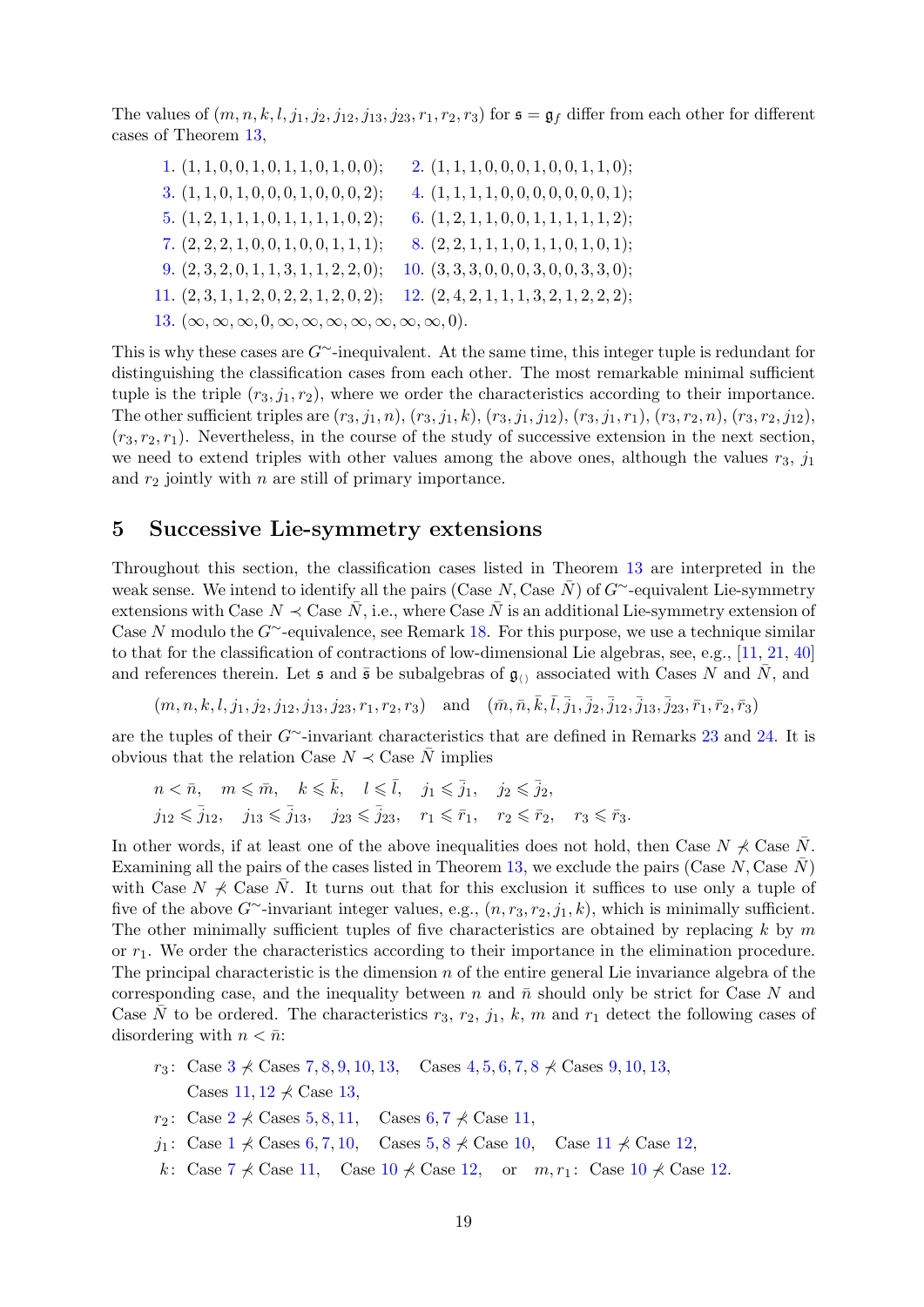The direct inspection shows that the remaining pairs (Case N, Case  $\bar{N}$ ) with  $n < \bar{n}$  are necessarily ordered, except the pairs (Case [7](#page-9-6), Case [10\)](#page-9-9) and (Case [8](#page-9-7), Case [9\)](#page-9-8), which are related to limit processes for Cases [7](#page-9-6) and [8](#page-9-7) as  $q \to 0$ . Therefore, the Hasse diagram in Figure [1](#page-11-0) represents the structure of the partially ordered set of Lie-symmetry extensions within the class [\(1\)](#page-0-0), cf. Remark [20.](#page-11-2) Note that there are two characteristics,  $j_2$  and  $j_{12}$ , that detect no cases of disordering with  $n < \bar{n}$ . Each of the characteristics l,  $j_{13}$  and  $j_{23}$  detects only cases of disordering with  $n < \bar{n}$ , that are detected by other characteristics. For example, the characteristic l detects Cases [3](#page-9-13), [4](#page-9-15), [5](#page-9-16), [6](#page-9-5), [7](#page-9-6), [8](#page-9-7)  $\not\prec$  Cases [9](#page-9-8), [10](#page-9-9), [13](#page-9-3) and Cases [11](#page-9-10), [12](#page-9-11)  $\not\prec$  Case [13,](#page-9-3) which is completely covered by the characteristic  $r_3$ .

We derive the necessary and sufficient conditions for the parameter function  $\hat{f}$  under which equations from Cases [1–](#page-9-12)[9](#page-9-8) have wider Lie invariance algebras than equations with general values of  $f$ . Here we omit Case [10](#page-9-9) since we have shown in Section [4](#page-12-0) that this case admits no further Lie-symmetry extension. We first consider Cases [1–](#page-9-12)[4,](#page-9-15) for each of which the parameter function  $\hat{f}$  depends on two arguments and the corresponding common Lie invariance algebra is one-dimensional. By default, we assume that the second derivative of  $\tilde{f}$  with respect to the argument involving u is nonzero.

Case [1](#page-9-12) possesses, modulo the G∼-equivalence, three families of further Lie-symmetry extensions, which are given by Cases [5,](#page-9-16) [8](#page-9-7) and [9.](#page-9-8) Analyzing them, we conclude that for any further Lie-symmetry extension of Case [1,](#page-9-12) the corresponding invariance algebra contains  $Q^2 \in \mathfrak{g}_{\langle\rangle}$  with  $\pi_*^x Q^2 \neq 0$  and  $[Q^1, Q^2] \in \langle Q^1, Q^2 \rangle$ . Therefore,  $[Q^1, Q^2] \in \langle Q^1 \rangle$ . Up to rescaling of  $Q^2$ , we can assume  $[Q^1, Q^2] = \delta Q^1$  with  $\delta \in \{0, 1\}$ . We split the last commutation relation componentwise and integrate the obtained equations for the components of  $Q^2$ . Linearly combining  $Q^2$  with  $Q^1$ if necessary, we derive the representation  $Q^2 = \delta t \partial_t + \xi(x)\partial_x + (\eta^1 u + \eta^0(x))\partial_u$ , where  $\xi$  and  $\eta^0$ are arbitrary smooth functions of x with  $\xi \neq 0$ , and  $\eta^1$  is an arbitrary constant. The substitution of this representation into the classifying equation [\(8\)](#page-6-1) leads to the equation

<span id="page-19-0"></span>
$$
\xi \hat{f}_x + (\eta^1 u + \eta^0) \hat{f}_u = (\eta^1 - \delta - \xi_x) \hat{f}.
$$
\n(13)

For any value of the parameter function  $\hat{f}$  satisfying the last equation, we indeed have a further Lie-symmetry extension of Case [1,](#page-9-12) which belongs, up to the  $G^{\sim}$ -equivalence, to Case [5](#page-9-16) if  $\eta^{1} \neq 0$ and  $\delta = 0$ , to Case [8](#page-9-7) if  $\eta^1 \neq 0$  and  $\delta = 1$ , or to Case [9](#page-9-8) if  $\eta^1 = 0$ .

Case [3](#page-9-13) is considered similarly to Case [1.](#page-9-12) The further Lie-symmetry extensions of Case [3](#page-9-13) are exhausted, modulo the G∼-equivalence, by Cases [5](#page-9-16) and [6.](#page-9-5) The additional Lie-symmetry vector field  $Q^2 \in \mathfrak{g}_{\langle\rangle}$  satisfies the conditions  $\pi_*^x Q^2 \neq 0$  and  $[Q^1, Q^2] = 0$ . This is why we can assume without loss of generality that, up to linearly combining  $Q^2$  with  $Q^1$  and rescaling  $Q^2$ ,  $Q^2 = \xi(x)\partial_x + (\delta u + \eta^0(x))\partial_u$ , where  $\xi$  and  $\eta^0$  are arbitrary smooth functions of x with  $\xi \neq 0$ , and  $\delta \in \{0,1\}$ . Substituting such  $Q^2$  into the classifying equation [\(8\)](#page-6-1) and successively splitting with respect to t under assuming x and  $\omega := e^{-t}u$  as the other independent variables, we derive one more constraint  $\eta^0 = 0$  for components of  $Q^2$  and the equation

<span id="page-19-1"></span>
$$
\xi \hat{f}_x + \delta \omega \hat{f}_\omega = (\delta - \xi_x) \hat{f}.\tag{14}
$$

The last equation defines, up to the G∼-equivalence, further Lie-symmetry extensions to Case [5](#page-9-16) or Case [6](#page-9-5) if  $\delta = 0$  or  $\delta = 1$ , respectively.

Up to the G $\sim$ -equivalence, Case [2](#page-9-14) has further Lie-symmetry extensions to Cases [6,](#page-9-5) [7,](#page-9-6) [9](#page-9-8) and [10.](#page-9-9) For the additional Lie-symmetry vector field  $Q^2 \in \mathfrak{g}_{(1)}$ , we have  $[Q^1, Q^2] = \delta Q^1 + \kappa Q^2$ for some constants  $\delta$  and  $\kappa$ . If  $\kappa = 0$ , then, up to rescaling of  $Q^2$  and linearly recombining  $Q^2$ with  $Q^1$ , we can set  $Q^2 = (\delta t + \kappa')\partial_t + \delta x \partial_x + (\eta^1 u + \hat{\eta}^0(\omega))\partial_u$ , where  $\hat{\eta}^0$  is an arbitrary smooth function of  $\omega := x - t$ ,  $\eta^1$  is an arbitrary constant,  $\delta \in \{0, 1\}$ ,  $\kappa'$  is an arbitrary constant if  $\delta = 1$ , and  $\kappa' = 1$  if  $\delta = 0$ . Analogously to the previous cases, we substitute  $Q^2$  into the classifying equation [\(8\)](#page-6-1) and obtain the equation

<span id="page-19-2"></span>
$$
(\delta\omega - \kappa')\hat{f}_{\omega} + (\eta^1 u + \hat{\eta}^0(\omega))\hat{f}_{u} = (\eta^1 - 2\delta)\hat{f} - \hat{\eta}^0_{\omega\omega}.
$$
\n(15)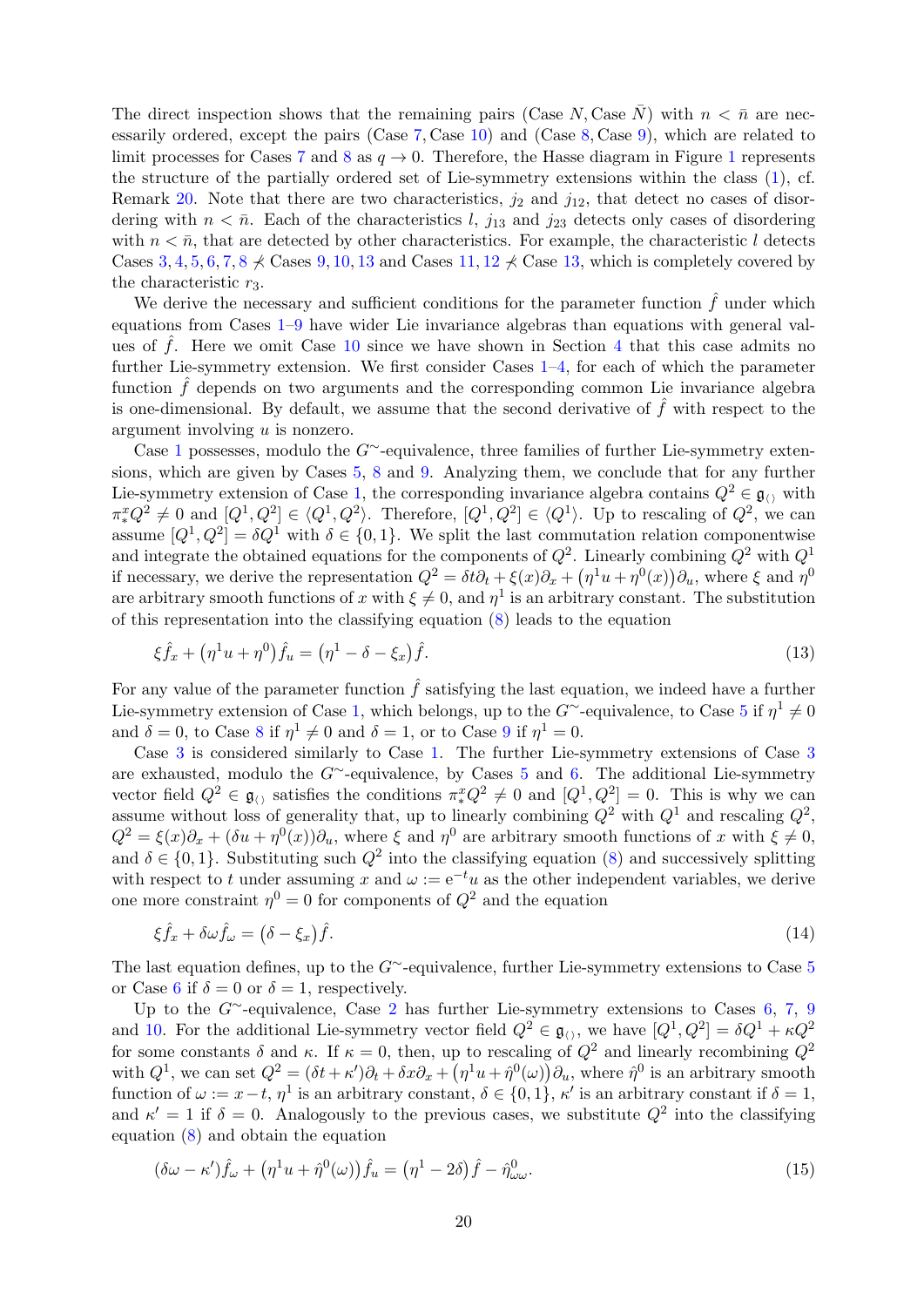In view of this equation, up to the  $G^{\sim}$ -equivalence, we have further Lie-symmetry extensions to Case [6](#page-9-5) if  $\delta = 0$  and  $\eta^1 \neq 0$ , to Case [7](#page-9-6) if  $\delta = 1$  and  $\eta^1 \neq 0$ , to Case [9](#page-9-8) if  $\delta = \eta^1 = 0$ , and to Case [10](#page-9-9) if  $\delta = 1$  and  $\eta^1 = 0$ . If  $\kappa \neq 0$ , then  $\eta^1 = 0$ . Linearly recombining  $Q^2$  with  $Q^1$ , we can set  $\delta = 0$ . Hence  $Q^2 = C_1 e^{\kappa t} \partial_t + C_2 e^{\kappa x} \partial_x + e^{\kappa t} \hat{\eta}^0(\omega) \partial_u$ , where  $\hat{\eta}^0$  is again an arbitrary smooth function of  $\omega := x - t$ , and  $C_1$  and  $C_2$  are arbitrary constants with  $(C_1, C_2) \neq (0, 0)$ . The classifying equation [\(8\)](#page-6-1) with such  $Q^2$  results in the equation

<span id="page-20-1"></span>
$$
(C_2 e^{\kappa \omega} - C_1) \hat{f}_{\omega} + \hat{\eta}^0 \hat{f}_u = -\kappa (C_1 + C_2 e^{\kappa \omega}) \hat{f} + \kappa \hat{\eta}^0_{\omega} - \hat{\eta}^0_{\omega \omega}.
$$
\n(16)

Here the conditions  $C_1C_2 = 0$  and  $C_1C_2 \neq 0$  are associated with further Lie-symmetry extensions to Cases [9](#page-9-8) and [10,](#page-9-9) respectively.

All the classification cases with  $n > 1$  and  $l > 0$  are, up to the G<sup>∼</sup>-equivalence, further Lie-symmetry extensions of Case [4.](#page-9-15) Its direct Lie-symmetry extensions are exhausted, mod-ulo the G∼-equivalence, by Cases [5,](#page-9-16) [6,](#page-9-5) [7](#page-9-6) and [8.](#page-9-7) In view of the form of  $Q^1$ , we have the following commutation relation of  $Q^1$  with the additional Lie-symmetry vector field  $Q^2 \in \mathfrak{g}_{\langle}$ :  $[Q^1, Q^2] = \kappa Q^2$  for some constant  $\kappa$ . The commutation relation implies the representation  $Q^2 = C_1 e^{\kappa t} \partial_t + C_2 e^{\kappa x} \partial_x + e^{(\kappa+2)t} \hat{\eta}^0(\omega_1) \partial_u$ , where  $\hat{\eta}^0$  is again an arbitrary smooth function of  $\omega_1 := x - t$ , and  $C_1$  and  $C_2$  are arbitrary constants with  $(C_1, C_2) \neq (0, 0)$  and, if  $\kappa = 0$ , additionally  $C_1 \neq C_2$ . Substituting this representation into the classifying equation [\(8\)](#page-6-1), we obtain the equation

<span id="page-20-2"></span>
$$
\begin{split} \left(C_{2}e^{\kappa\omega_{1}}-C_{1}\right)\hat{f}_{\omega_{1}}+\left(e^{-\omega_{1}}\hat{\eta}^{0}(\omega_{1})-C_{2}\omega_{2}e^{\kappa\omega_{1}}-C_{1}\omega_{2}\right)\hat{f}_{\omega_{2}}\\ &=-(\kappa+1)\left(C_{1}+C_{2}e^{\kappa\omega_{1}}\right)\hat{f}+(\kappa+2)e^{-\omega_{1}}\hat{\eta}^{0}_{\omega_{1}}-e^{-\omega_{1}}\hat{\eta}^{0}_{\omega_{1}\omega_{1}},\end{split} \tag{17}
$$

where  $\omega_2 := e^{-x-t}u$ . Modulo the G∼-equivalence, we obtain extensions to Case [5](#page-9-16) if  $\kappa = 0$  and  $C_1C_2 = 0$ , to Case [6](#page-9-5) if  $\kappa = 0$  and  $C_1C_2 \neq 0$ , to Case [7](#page-9-6) if  $\kappa \neq 0$  and  $C_1C_2 \neq 0$ , and to Case [8](#page-9-7) if  $\kappa \neq 0$  and  $C_1C_2 = 0$ .

We summarize the above consideration in the following proposition.

<span id="page-20-0"></span>**Proposition 25.** A generalized nonlinear Klein–Gordon equation from Cases  $1-\frac{1}{4}$  $1-\frac{1}{4}$  $1-\frac{1}{4}$  admits an additional Lie-symmetry extension if and only if the corresponding value of the parameter function  $\hat{f}$  satisfies an equation [\(13\)](#page-19-0) in Case [1,](#page-9-12) an equation [\(14\)](#page-19-1) in Case [3,](#page-9-13) an equation [\(15\)](#page-19-2) or [\(16\)](#page-20-1) in Case [2,](#page-9-14) or an equation [\(17\)](#page-20-2) in Case  $\lambda$ .

Now we derive the conditions on the parameter function  $\hat{f}$  for the Lie invariance algebras presented in Cases [5–](#page-9-16)[9](#page-9-8) of Theorem [13](#page-9-1) to be maximal for the corresponding equations from the class [\(1\)](#page-0-0). In each of these cases, the arbitrary element f takes a value of the form  $f = \alpha(t, x) \hat{f}(\omega)$ , where  $\omega := \beta(t, x)u$ ,  $\alpha$  and  $\beta$  are nonzero known functions of  $(t, x)$ , and  $\hat{f}_{\omega \omega} \neq 0$  since  $f_{uu} \neq 0$ . Substituting this form for f into the classifying equation  $(8)$ , we obtain the classifying equation in terms of  $\ddot{f}$ ,

<span id="page-20-4"></span>
$$
\left( \left( \frac{\beta_t}{\beta} \tau + \frac{\beta_x}{\beta} \xi + \eta^1 \right) \omega + \beta \eta^0 \right) \hat{f}_\omega + \left( \tau_t + \xi_x + \frac{\alpha_t}{\alpha} \tau + \frac{\alpha_x}{\alpha} \xi - \eta^1 \right) \hat{f} - \frac{\eta_{tx}^0}{\alpha} = 0. \tag{18}
$$

We apply the method of furcate splitting, see  $[4, 41, 45]$  $[4, 41, 45]$  $[4, 41, 45]$  $[4, 41, 45]$  and references therein. Fixing values of the variables t and x gives the template form of equations for values of  $f$ , for which the equation  $K_f$  possesses an additional Lie-symmetry extension,

<span id="page-20-3"></span>
$$
(a\omega + b)\hat{f}_{\omega} + c\hat{f} - d = 0,\tag{19}
$$

where a, b, c and d are constants with  $(a, b) \neq (0, 0)$ . Additionally, in view of  $\hat{f}_{\omega \omega} \neq 0$  we have  $c \neq -a$  if  $a \neq 0$  and  $c \neq 0$  if  $a = 0$ . Moreover, the number of equations of the form [\(19\)](#page-20-3) with linearly independent tuples  $(a, b, c, d)$  cannot exceed one since otherwise  $f_{\omega \omega} = 0$ . In other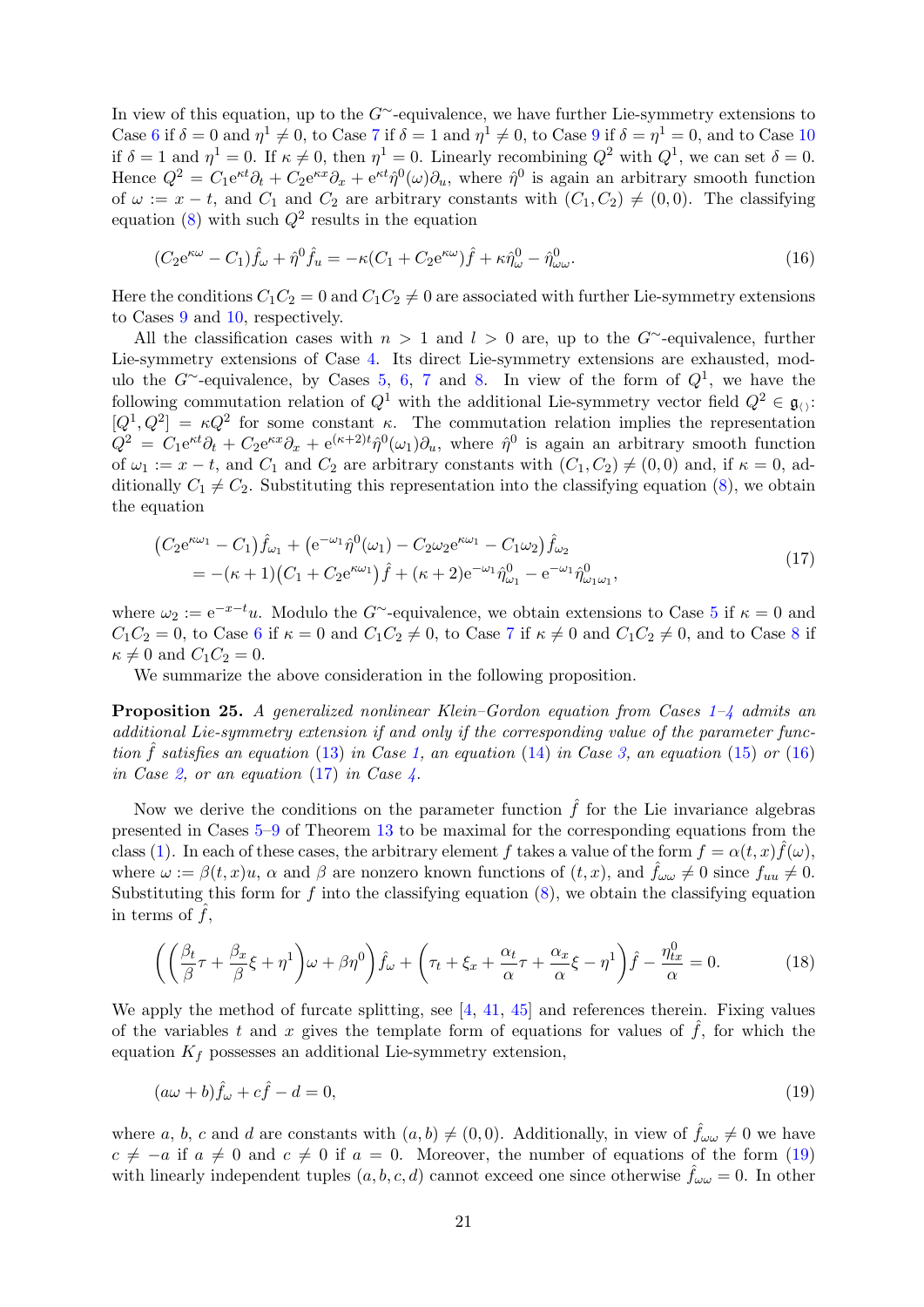words, we have exactly one independent equation of the form  $(19)$  if the equation  $K_f$  possesses an additional Lie-symmetry extension. This means that the left-hand side of [\(18\)](#page-20-4) is proportional to that of [\(19\)](#page-20-3) with nonvanishing multiplier  $\lambda$  depending on  $(t, x)$ ,

$$
\begin{aligned}\n&\bigg(\bigg(\frac{\beta_t}{\beta}\tau + \frac{\beta_x}{\beta}\xi + \eta^1\bigg)\omega + \beta\eta^0\bigg)\hat{f}_\omega + \bigg(\tau_t + \xi_x + \frac{\alpha_t}{\alpha}\tau + \frac{\alpha_x}{\alpha}\xi - \eta^1\bigg)\hat{f} - \frac{\eta_{tx}^0}{\alpha} \\
&= \lambda\big((a\omega + b)\hat{f}_\omega + c\hat{f} - d\big).\n\end{aligned}
$$

The last equation can be split with respect to  $\hat{f}$  and  $\hat{f}_\omega$  into the system

<span id="page-21-0"></span>
$$
\frac{\beta_t}{\beta}\tau + \frac{\beta_x}{\beta}\xi + \eta^1 = a\lambda, \quad \tau_t + \xi_x + \frac{\alpha_t}{\alpha}\tau + \frac{\alpha_x}{\alpha}\xi - \eta^1 = c\lambda, \quad \beta\eta^0 = b\lambda, \quad \eta_{tx}^0 = d\alpha\lambda. \tag{20}
$$

If  $a \neq 0$ , then we can make  $a = 1$  by rescaling the template-form equation [\(19\)](#page-20-3), and thus  $c \neq -1$ . The first two equations of the system [\(20\)](#page-21-0) are combined to

<span id="page-21-1"></span>
$$
\lambda = \frac{\beta_t}{\beta} \tau + \frac{\beta_x}{\beta} \xi + \eta^1,
$$
  
\n
$$
\tau_t + \left(\frac{\alpha_t}{\alpha} - c\frac{\beta_t}{\beta}\right) \tau + \xi_x + \left(\frac{\alpha_x}{\alpha} - c\frac{\beta_x}{\beta}\right) \xi = (c+1)\eta^1,
$$
\n(21)

and only the last equation plays the role of a classifying condition. The third and fourth equations of the system  $(20)$  merely establish a relation between the constant parameters b and d. Indeed, in each of Cases [5](#page-9-16)[–9,](#page-9-8) we have  $(1/\beta)_{tx}$  is proportional to  $\alpha$ ,  $(1/\beta)_{tx} = C\alpha$  for some constant C. Hence we can always set  $b = 0$  by the equivalence transformation  $\mathcal{Z}(b/\beta)$ , which adds bC to  $\hat{f}$  and also makes  $\eta^0 = 0$  and  $d = 0$ . In the general case  $a \neq 0$ , the relation between b and d is  $ad = bcC$ . For specific values of the parameter functions  $\alpha$  and  $\beta$  in Cases  $5-9$  $5-9$ , we obtain the following values of the constant parameter C and the following forms of the reduced classifying equation [\(21\)](#page-21-1):

Case 5: 
$$
C = 0
$$
,  $\tau_t + c\tau + \xi_x = (c+1)\eta^1$ ;  
\nCase 6:  $C = 1$ ,  $\tau_t + c\tau + \xi_x + c\xi = (c+1)\eta^1$ ;  
\nCase 7:  $C = q(q+1)$ ,  $(x-t)(\tau_t + \xi_x) + (q+2+cq)(\tau - \xi) = (c+1)(x-t)\eta^1$ ;  
\nCase 8:  $C = 0$ ,  $\tau_t + \xi_x - (q+2+cq)x^{-1}\xi = (c+1)\eta^1$ ;  
\nCase 9:  $C = 0$ ,  $\tau_t + \xi_x = (c+1)\eta^1$ .

In each of Cases [5,](#page-9-16) [6,](#page-9-5) [8](#page-9-7) and [9,](#page-9-8) the corresponding classifying equation implies that there is a further Lie-symmetry extension if and only if the associated value of the parameter function  $f$ satisfies the equation [\(19\)](#page-20-3) with arbitrary  $a \neq 0$ , c and b and with  $d = bcC/a$ . Here the extension is given by Case [12](#page-9-11) with an arbitrary nonzero constant  $p$ . Case [7](#page-9-6) is similar but the constant  $c$  is related to a according to  $c = -(1 + 2/q)a$ ,  $d = -(q + 1)(q + 2)b$ , and the extension for a fixed q is given by Case  $12<sub>p</sub>$  $12<sub>p</sub>$  with  $p = 2/q$ .

If  $a = 0$ , then  $bc \neq 0$ , and we rescale the template-form equation [\(19\)](#page-20-3) for making  $c = 1$ . Then

<span id="page-21-2"></span>
$$
\frac{\beta_t}{\beta}\tau + \frac{\beta_x}{\beta}\xi + \eta^1 = 0, \quad \lambda = \tau_t + \xi_x + \frac{\alpha_t}{\alpha}\tau + \frac{\alpha_x}{\alpha}\xi - \eta^1, \quad \eta^0 = b\frac{\lambda}{\beta}, \quad \left(\frac{\lambda}{\beta}\right)_{tx} = \frac{d}{b}\alpha\lambda. \tag{22}
$$

In Cases [5–](#page-9-16)[9,](#page-9-8) the first two equations of [\(22\)](#page-21-2) respectively reduce to

Case [5](#page-9-16):  $\tau = \eta^1$ ,  $\lambda = \xi_x$ ; Case [6](#page-9-5):  $\tau + \xi - \eta^1 = 0$ ,  $\lambda = \tau_t + \xi_x$ ; Case [7](#page-9-6):  $q \frac{\tau - \xi}{\tau - t}$  $\frac{\tau - \xi}{x - t} - \eta^1 = 0, \ \ \lambda = \tau_t + \xi_x + 2\frac{\tau - \xi}{x - t}$  $\frac{1}{x-t};$ Case [8](#page-9-7):  $q\xi + \eta^1 x = 0$ ,  $\lambda = \tau_t - 2 \frac{\eta^1}{g}$  $\frac{1}{q}$ ; Case [9](#page-9-8):  $\eta^1 = 0$ ,  $\lambda = \tau_t + \xi_x$ .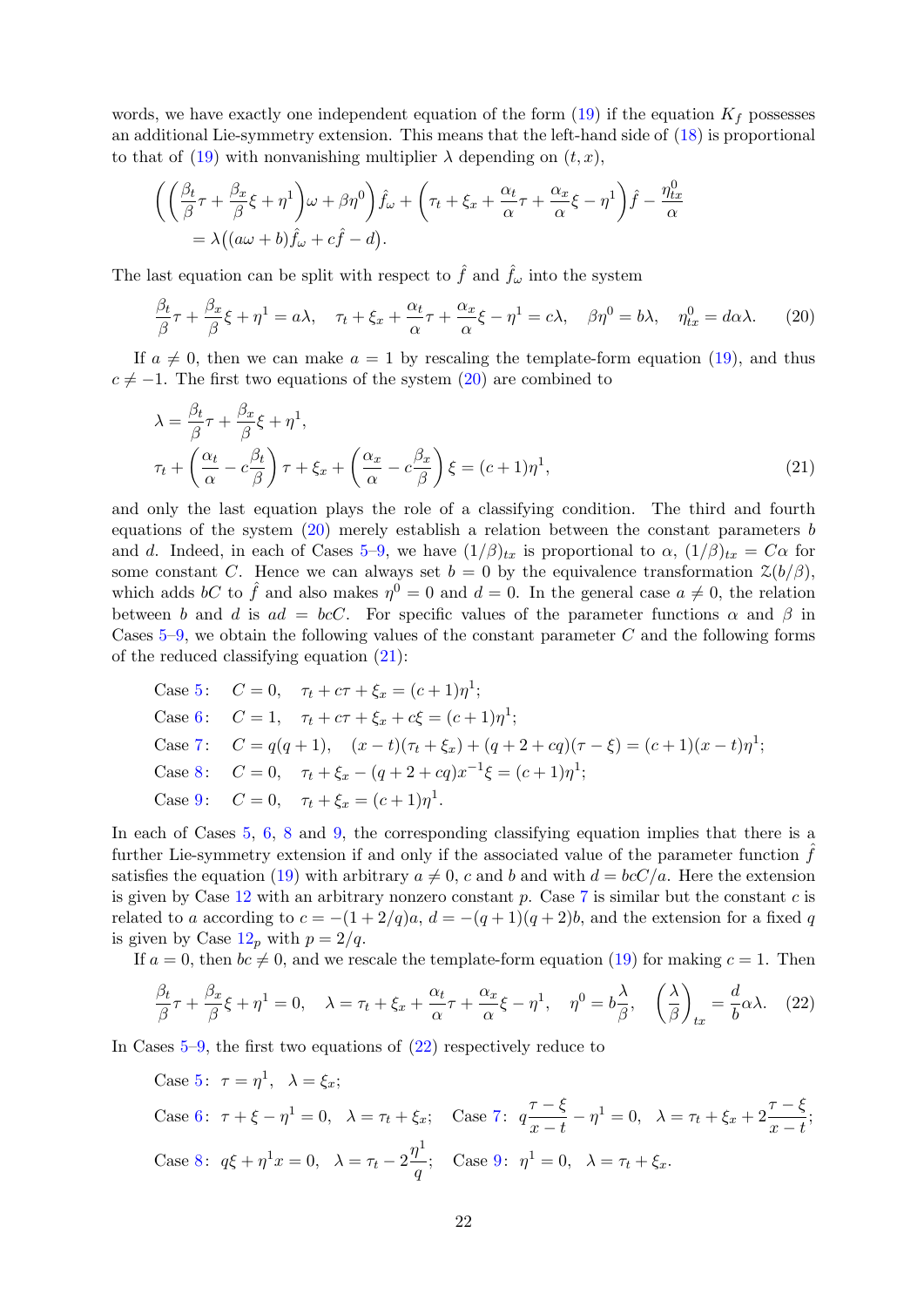In Case  $5$ , we have no additional constraints on the parameters  $b$ ,  $c$  and  $d$ . The last two equations of [\(22\)](#page-21-2) in view of the first ones just define  $\eta^0$  and  $\xi$ ,  $\eta^0 = b\xi_x e^t$ ,  $b\xi_{xx} = d\xi_x$ .

In Cases [6](#page-9-5) and [7,](#page-9-6) the above equations imply  $\lambda = 0$ , which contradicts the inequality  $\lambda \neq 0$ . This means that these cases possess no further Lie-symmetry extensions with  $a = 0$ .

The system [\(22\)](#page-21-2) implies  $\tau_{tt} = 0$  and  $d = 0$  in Case [8](#page-9-7) and  $d = 0$  in Case [9,](#page-9-8) which correspond to the Lie-symmetry extensions to Cases [11](#page-9-10) and [13,](#page-9-3) respectively.

Merging the conditions derived separately for  $a \neq 0$  and  $a = 0$ , we obtain the following proposition.

<span id="page-22-1"></span>Proposition 26. A generalized nonlinear Klein–Gordon equation from Cases [5–](#page-9-16)[9](#page-9-8) admits an additional Lie-symmetry extension if and only if the corresponding value of the parameter function  $\hat{f}$  satisfies an equation [\(19\)](#page-20-3) with  $(a, b) \neq (0, 0)$ , where  $ad = 0$  in Case [5,](#page-9-16)  $ad = bc$  in Case [6,](#page-9-5)  $c = -(1+2/q)a$ ,  $d = -(q+1)(q+2)b$  in Case  $\gamma_q$ , and  $d = 0$  in Cases [8](#page-9-7) and [9.](#page-9-8)

<span id="page-22-3"></span>Remark 27. In view of the infinitesimal counterpart of [\[54,](#page-30-5) Proposition 10], all the subclasses  $\mathcal{K}'_N$ ,  $N \in \Gamma$ , of  $\mathcal K$  that are associated with strong Cases [0–](#page-9-4)[13](#page-9-3) are normalized, see Remark [14](#page-9-0) for notation and definitions. At the same time, this is not the case for most of the subclasses  $\mathcal{K}_N$ ,  $N \in \Gamma$ . More specifically, the subclasses  $\mathcal{K}_1, \ldots, \mathcal{K}_6, \mathcal{K}_{7_q}, \mathcal{K}_{8_q}$  and  $\mathcal{K}_9$  are not normalized in view of the following arguments:

- $\mathcal{K}_1 \supset \mathcal{K}_9$  but  $G_1^{\sim} \not\supseteq G_9^{\sim}$  since  $\mathcal{I}^0 \in G_9^{\sim} \setminus G_1^{\sim}$ ;
- $\mathcal{K}_2 \supset \mathcal{K}_9$  but  $G_2^{\sim} \not\supseteq G_9^{\sim}$  since  $\mathcal{I}^t \in G_9^{\sim} \setminus G_2^{\sim}$ ;
- $\mathcal{K}_3 \ni K_f$  with  $f = e^{-t}u^2$  but  $\varpi_* G_3^{\sim} \nleq G_f$  since  $\varpi_* (\mathcal{D}^t(-\ln t) \circ \mathcal{D}^0 \circ \mathcal{D}^t(e^{-t})) \in G_f \setminus \varpi_* G_3^{\sim}$ ;
- $\mathcal{K}_4 \ni K_f$  with  $f = e^{-p(t+x)} |u|^p u$  for any  $p \neq 0$  but  $\varpi_* \mathfrak{g}_4^{\sim} \not\supseteq \mathfrak{g}_f$  since  $D^t(e^{pt}) \in \mathfrak{g}_f \setminus \varpi_* \mathfrak{g}_4^{\sim}$ ;
- $\mathcal{K}_5 \ni K_f$  with  $f = e^{-t}u^2$  but  $\varpi_* G_5^{\sim} \not\supseteq G_f$  since  $\varpi_* (\mathcal{D}^t(-\ln t) \circ \mathcal{D}^0 \circ \mathcal{D}^t(e^{-t})) \in G_f \setminus \varpi_* G_5^{\sim}$ ;
- $\mathcal{K}_6 \ni K_f$  with  $f = e^{-p(t+x)} |u|^p u$  for any  $p \neq 0$  but  $\varpi_* \mathfrak{g}_6^{\sim} \not\supseteq \mathfrak{g}_f$  since  $D^t(e^{pt}) \in \mathfrak{g}_f \setminus \varpi_* \mathfrak{g}_6^{\sim}$ ;
- $\mathcal{K}_{7,q} \supset \mathcal{K}_{12,p}$  with  $p = 2/q$  but  $G_{7,q}^{\sim} \not\supseteq G_{12,p}^{\sim}$  since  $\mathcal{D}^{t}(2t) \circ \mathcal{D}^{x}(x/2) \in G_{12,p}^{\sim} \setminus G_{7,q}^{\sim}$ ;
- $\mathcal{K}_{8,q} \supset \mathcal{K}_{12,p}$  with  $p = 2/q$  but  $G_{8,q}^{\sim} \not\supseteq G_{12,p}^{\sim}$  since  $\mathcal{I}^0 \in G_{12,p}^{\sim} \setminus G_{8,q}^{\sim}$ ;
- $\mathcal{K}_9 \supset \mathcal{K}_{13} = \{K_{e^u}\}\$ but  $G_9^{\sim} \not\supseteq G_{13}^{\sim}$  since  $\mathcal{D}^t(-t^{-1}) \circ \mathcal{Z}(2\ln|t|) \in G_{13}^{\sim} \setminus G_9^{\sim}$ .

Here  $G_f$  denotes the point symmetry group of the equation  $K_f$ . The subclasses  $\mathcal{K}_0$ ,  $\mathcal{K}_{10}$ ,  $\mathcal{K}_{11}$ ,  $\mathcal{K}_{12,p}$  and  $\mathcal{K}_{13}$  are normalized since they coincide with  $\mathcal{K}, \ \mathcal{K}'_{10}$  and the singletons  $\{K_{e^{u/x}}\},\$  $\{K_{|u|^p u}\}\$ and  $\{K_{e^u}\}\$ , respectively.<sup>[3](#page-22-2)</sup>

## <span id="page-22-0"></span>6 On group classification of subclasses

Although we have exhaustively solved the group classification problem for the class  $K$ , which consists of the equations of the form [\(1\)](#page-0-0), this does not directly lead to the solution of the group classification problem for each of the subclasses of K. Given a subclass  $\hat{K}$  of K, Theorem [13](#page-9-1) is used for the group classification of the subclass  $\hat{\mathcal{K}}$  with respect to its equivalence group  $G_{\hat{\mathcal{K}}}^{\sim}$  as follows.

• Recalling the normalization of K, construct the equivalence group  $G^{\sim}_{\hat{\mathcal{K}}}$  as the subgroup of  $G^{\sim}$  that consists of the elements of  $G^{\sim}$  preserving the subclass  $\hat{\mathcal{K}}$ .

<span id="page-22-2"></span><sup>&</sup>lt;sup>3</sup>It is obvious that a class consisting of a single system of differential equations is normalized.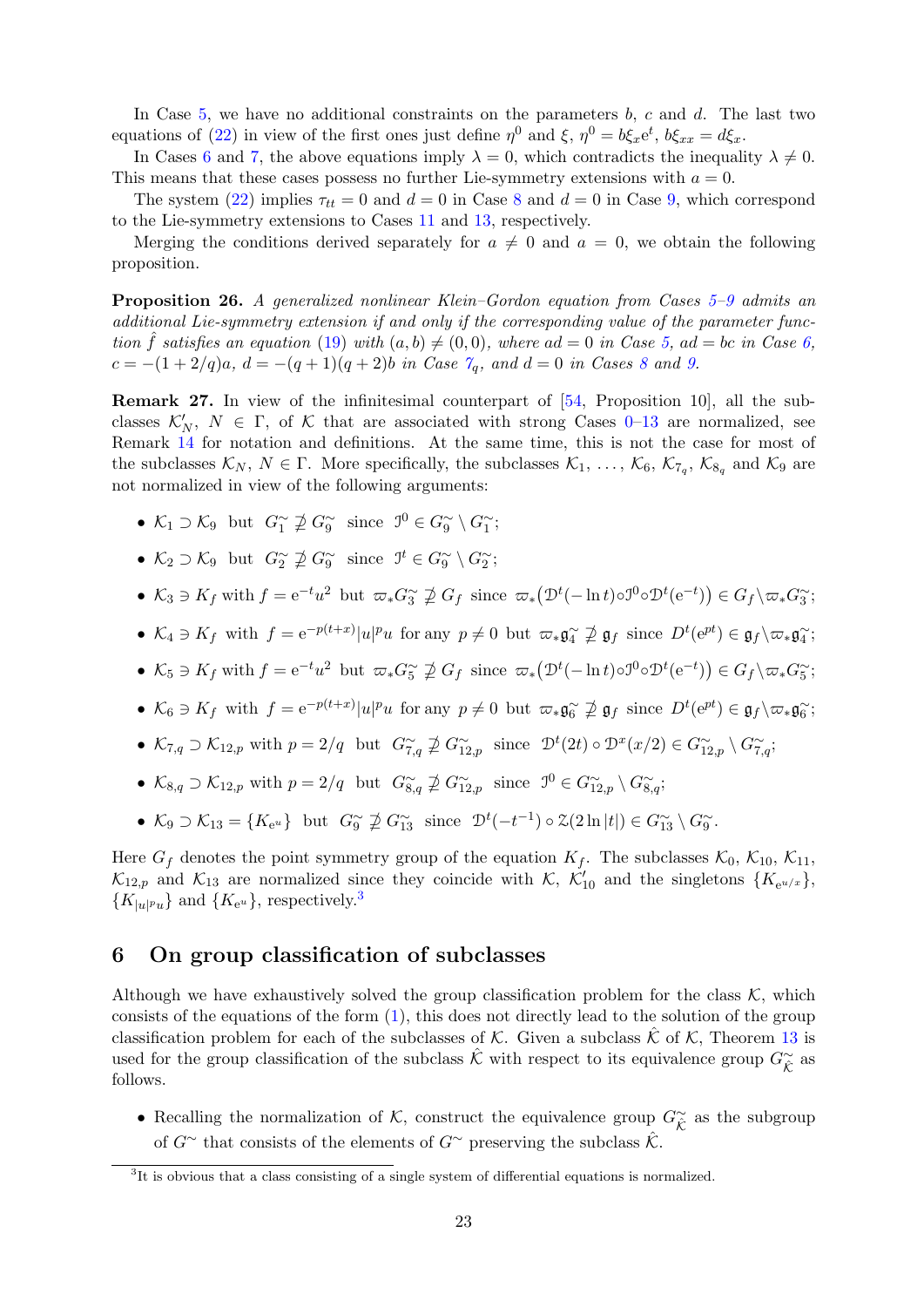- For each  $N \in \Gamma$ , intersect the subclass  $\hat{\mathcal{K}}$  with the  $G^{\sim}$ -orbit  $G^{\sim}_{*}\mathcal{K}'_{N}$  the subclass  $\mathcal{K}'_{N}$  (resp. with the G∼-orbit  $G_*^{\sim} \mathcal{K}_N$  the subclass  $\mathcal{K}_N$ ). This is realized via selecting those values of the arbitrary element  $f$  for equations from the orbit that satisfy the additional auxiliary constraint singling out the subclass  $\hat{\mathcal{K}}$  from the class  $\hat{\mathcal{K}}$ . The collection of the intersections presents a complete list of Lie symmetry extensions within the subclass  $\hat{\mathcal{K}}$ .
- In the selected values of f, gauge parameters by transformations from  $G_{\hat{\mathcal{K}}}^{\sim}$ .

Since the subclass  $\hat{\mathcal{K}}$  is in general not normalized, the above procedure looks easier than directly solving the group classification problem for the subclass  $K$  although its computational complexity is quite high.

The subclasses  $\mathcal{K}_N$ ,  $N \in \Gamma$ , of K that are associated with weak Cases [1–](#page-9-12)[9,](#page-9-8) cf. Remark [14,](#page-9-0) are specific in regard to the above procedure. The group classification of each of these subclasses up to the equivalence generated by the corresponding equivalence groupoid can be easily derived via analyzing the Hasse diagram in Figure [1,](#page-11-0) which depicts the structure of the partially ordered set of these cases. Nevertheless, this is not the case for the group classification up to the equivalence generated by the corresponding equivalence group since most of the subclasses  $\mathcal{K}_N$ ,  $N \in \Gamma$ , are not normalized, see Remark [27.](#page-22-3) Note that both the group classifications of the subclasses  $\mathcal{K}_{10}$ ,  $\mathcal{K}_{11}$ ,  $\mathcal{K}_{12,p}$  and  $\mathcal{K}_{13}$  are trivial since the kernel Lie invariance algebra of equations from each of these subclasses is the maximal Lie invariance algebra for every such equation.

Consider in detail the subclass  $\mathcal{K}_2$  $\mathcal{K}_2$  of the class [\(1\)](#page-0-0), which is related to weak Case 2 of Theorem [13](#page-9-1) and thus consists of the equations of the form

$$
u_{tx} = f(\omega, u)
$$
, where  $\omega := x - t$ ,  $f_{uu} \neq 0$ ,

or, in the variables  $(\check{t}, \check{x}, \check{u}) = (x + t, x - t, u)$  with  $\check{f}(\check{x}, \check{u}) = f(\omega, u)$ ,

$$
\check{u}_{\check{t}\check{t}} - \check{u}_{\check{x}\check{x}} = \check{f}(\check{x}, \check{u}), \quad \check{f}_{\check{u}\check{u}} \neq 0.
$$

**Lemma 28.** The equivalence group  $G_2^{\sim}$  of the class  $\mathcal{K}_2$  is constituted by the transformations of the form

<span id="page-23-1"></span>
$$
\tilde{t} = c_1 t + c_2, \quad \tilde{x} = c_1 x + c_3, \quad \tilde{u} = c_4 u + U^0(\omega), \quad \tilde{f} = c_1^{-2} (c_4 f - U^0_{\omega \omega})
$$
\n(23)

and the discrete equivalence transformation  $\mathcal{I}^0$ :  $\tilde{t} = x$ ,  $\tilde{x} = t$ ,  $\tilde{u} = u$ ,  $\tilde{f} = f$ . Here  $c_1, \ldots, c_4$  are arbitrary constants with  $c_1c_4 \neq 0$ , and  $U^0$  is an arbitrary smooth function of  $\omega := x - t$ .

*Proof.* Since the class  $(1)$  is normalized, the equivalence group of any subclass of  $(1)$  is the subgroup of  $G^{\sim}$  that consists of the elements of  $G^{\sim}$  preserving this subclass. It is obvious that the transformation  $\mathcal{I}^0$  belongs to  $G_2^{\sim}$ . Any transformation of the form [\(7\)](#page-5-3) that is contained by the group  $G_2^{\sim}$  satisfies the equation

<span id="page-23-0"></span>
$$
T_t X_x \tilde{f}(X - T, U) = C f(x - t, u) + U_{tx}^0.
$$
\n(24)

We act on [\(24\)](#page-23-0) by the operator  $\partial_t + \partial_x$ , obtaining

$$
(X_x - T_t) \tilde{f}_{\tilde{\omega}}(X - T, U) + (U_t^0 + U_x^0) \tilde{f}_{\tilde{u}}(X - T, U) + \frac{T_{tt}X_x + T_tX_{xx}}{T_tX_x} \tilde{f}(X - T, U)
$$
  
=  $\frac{U_{tx}^0 + U_{txx}^0}{T_tX_x}.$ 

Since  $\tilde{f}$  is an unconstrained value of the arbitrary element of the class  $\mathcal{K}_2$ , for computing  $G_2^{\sim}$ , we can split the last equation with respect to  $\tilde{f}$  and its derivatives. As a result, we derive the equations  $T_t = X_x$  and  $U_t^0 + U_x^0 = 0$  on the parameters involved in the form [\(7\)](#page-5-3). The integration of these equations implies the form [\(23\)](#page-23-1).  $\Box$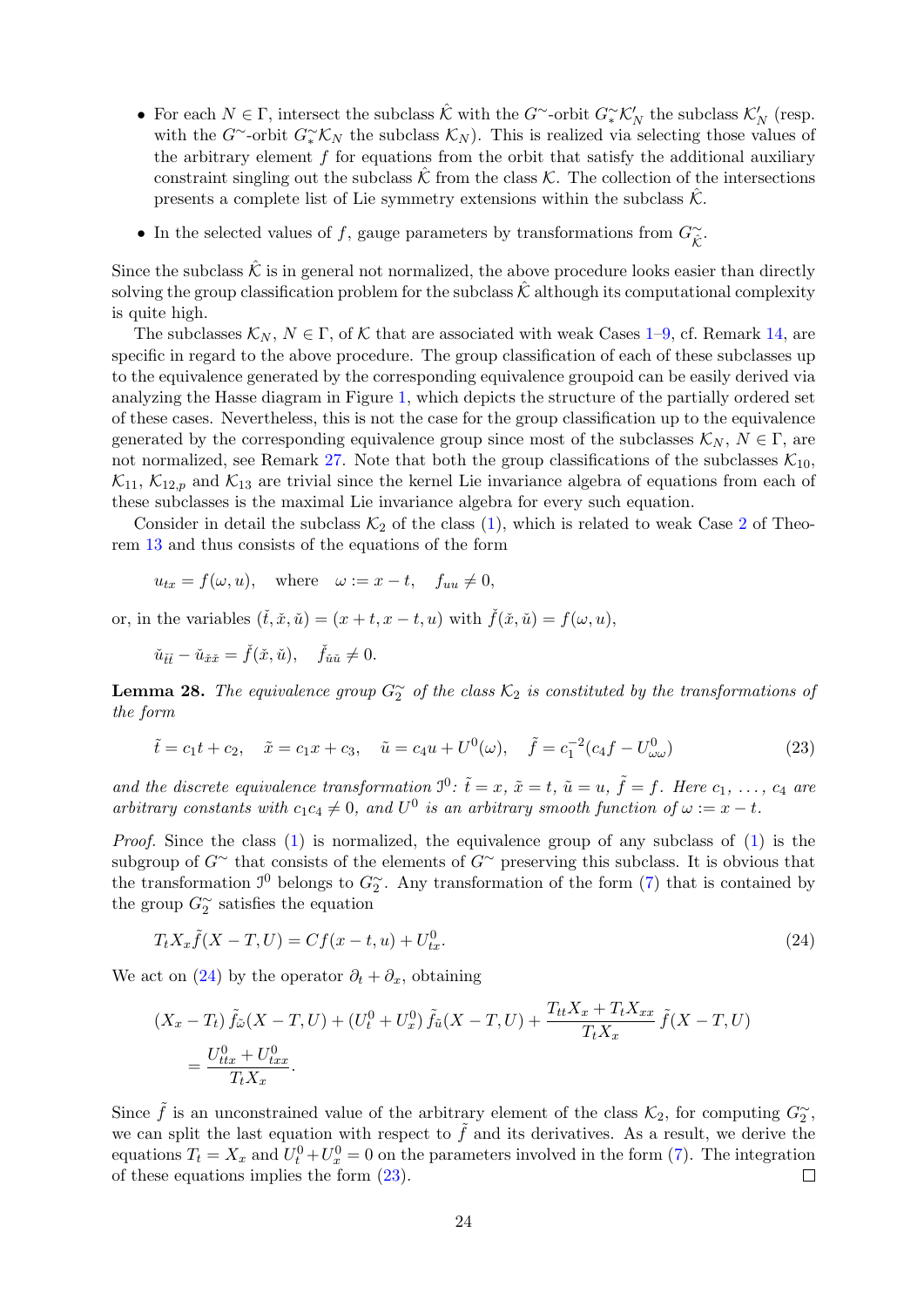The appropriate subalgebra  $\mathfrak{s} = \langle \partial_t + \partial_x \rangle$  of  $\mathfrak{g}_{\langle}$  is the kernel Lie invariance algebra of the equations from the class  $\mathcal{K}_2$  $\mathcal{K}_2$ . In other words, Case 2 is the general case with no Lie-symmetry extensions within this class. It is not normalized since the action groupoid of  $G_2^{\sim}$  is properly contained in the equivalence groupoid  $\mathcal{G}_2^{\sim}$ . Indeed, many equations in  $\mathcal{K}_2$ , e.g., the Liouville equation, possess points symmetries that are not related to equivalence transformations of  $K_2$ . Moreover, Theorem [30](#page-25-1) below implies that the class  $\mathcal{K}_2$  is not semi-normalized as well. This is why it is natural that the group classifications of the class  $\mathcal{K}_2$  up to the  $\mathcal{G}_2^{\sim}$ - and the  $G_2^{\sim}$ -equivalences are different. We easily see from the Hasse diagram in Figure [1](#page-11-0) that  $\mathcal{G}_2^{\sim}$ -inequivalent cases of Lie-symmetry extensions within the class  $\mathcal{K}_2$  are exhausted by Cases [6,](#page-9-5) [7,](#page-9-6) [9,](#page-9-8) [10,](#page-9-9) [12](#page-9-11) and [13,](#page-9-3) which gives the complete group classification of this class up to the  $\mathcal{G}_2^{\sim}$ -equivalence. (In Case [6,](#page-9-5) we should additionally alternate the sign of  $x$ .)

The complete group classification of the class  $\mathcal{K}_2$  up to the  $G_2^{\sim}$ -equivalence is more delicate. It can be derived from the group classification of the superclass  $W$  of  $\mathcal{K}_2$ , which consists of the equations of the following form in the variables  $(\check{t}, \check{x}, \check{u})$ :

$$
\check{u}_{\check{t}\check{t}} - \check{g}(\check{x}, \check{u})\check{u}_{\check{x}\check{x}} = \check{f}(\check{x}, \check{u}), \quad (\check{g}_{\check{u}}, \check{f}_{\check{u}\check{u}}) \neq (0, 0).
$$

It is obvious that the class  $\mathcal{K}_2$  is singled out from the superclass W by the constraint  $\check{g} = 1$ . The comprehensive group analysis of the class  $W$  was carried out in [\[55\]](#page-30-6), where a different notation of the arbitrary elements  $\check{g}$  and  $\check{f}$  was used,  $\check{g} \leadsto f$  and  $\check{f} \leadsto g$ . The equivalence group  $G_{\mathcal{W}}^{\sim}$  and the equivalence groupoid  $\mathcal{G}_{\mathcal{W}}^{\sim}$  of W were described in [\[55,](#page-30-6) Theorem 6] and in [55, Theorem 9], respectively. The action groupoid of  $G_{\mathcal{W}}^{\sim}$  is a proper subgroupoid of the groupoid  $\mathcal{G}_{\mathcal{W}}^{\sim}$ , i.e., the superclass W is not normalized. The restriction of the action groupoid of  $G_{\mathcal{W}}^{\sim}$  to the subclass  $\mathcal{K}_2$ of W coincides with the action groupoid of  $G_2^{\sim}$ . This is why the complete group classification of the class  $\mathcal{K}_2$  up to the  $G_2^{\sim}$ -equivalence can be singled out from the complete group classification of the superclass W up to the  $G_{\mathcal{W}}^{\sim}$ -equivalence, which was presented in [\[55,](#page-30-6) Theorem 8]. Since the gauge  $\check{g} = 1$  modulo the  $G_{\mathcal{W}}^{\sim}$ -equivalence was used for representatives of Lie-symmetry extensions whenever it was possible, to classify Lie symmetries of equations from  $\mathcal{K}_2$  up to the  $G_2^{\sim}$ -equivalence it suffices to select all the cases of [\[55,](#page-30-6) Table 1] with  $\check{g} = 1$ , i.e.,  $f = 1$  in the notation of [\[55\]](#page-30-6), write them in the variables  $(t, x, u)$ , and supplement the result with Cases [6](#page-9-5) and [7](#page-9-6) of Theorem [13](#page-9-1) of the present paper, which are the counterparts of the appropriate portions of Cases 1 and 2 of [\[55,](#page-30-6) Table 1]. As a result, we prove the following theorem.

<span id="page-24-0"></span>**Theorem 29.** A complete list of  $G_2^{\sim}$ -inequivalent cases of Lie-symmetry extensions of the kernel Lie invariance algebra  $\mathfrak{g}^{\cap} = \langle \partial_t + \partial_x \rangle$  in the class  $\mathcal{K}_2$  are exhausted by the following cases:

2. General case 
$$
f = \hat{f}(x - t, u)
$$
:  $\mathfrak{g}_f = \langle \partial_t + \partial_x \rangle$ ;  
\n6.  $f = e^{-x+t} \hat{f}(e^{x-t}u)$ :  $\mathfrak{g}_f = \langle \partial_t + u \partial_u, \partial_x - u \partial_u \rangle$ ;  
\n7.  $f = |x - t|^{-q-2} \hat{f}(|x - t|^q u), q \neq 0$ :  $\mathfrak{g}_f = \langle \partial_t + \partial_x, t \partial_t + x \partial_x - q u \partial_u \rangle$ ;  
\n9a.  $f = \hat{f}(u)$ :  $\mathfrak{g}_f = \langle \partial_t, \partial_x, t \partial_t - x \partial_x \rangle$ ;  
\n9b.  $f = \hat{f}(u)e^{x-t}$ :  $\mathfrak{g}_f = \langle e^t \partial_t, e^{-x} \partial_x, \partial_t + \partial_x \rangle$ ;  
\n10a.  $f = \hat{f}(u)(x - t)^{-2}$ :  $\mathfrak{g}_f = \langle \partial_t + \partial_x, t \partial_t + x \partial_x, t^2 \partial_t + x^2 \partial_x \rangle$ ;  
\n10b.  $f = \hat{f}(u) \cos^{-2}(x - t)$ :  $\mathfrak{g}_f = \langle \partial_t + \partial_x, \cos 2t \partial_t - \cos 2x \partial_x, \sin 2t \partial_t - \sin 2x \partial_x \rangle$ ;  
\n10c.  $f = \hat{f}(u) \cosh^{-2}(x - t)$ :  $\mathfrak{g}_f = \langle \partial_t + \partial_x, e^{2t} \partial_t - e^{2x} \partial_x, e^{-2t} \partial_t - e^{-2x} \partial_x \rangle$ ;  
\n10d.  $f = \hat{f}(u) \sinh^{-2}(x - t)$ :  $\mathfrak{g}_f = \langle \partial_t + \partial_x, e^{2t} \partial_t + e^{2x} \partial_x, e^{-2t} \partial_t + e^{-2x} \partial_x \rangle$ ;  
\n12a.  $f = |u|^p u, p \neq -1, 0$ :  $\mathfrak{g}_f = \langle \partial_t, \partial_x, t \partial_t - x \partial_x, -pt \partial_t + u \partial_u \rangle$ ;  
\n12b.  $f = |u|^p u e^{x-t}, p \ne$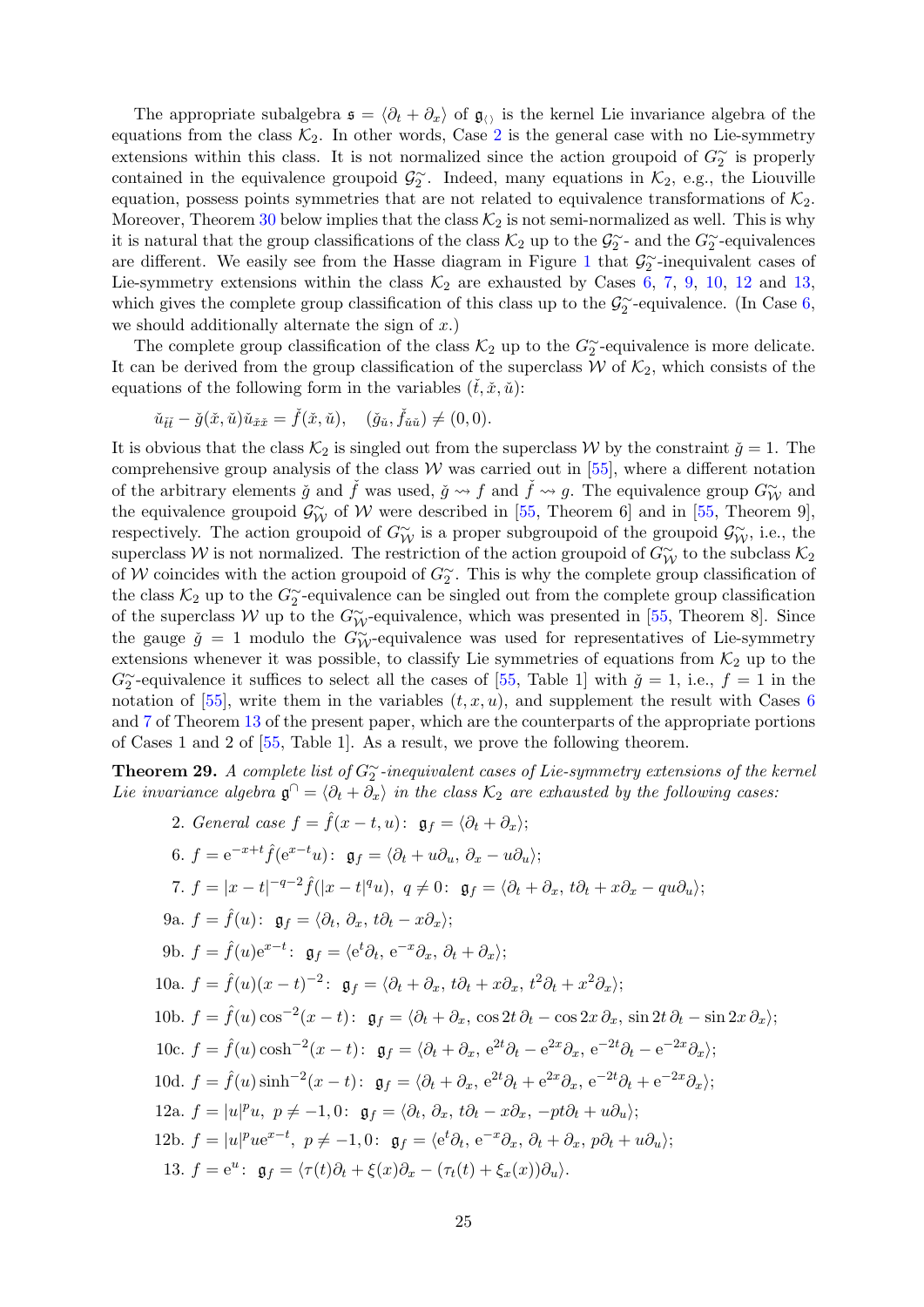Here  $\hat{f}$  is an arbitrary smooth function of its arguments whose second derivative with respect to the argument involving  $u$  is nonzero,  $q$  and  $p$  are arbitrary constants that satisfy the conditions indicated in the corresponding cases. In Case [13,](#page-9-3) the components  $\tau$  and  $\xi$  run through the sets of smooth functions of t or x, respectively.

We use the two-level numeration for the classification cases listed in Theorem [29](#page-24-0) for indicating the presence of additional equivalences between these cases. Namely, numbers with the same Arabic numerals and different Roman letters correspond to cases that are  $G_2^{\sim}$ -inequivalent but  $\mathcal{G}_2^{\sim}$ -equivalent and hence  $G^{\sim}$ -equivalent as Lie-symmetry extensions within the class K. Related cases in Theorems [13](#page-9-1) and [29](#page-24-0) have numbers with the same Arabic numerals.

To find all additional equivalence transformations among  $G_2^{\sim}$ -inequivalent classification cases for  $\mathcal{K}_2$  and thus to relate the group classification of  $\mathcal{K}_2$  modulo the  $G_2^{\sim}$ -equivalence to that modulo the  $\mathcal{G}_2^{\sim}$ -equivalence, we need to classify admissible transformations within the class  $\mathcal{K}_2$ up to the  $G_2^{\sim}$ -equivalence. The description of the equivalence groupoid  $\mathcal{G}_2^{\sim}$  of the class  $\mathcal{K}_2$  can be derived from [\[55,](#page-30-6) Theorem 9] analogously to the above derivation of the group classification of  $\mathcal{K}_2$  up to the  $G_2^{\sim}$ -equivalence. See necessary notions in [\[55,](#page-30-6) Section 2].

<span id="page-25-1"></span>**Theorem 30.** A generating (up to the  $G_2^{\sim}$ -equivalence) set of admissible transformations for the class  $\mathcal{K}_2$ , which is minimal and self-consistent with respect to the G<sup>∼</sup>-equivalence, is the union of the following families of admissible transformations  $(f, \Phi, \tilde{f})$ :

T1. 
$$
f = \hat{f}(u)
$$
,  $\tilde{f} = -f$ ,  $\Phi$ :  $\tilde{t} = -t$ ,  $\tilde{x} = x$ ,  $\tilde{u} = u$ ;  
\nT2.  $f = \hat{f}(u)$ ,  $\tilde{f} = f$ ,  $\Phi$ :  $\tilde{t} = te^{\gamma}$ ,  $\tilde{x} = xe^{-\gamma}$ ,  $\tilde{u} = u$ ,  $\gamma \in \mathbb{R}_{\neq 0}$ ;  
\nT3.  $f = \hat{f}(u)e^{x-t}$ ,  $\tilde{f} = \hat{f}(\tilde{u})$ ,  $\Phi$ :  $\tilde{t} = -e^{-t}$ ,  $\tilde{x} = e^x$ ,  $\tilde{u} = u$ ;  
\nT4a.  $f = \hat{f}(u)(x - t)^{-2}$ ,  $\tilde{f} = \hat{f}(\tilde{u})(\tilde{x} - \tilde{t})^{-2}$ ,  $\Phi$ :  $\tilde{t} = t^{-1}$ ,  $\tilde{x} = x^{-1}$ ,  $\tilde{u} = u$ ;  
\nT4b.  $f = -\hat{f}(u)\cos^{-2}(x - t)$ ,  $\tilde{f} = \hat{f}(\tilde{u})(\tilde{x} - \tilde{t})^{-2}$ ,  $\Phi$ :  $\tilde{t} = \tan t$ ,  $\tilde{x} = \cot x$ ,  $\tilde{u} = u$ ;  
\nT4c.  $f = -\hat{f}(u)\cosh^{-2}(x - t)$ ,  $\tilde{f} = \hat{f}(\tilde{u})(\tilde{x} - \tilde{t})^{-2}$ ,  $\Phi$ :  $\tilde{t} = -\frac{1}{2}e^{2t}$ ,  $\tilde{x} = \frac{1}{2}e^{2x}$ ,  $\tilde{u} = u$ ;  
\nT4d.  $f = \hat{f}(u)\sinh^{-2}(x - t)$ ,  $\tilde{f} = \hat{f}(\tilde{u})(\tilde{x} - \tilde{t})^{-2}$ ,  $\Phi$ :  $\tilde{t} = \frac{1}{2}e^{2t}$ ,  $\tilde{x} = \frac{1}{2}e^{2x}$ ,  $\tilde$ 

where  $(T, X)$  runs through a complete set of representatives of cosets of  $(T, X)$  with  $T_tX_x > 0$ and  $(T_{tt}, X_{xx}) \neq (0, 0)$  with respect to the action of the group constituted by the transformations of the form  $\hat{t} = c_1 t + c_2, \ \hat{x} = c_1 x + c_3, \ T = \tilde{c}_1 T + \tilde{c}_2, \ X = \tilde{c}_1 X + \tilde{c}_3$ , where  $c_1, c_2, c_3, \ \tilde{c}_1, \ \tilde{c}_2$ and  $\tilde{c}_3$  are arbitrary constants with  $c_1\tilde{c}_1 \neq 0$ .

Having the classification of admissible transformations within the class  $\mathcal{K}_2$  up to the  $G_2^{\sim}$ equivalence, we can directly find all independent additional equivalence transformations among classification cases listed in Theorem [29.](#page-24-0) These transformations are

T1: Case  $9a_{\hat{f}} \rightarrow$  Case  $9a_{-\hat{f}}$ , T3: Case  $9b \rightarrow$  Case  $9a$ , Case  $12b \rightarrow$  Case  $12a$ ,

T4b: Case  $10b \rightarrow$  Case  $10a$ , T4c: Case  $10c \rightarrow$  Case  $10a$ , T4d: Case  $10d \rightarrow$  Case  $10a$ .

## <span id="page-25-0"></span>7 Conclusion

In the present paper, we have carried out the complete (contact) group classification of the class [\(1\)](#page-0-0) of (1+1)-dimensional generalized nonlinear Klein–Gordon equations up to the  $G^{\sim}$ equivalence. This has substantially enhanced the results on Lie symmetries of such equations that were obtained in the seminal papers [\[32,](#page-29-11) [33\]](#page-29-12). At first, extending results of Lie's paper [\[35\]](#page-29-1), we have shown in Lemma [2](#page-3-3) that any contact admissible transformation within the class [\(1\)](#page-0-0) is the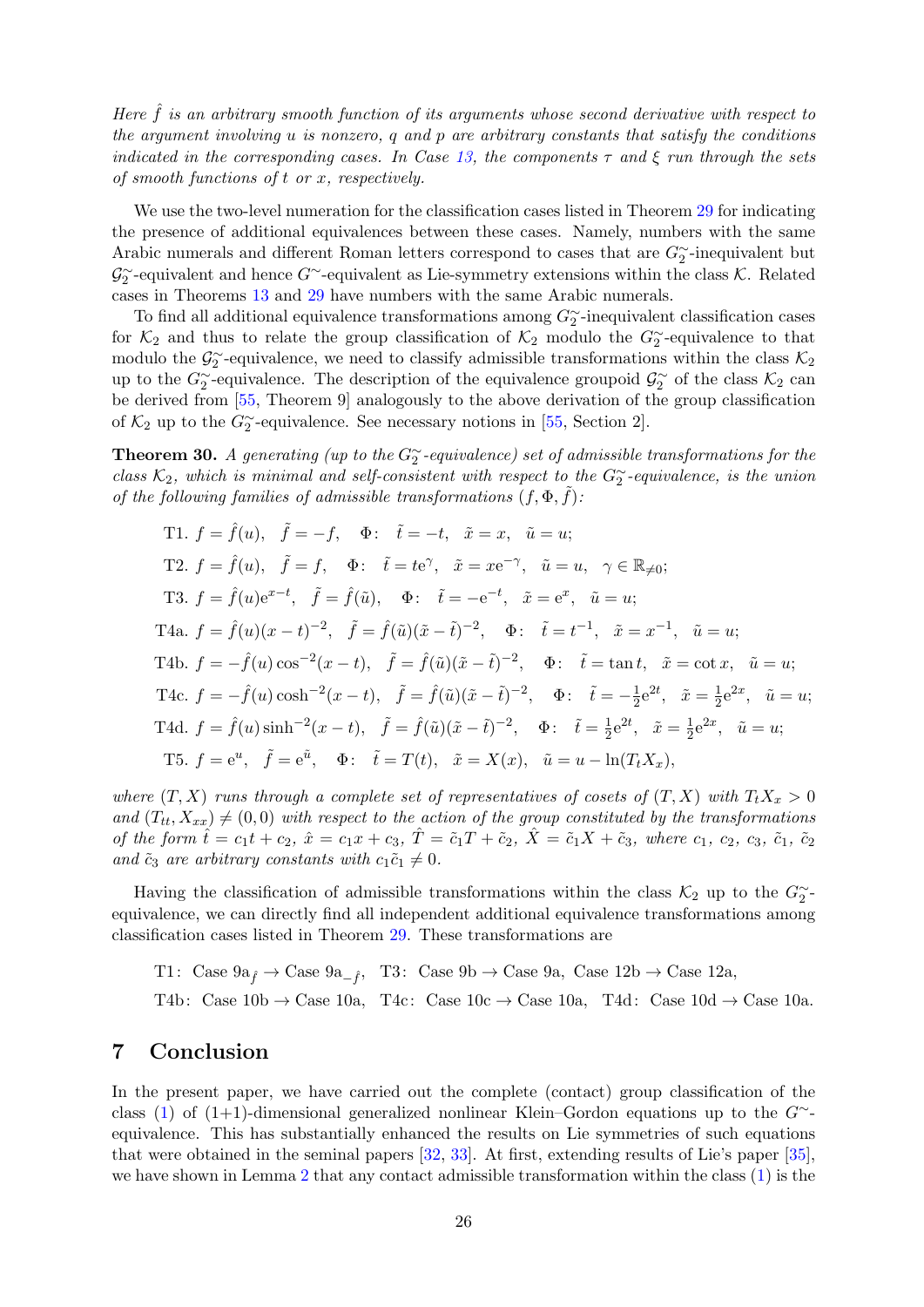first-order prolongation of a point admissible transformation within this class. In other words, the study of contract-transformation structures related to equations from the class [\(1\)](#page-0-0) reduces to the study of their point-transformation counterparts. We have proved in Lemma [3](#page-5-1) that the class [\(1\)](#page-0-0) is normalized. Therefore, applying the algebraic method, we have reduced the group classification of [\(1\)](#page-0-0) to classifying the appropriate subalgebras of the projection  $\varpi_*\mathfrak{g}^\sim = \mathfrak{g}_{()}$  of the equivalence algebra  $\mathfrak{g}^{\sim}$ . In addition to this, we have employed the specific structure of  $\mathfrak{g}^{\sim}$ for twofold involving the classical Lie theorem on realizations of Lie algebras by vector fields on the line [\[34\]](#page-29-2) into the classification procedure. Moreover, the normalization of the class [\(1\)](#page-0-0) means that the action groupoid [\[55\]](#page-30-6) of the equivalence group  $G^{\sim}$  coincides with the entire equivalence groupoid  $\mathcal{G}^{\sim}$  of the class [\(1\)](#page-0-0). Hence the complete group classification of the class (1) up to the  $G^{\sim}$ -equivalence coincides with its complete group classification up to the  $\mathcal{G}^{\sim}$ -equivalence, which is just the general point equivalence within this class. In other words, we have no additional point equivalences between G∼-inequivalent classification cases.

Lie symmetries of equations from the class [\(1\)](#page-0-0) were considered in Section 6 of [\[33\]](#page-29-12), and cases with two-, three- and four-dimensional Lie invariance algebras were listed in Table 1 therein. see also Section V and Table I in [\[32\]](#page-29-11). Cases 1–6, 8 and 9 of Table 1 and the equation (5.4) in [\[33\]](#page-29-12) correspond to Cases [5,](#page-9-16) [6,](#page-9-5)  $7_{q=1}$  $7_{q=1}$ ,  $8_{q=-1}$  $8_{q=-1}$ , [10,](#page-9-9) [11,](#page-9-10) [9,](#page-9-8) [12](#page-9-11) and [13](#page-9-1) of Theorem 13 in the present paper. Case 7 of Table 1 in [\[33\]](#page-29-12) should be excluded from the classification since it is equivalent to Case 9 therein, see the discussion of the case  $(m, n, k) = (2, 3, 1)$  in Section [4.](#page-12-0) Cases  $7_{q\neq1}$  $7_{q\neq1}$  and  $8<sub>q</sub>≠-1$  $8<sub>q</sub>≠-1$  were missed in [\[33\]](#page-29-12) owing to superfluously constraining the parameter q, see Remark [22.](#page-16-0)

We have additionally enhanced the results of  $[32, 33]$  $[32, 33]$  by explicitly singling out the equations from the class [\(1\)](#page-0-0) with infinite-dimensional maximal Lie invariance algebras in Lemma [11.](#page-7-1) It turns out that any such equation is G∼-equivalent to the Liouville equation. For the other equations from the class [\(1\)](#page-0-0), whose maximal Lie invariance algebras are finite-dimensional, we have found the least upper bound of dimensions of these algebras, which is equal to four. One more tool for arranging the classification is to assign a value of the triple  $(m, n, k)$  of  $G^{\sim}$ -invariant integers to each case of Lie-symmetry extension in the class [\(1\)](#page-0-0). We have strongly restricted the set of candidates for appropriate values of the triple at the stage of preliminary analysis using Lemma [11](#page-7-1) and the Lie theorem. The final selection of the appropriate values has been done in the course of the group classification. It was important for simplifying the computations on all classification stages that for equations from the class  $(1)$ , in contrast to evolution equations, the Lie theorem can be applied to both the  $t-$  and the x-projections of Lie-symmetry vector fields.

Although the characteristic triple  $(m, n, k)$  has a simple interpretation and is principal for the proof of Theorem [13,](#page-9-1) it does not suffice for completely distinguishing G∼-inequivalent classification cases. This is why we attempted to find as many  $G^{\sim}$ -invariant integer characteristics of the classification cases as possible, and have found even twelve of them in total, m, n, k, l, j<sub>1</sub>,  $j_2$ ,  $j_{12}$ ,  $j_{13}$ ,  $j_{23}$ ,  $r_1$ ,  $r_2$  and  $r_3$ . The comprehensive analysis has shown that the complete tuple of these twelve characteristics is redundant. As found out in Remark [24,](#page-17-0) these characteristics can constitute no pairs and exactly eight triples that suffice for distinguishing G∼-inequivalent classification cases, and the most remarkable triple is  $(r_3, j_1, r_2)$ . The same triple is, simultaneously with n, of primary importance for identifying the pairs of G∼-inequivalent weak classification cases that do not represent successive Lie-symmetry extensions, i.e., the pairs (Case  $N$ , Case  $N$ ) with Case  $N \nless$  Case N, see Section [5.](#page-18-0) To be sufficient for this task, the tuple  $(n, r_3, r_2, j_1)$ should be extended with one of the characteristics k, m or  $r_1$ , and the thus obtained three tuples exhaust the set of such sufficient tuples of minimum size, which is equal to five. In the same section, we have directly checked that all the other pairs of  $G^{\sim}$ -inequivalent classification cases are indeed associated with successive Lie-symmetry extensions. The consideration has been summarized in the Hasse diagram in Figure [1,](#page-11-0) which represents the structure of the partially ordered set of G∼-inequivalent Lie-symmetry extensions within the class [\(1\)](#page-0-0). Analyzing the Hasse diagram allows one to easily solve the group classification problems up to the general point equivalence for the subclasses  $\mathcal{K}_N$ ,  $N \in \Gamma$ , of  $\mathcal{K}$ , which correspond, under the interpretation in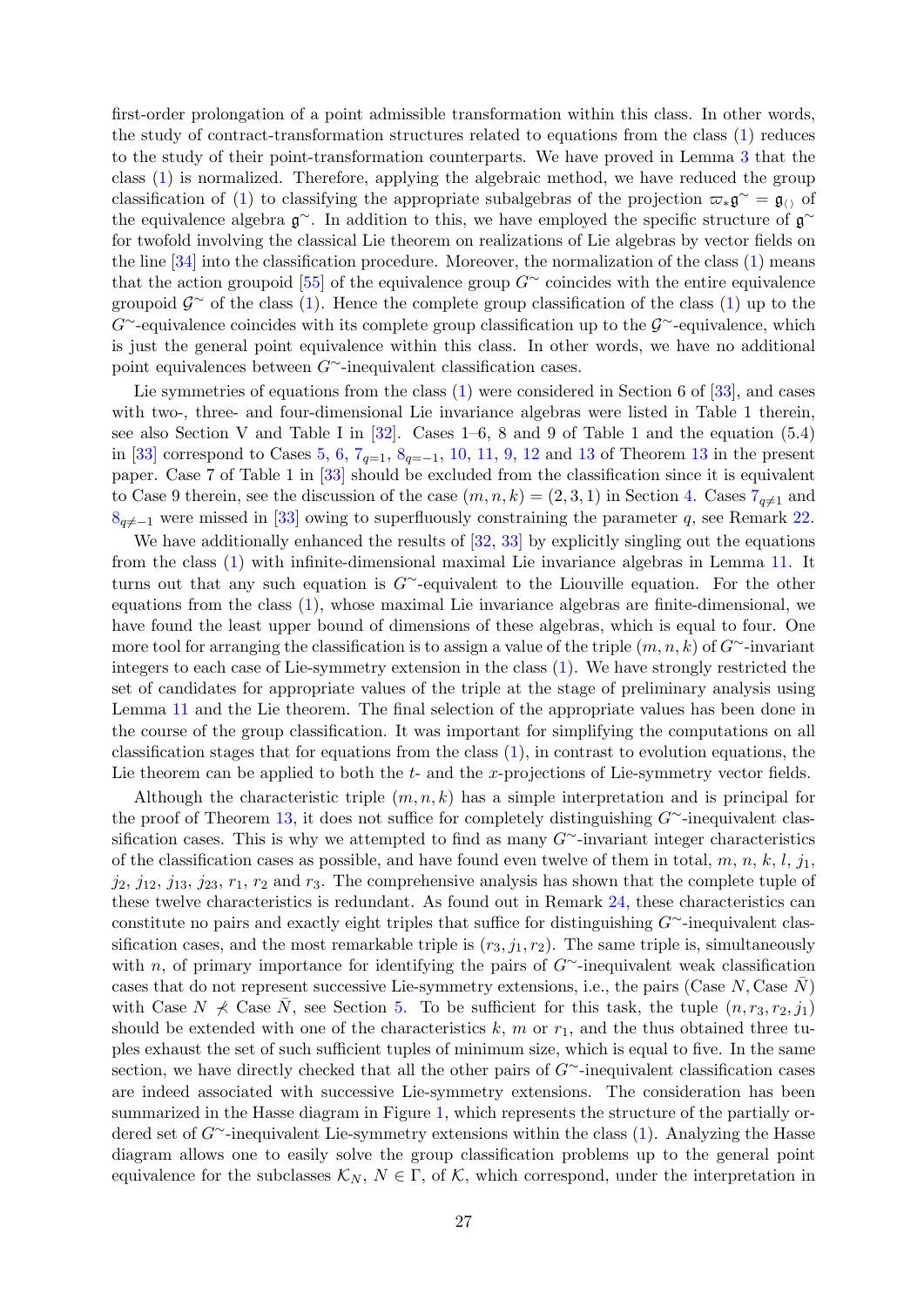the weak sense, to the classification cases that have been listed in Theorem [13;](#page-9-1) see Remark [14.](#page-9-0) Since the subclasses  $\mathcal{K}_1, \ldots, \mathcal{K}_6, \mathcal{K}_{7,q}, \mathcal{K}_{8,q}$  and  $\mathcal{K}_9$  are not normalized, the group classification of any such  $\mathcal{K}_N$  up to the  $G_N^{\sim}$ -equivalence is not so easy. The last claim has been illustrated in Section [6](#page-22-0) by carrying out the group classification of the subclass  $\mathcal{K}_2$  up to the  $G_2^{\sim}$ -equivalence. Therein, we have also discussed a procedure of using Theorem [13](#page-9-1) for the group classification of any subclass of the class  $K$  with respect to the equivalence group of this subclass.

The classification of Lie symmetries is the first necessary step for extended symmetry analysis of equations from the class [\(1\)](#page-0-0). It can be used for the classification of Lie reductions and further finding exact invariant solutions of these equations. Since the general solution of the Liouville equation is well known, Lie reductions should be carried out only for equations from the class [\(1\)](#page-0-0) with finite-dimensional maximal Lie invariance algebras. In view of Lemma [11\(](#page-7-1)iii), which states upper bound four for the dimensions of such algebras, the classification of subalgebras of threeand four-dimensional Lie algebras in [\[46\]](#page-29-25) is extremely relevant here. As an example, consider Case [10.](#page-9-9) It is the only case among those with finite-dimensional maximal Lie invariance algebras, where the algebra  $\mathfrak{g}_f$  is not solvable. More precisely, it is isomorphic to the algebra  $\mathfrak{sl}(2,\mathbb{R})$ , and its inequivalent one-dimensional subalgebras and the associated Lie reductions to ordinary differential equations are the following:

1. 
$$
\langle \partial_t + \partial_x \rangle
$$
:  $u = \varphi(\omega)$ ,  $\omega = x - t$ ,  $\varphi_{\omega\omega} = -\hat{f}(\varphi)\omega^{-2}$ ;  
\n2.  $\langle t\partial_t + x\partial_x \rangle$ :  $u = \varphi(\omega)$ ,  $\omega = \frac{1}{2}\ln|x| - \frac{1}{2}\ln|t|$ ,  $\varphi_{\omega\omega} = -\hat{f}(\varphi)\sinh^{-2}\omega$ ;  
\n3.  $\langle (1+t^2)\partial_t + (1+x^2)\partial_x \rangle$ :  $u = \varphi(\omega)$ ,  $\omega = \arctan x - \arctan t$ ,  $\varphi_{\omega\omega} = -\hat{f}(\varphi)\sin^{-2}\omega$ .

The knowledge of Lie symmetries of equations from the class [\(1\)](#page-0-0) is also needed for classification of reduction operators of these equations. In the course of classifying reduction operators, it is natural to exclude those of them that are induced by Lie symmetries, i.e., to look only for non-Lie reduction operators. Unfortunately, the general description of regular reduction operators for equations from the class  $K$  as a whole from [\[57\]](#page-30-2) cannot be used in a reasonable way for describing reduction operators of particular equations from this class or for classifying reduction operators of equations constituting its proper subclasses. Recall that regarding singular reduction operators of equations from the class [\(1\)](#page-0-0), a systematic study has been done in the literature only for equations with  $f = \hat{f}(u)$ , which constitute the subclass  $\mathcal{K}_9$  $\mathcal{K}_9$  associated with Case 9 of Theorem [13,](#page-9-1) see [\[27,](#page-29-9) Section 6].

The consideration of the presented paper can be extended to the much wider superclass of generalized nonlinear Klein–Gordon equations of the form

<span id="page-27-0"></span>
$$
u_{tx} = f(t, x, u, u_t, u_x). \tag{25}
$$

A preliminary study has shown that Lemma [2](#page-3-3) may be generalized to this superclass, and the Lie theorem should be relevant for its group classification in the same way as for that of the class [\(1\)](#page-0-0). The principal precondition for applying the Lie theorem to the group classification of the superclass [\(25\)](#page-27-0) is to prove an analogue of Lemma [11](#page-7-1) for this superclass, which seems a much more difficult problem than proving Lemma [11.](#page-7-1) In particular, one needs to single out, within the superclass [\(25\)](#page-27-0), the equations with infinite-dimensional maximal Lie invariance algebras.

#### Acknowledgments

The authors are sincerely grateful to the anonymous referees for a number of valuable remarks and suggestions. The authors thank Michael Kunzinger, Dmytro Popovych, Galyna Popovych and Olena Vaneeva for helpful discussions and acknowledge the partial financial support provided by the NAS of Ukraine under the project 0116U003059. The research of ROP was supported by the Austrian Science Fund (FWF), projects P25064 and P28770.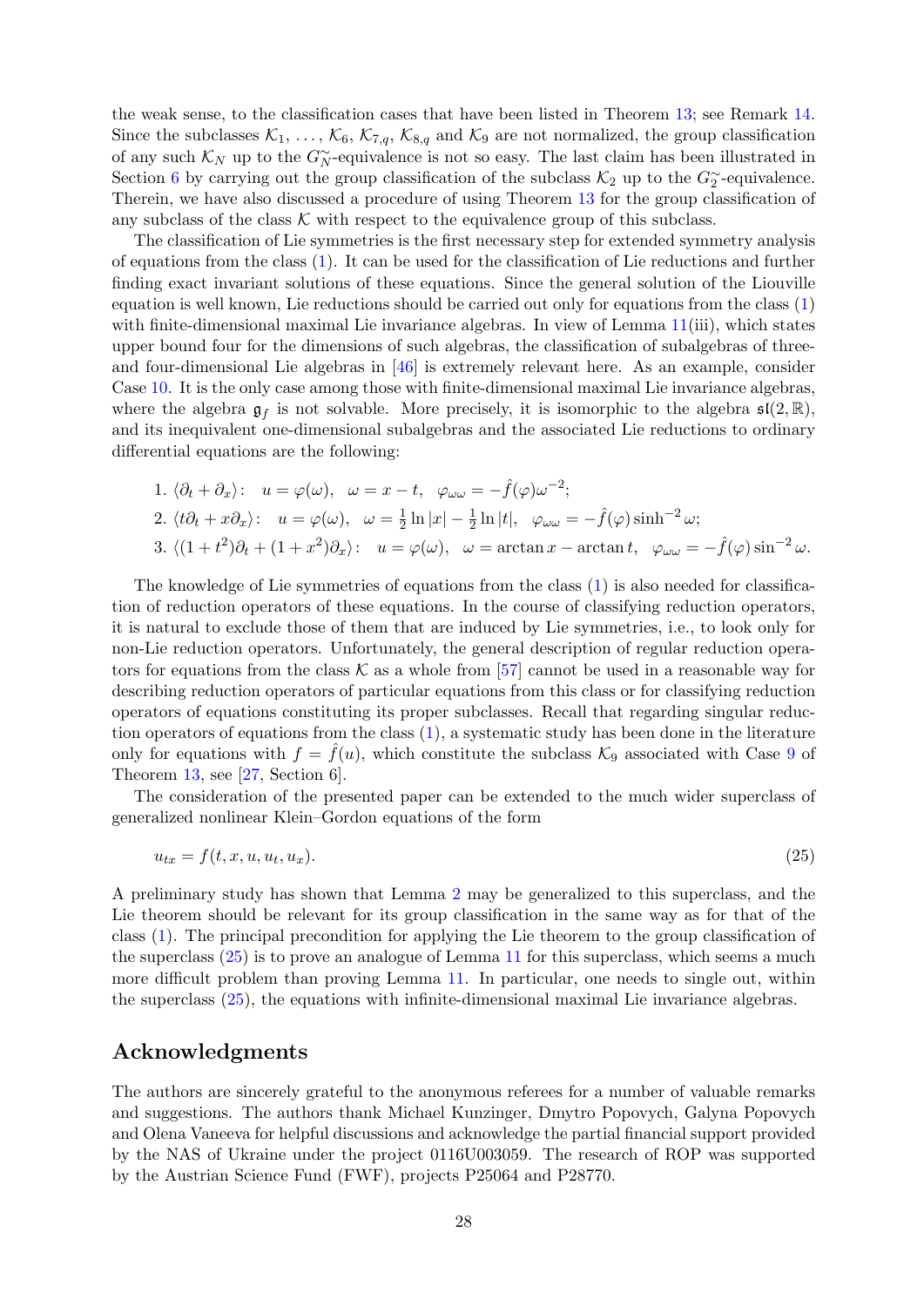# References

- <span id="page-28-14"></span>[1] Akhatov I.S., Gazizov R.K. and Ibragimov N.Kh., Nonlocal symmetries. A heuristic approach, J. Soviet Math. 55 (1991), 1401–1450.
- <span id="page-28-10"></span>[2] Basarab-Horwath P., Lahno V. and Zhdanov R., The structure of Lie algebras and the classification problem for partial differential equations, Acta Appl. Math. 69 (2001), 43–94, [arxiv:math-ph/0005013.](http://arxiv.org/abs/math-ph/0005013)
- <span id="page-28-15"></span>[3] Bihlo A., Dos Santos Cardoso-Bihlo E. and Popovych R.O., Complete group classification of a class of nonlinear wave equations, J. Math. Phys. 53 (2012), 123515, [arXiv:1106.4801.](http://arxiv.org/abs/1106.4801)
- <span id="page-28-18"></span>[4] Bihlo A., Poltavets N. and Popovych R.O., Lie symmetries of two-dimensional shallow water equations with variable bottom topography, Chaos 30 (2020), 073132, [arXiv:1911.02097.](http://arxiv.org/abs/1911.02097)
- <span id="page-28-3"></span>[5] Bihlo A. and Popovych R.O., Group classification of linear evolution equations, J. Math. Anal. Appl. 448 (2017), 982–2015, [arXiv:1605.09251.](http://arxiv.org/abs/1605.09251)
- <span id="page-28-19"></span>[6] Bluman G.W., Cheviakov A.F. and Anco S.C., Application of symmetry methods to partial differential equations, Springer, New York, 2010.
- <span id="page-28-20"></span>[7] Bluman G. and Kumei S., Symmetries and differential equations, Springer, New York, 1989.
- <span id="page-28-21"></span>[8] Bluman G.W., Reid G.J. and Kumei S., New classes of symmetries for partial differential equations, J. Math. Phys. 29 (1988), 806–811.
- <span id="page-28-9"></span>[9] Boyko V.M., Kunzinger M. and Popovych R.O., Singular reduction modules of differential equations, J. Math. Phys. 57 (2016), 101503, [arXiv:1201.3223.](http://arxiv.org/abs/1201.3223)
- <span id="page-28-4"></span>[10] Boyko V.M., Popovych R.O. and Shapoval N.M., Equivalence groupoids of classes of linear ordinary differential equations and their group classification, J. Phys. Conf. Ser. 621 (2015), 012001, for extended and revised version see [arXiv:1403.6062.](http://arxiv.org/abs/1403.6062)
- <span id="page-28-23"></span>[11] Burde D. and Steinhoff C., Classification of orbit closures of 4-dimensional complex Lie algebras, J. Algebra 214 (1999), 729–739.
- <span id="page-28-7"></span>[12] Clarkson P.A., McLeod J.B., Olver P.J. and Ramani R., Integrability of Klein–Gordon equations, SIAM J. Math. Anal. 17 (1986), 798–802.
- <span id="page-28-6"></span>[13] Dodd R.K. and Bullough R.K., Polynomial conserved densities for the sine-Gordon equations, Proc. Roy. Soc. London Ser. A 352 (1977), 481–503.
- <span id="page-28-0"></span>[14] Dodd R.K., Eilbeck J.C., Gibbon J.D. and Morris H.C., Solitons and nonlinear wave equations, Academic Press, London – New York, 1982.
- <span id="page-28-16"></span>[15] Dos Santos Cardoso-Bihlo E., Bihlo A. and Popovych R.O., Enhanced preliminary group classification of a class of generalized diffusion equations, Commun. Nonlinear Sci. Numer. Simulat. 16 (2011), 3622–3638, [arXiv:1012.0297.](http://arxiv.org/abs/1012.0297)
- <span id="page-28-1"></span>[16] Fox D. and Goertsches O., Higher-order conservation laws for the nonlinear Poisson equation via characteristic cohomology, Selecta Math. (N.S.) 17 (2011), 795–831, [arXiv:0906.3143.](http://arxiv.org/abs/0906.3143)
- <span id="page-28-2"></span>[17] Fushchich W.I., Shtelen W.M. and Serov N.I., Symmetry analysis and exact solutions of equations of nonlinear mathematical physics, Kluwer Acad. Publ., Dordrecht, 1993.
- <span id="page-28-11"></span>[18] Gagnon L. and Winternitz P., Symmetry classes of variable coefficient nonlinear Schrödinger equations, J. Phys. A 26 (1993), 7061–7076.
- <span id="page-28-12"></span>[19] Gazeau J.P. and Winternitz P., Symmetries of variable coefficient Korteweg–de Vries equations, J. Math. Phys. 33 (1992), 4087–4102.
- <span id="page-28-8"></span>[20] Grundland A.M. and Infeld E., A family of nonlinear Klein–Gordon equations and their solutions, J. Math. Phys. 33 (1992), 2498–2503.
- <span id="page-28-24"></span>[21] Grunewald F. and O'Halloran J., Varieties of nilpotent Lie algebras of dimension less than six, J. Algebra 112 (1988), 315–325.
- <span id="page-28-13"></span>[22] Güngör F., Lahno V.I. and Zhdanov R.Z., Symmetry classification of KdV-type nonlinear evolution equations, J. Math. Phys. 45 (2004), 2280–2313, [arXiv:nlin/0201063.](http://arxiv.org/abs/nlin/0201063)
- <span id="page-28-5"></span>[23] Ibragimov N.H., Transformation groups applied to mathematical physics, Mathematics and its Applications (Soviet Series), D. Reidel Publishing Co., Dordrecht, 1985.
- <span id="page-28-17"></span>[24] Ibragimov N.H., Torrisi M. and Valenti A., Preliminary group classification of equations  $v_{tt} = f(x, v_x)v_{xx} +$  $q(x, v_x)$ , J. Math. Phys. **32** (1991), 2988–2995.
- <span id="page-28-22"></span>[25] Ivanova N.M., Popovych R.O. and Sophocleous C., Group analysis of variable coefficient diffusion–convection equations. II. Contractions and exact solutions, [arXiv:0710.3049.](http://arxiv.org/abs/0710.3049)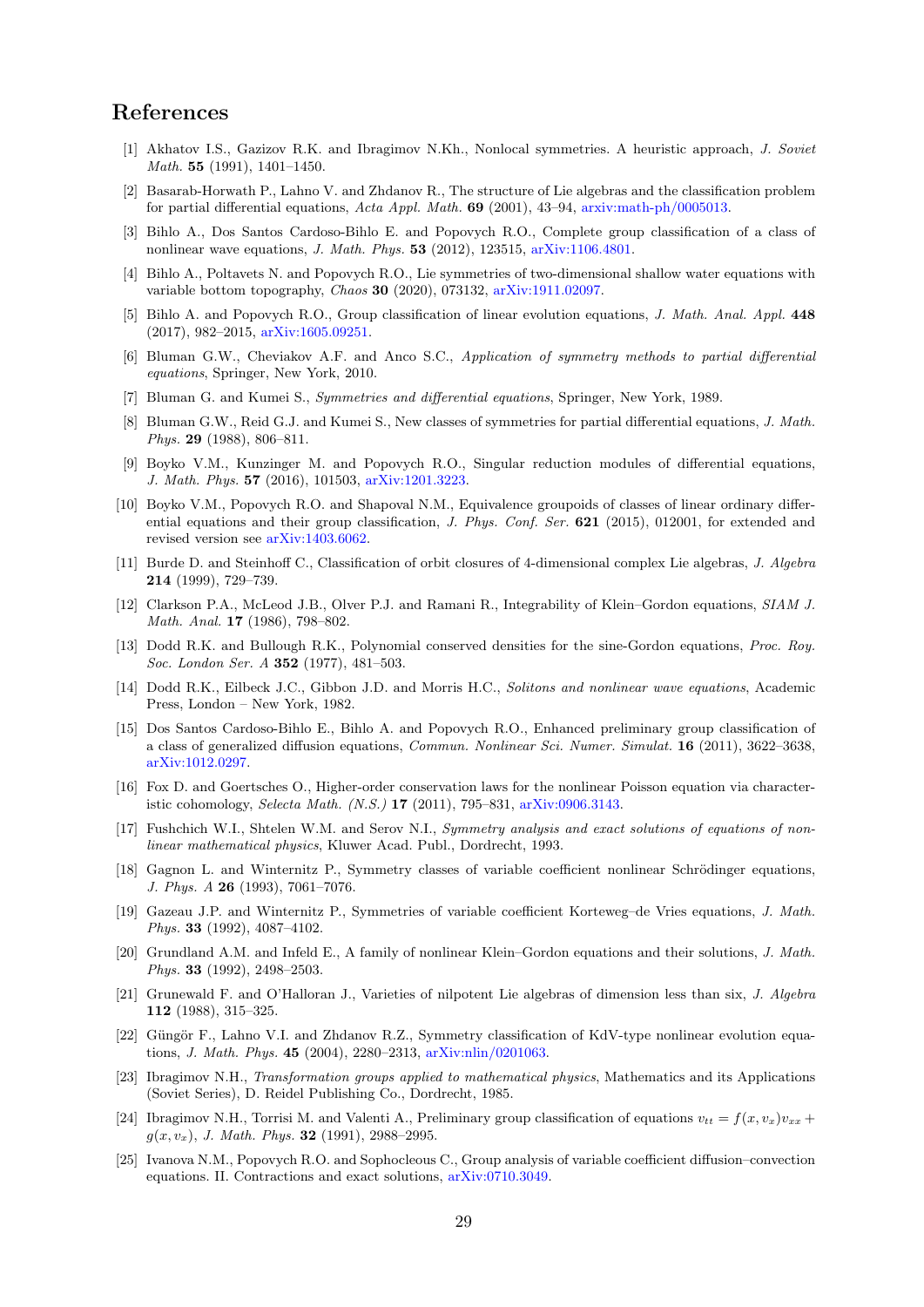- <span id="page-29-19"></span>[26] Kingston J.G. and Sophocleous C., On form-preserving point transformations of partial differential equations, J. Phys. A 31 (1998), 1597–1619.
- <span id="page-29-9"></span>[27] Kunzinger M. and Popovych R.O., Singular reduction operators in two dimensions, J. Phys. A 41 (2008), 505201, [arXiv:0808.3577.](http://arxiv.org/abs/0808.3577)
- <span id="page-29-5"></span>[28] Kurujyibwami C., Basarab-Horwath P. and Popovych R.O., Algebraic method for group classification of  $(1+1)$ -dimensional linear Schrödinger equations, Acta Appl. Math. 157 (2018), 171–203, [arXiv:1607.04118.](http://arxiv.org/abs/1607.04118)
- <span id="page-29-6"></span>[29] Kurujyibwami C. and Popovych R.O., Equivalence groupoids and group classification of multidimensional nonlinear Schrödinger equations, J. Math. Anal. Appl. 491 (2020), 124271, [arXiv:2003.02781.](http://arxiv.org/abs/2003.02781)
- <span id="page-29-22"></span>[30] Kushner A.G., Classification of Monge–Ampère equations, in Differential equations: geometry, symmetries and integrability, Abel Symp. 5, Springer, Berlin, 2009, pp. 223–256.
- <span id="page-29-21"></span>[31] Kushner A.G., On contact equivalence of Monge–Ampère equations to linear equations with constant coefficients, Acta Appl. Math. 109 (2010), 197–210.
- <span id="page-29-11"></span>[32] Lahno V. and Zhdanov R., Group classification of nonlinear wave equations, J. Math. Phys. 46 (2005), 053301.
- <span id="page-29-12"></span>[33] Lahno V., Zhdanov R. and Magda O., Group classification and exact solutions of nonlinear wave equations, Acta Appl. Math. 91 (2006), 253–313, [arXiv:nlin.SI/0405069.](http://arxiv.org/abs/nlin/0405069)
- <span id="page-29-2"></span>[34] Lie S., Theorie der Transformationsgruppen I, Math. Ann. 16 (1880), 441–528.
- <span id="page-29-1"></span>[35] Lie S., Diskussion der Differentialgleichung  $d^2z/dx dy = F(z)$ , Arch. for Math. 6 (1881), 112–124. (Reprinted in: Lie S., Gesammelte Abhandlungen, Vol. 3, B.G. Teubner, Leipzig and H. Aschehoug & Co, Kristiania, 469–478.)
- <span id="page-29-20"></span>[36] Lie S., Über die Integration durch bestimmte Integrale von einer Klasse linearer partieller Differentialgleichungen, Arch. for Math. 6 (1881), 328–368. (Translation by N.H. Ibragimov: S. Lie, On integration of a class of linear partial differential equations by means of definite integrals, CRC Handbook of Lie group analysis of differential equations. Vol. 2. Applications in engineering and physical sciences, CRC Press, Boca Raton, FL, 1995, pp. 473–508.)
- <span id="page-29-10"></span>[37] Lie S. Vorlesungen ¨uber Differentialgleichungen mit bekannten infinitesimalen Transformationen, B.G. Teubner, Leipzig, 1891.
- <span id="page-29-13"></span>[38] Magadeev B.A., Group classification of nonlinear evolution equations, Algebra i Analiz 5 (1993), 141–156 (in Russian); English translation in St. Petersburg Math. J. 5 (1994), 345–359.
- <span id="page-29-8"></span>[39] McLeod J.B. and Olver P.J., The connection between partial differential equations soluble by inverse scattering and ordinary differential equations of Painlevé type, SIAM J. Math. Anal. 14 (1983), 488–506.
- <span id="page-29-24"></span>[40] Nesterenko M. and Popovych R.O., Contractions of low-dimensional Lie algebras, J. Math. Phys 47 (2006), 123515, [arXiv:math-ph/0608018.](http://arxiv.org/abs/math-ph/0608018)
- <span id="page-29-14"></span>[41] Nikitin A.G. and Popovych R.O., Group classification of nonlinear Schrödinger equations, Ukrainian Math. J. 53 (2001), 1255–1265, [arXiv:math-ph/0301009.](http://arxiv.org/abs/math-ph/0301009)
- <span id="page-29-23"></span>[42] Olver P.J., Application of Lie groups to differential equations, Springer, New York, 1993.
- <span id="page-29-3"></span>[43] Olver P.J., Equivalence, invariants, and symmetry, Cambridge University Press, Cambridge, 1995.
- <span id="page-29-7"></span>[44] Opanasenko S., Bihlo A. and Popovych R.O., Group analysis of general Burgers–Korteweg–de Vries equations, J. Math. Phys. 58 (2017), 081511, [arXiv:1703.06932.](http://arxiv.org/abs/1703.06932)
- <span id="page-29-15"></span>[45] Opanasenko S., Boyko V. and Popovych R.O., Enhanced group classification of nonlinear diffusion–reaction equations with gradient-dependent diffusion, J. Math. Anal. Appl. 484 (2020), 123739, [arXiv:1804.08776.](http://arxiv.org/abs/1804.08776)
- <span id="page-29-25"></span>[46] Patera J., Winternitz P., Subalgebras of real three- and four-dimensional Lie algebras, J. Math. Phys. 18 (1977), 1449–1455.
- <span id="page-29-0"></span>[47] Polyanin A.D. and Zaitsev V.F., Handbook of nonlinear partial differential equations, 2nd ed., Chapman & Hall/CRC, Boca Raton, FL, 2012.
- <span id="page-29-16"></span>[48] Popovych R.O., Classification of admissible transformations of differential equations, in Collection of Works of Institute of Mathematics, vol. 3, Institute of Mathematics, Kyiv, 2006, pp. 239–254.
- <span id="page-29-18"></span>[49] Popovych R.O., Point and contact equivalence groupoids of two-dimensional quasilinear hyperbolic equations, Appl. Math. Lett. 116 (2021), 107068, [arXiv:2009.07383.](http://arxiv.org/abs/2009.07383)
- <span id="page-29-17"></span>[50] Popovych R.O. and Bihlo A., Symmetry preserving parameterization schemes, J. Math. Phys. 53 (2012), 073102, [arXiv:1010.3010.](http://arxiv.org/abs/1010.3010)
- <span id="page-29-4"></span>[51] Popovych R.O., Boyko V.M., Nesterenko M.O. and Lutfullin M.W., Realizations of real low-dimensional Lie algebras, J. Phys. A 36 (2003), 7337–7360, for extended and revised version see [arXiv:math-ph/0301029.](http://arxiv.org/abs/math-ph/0301029)